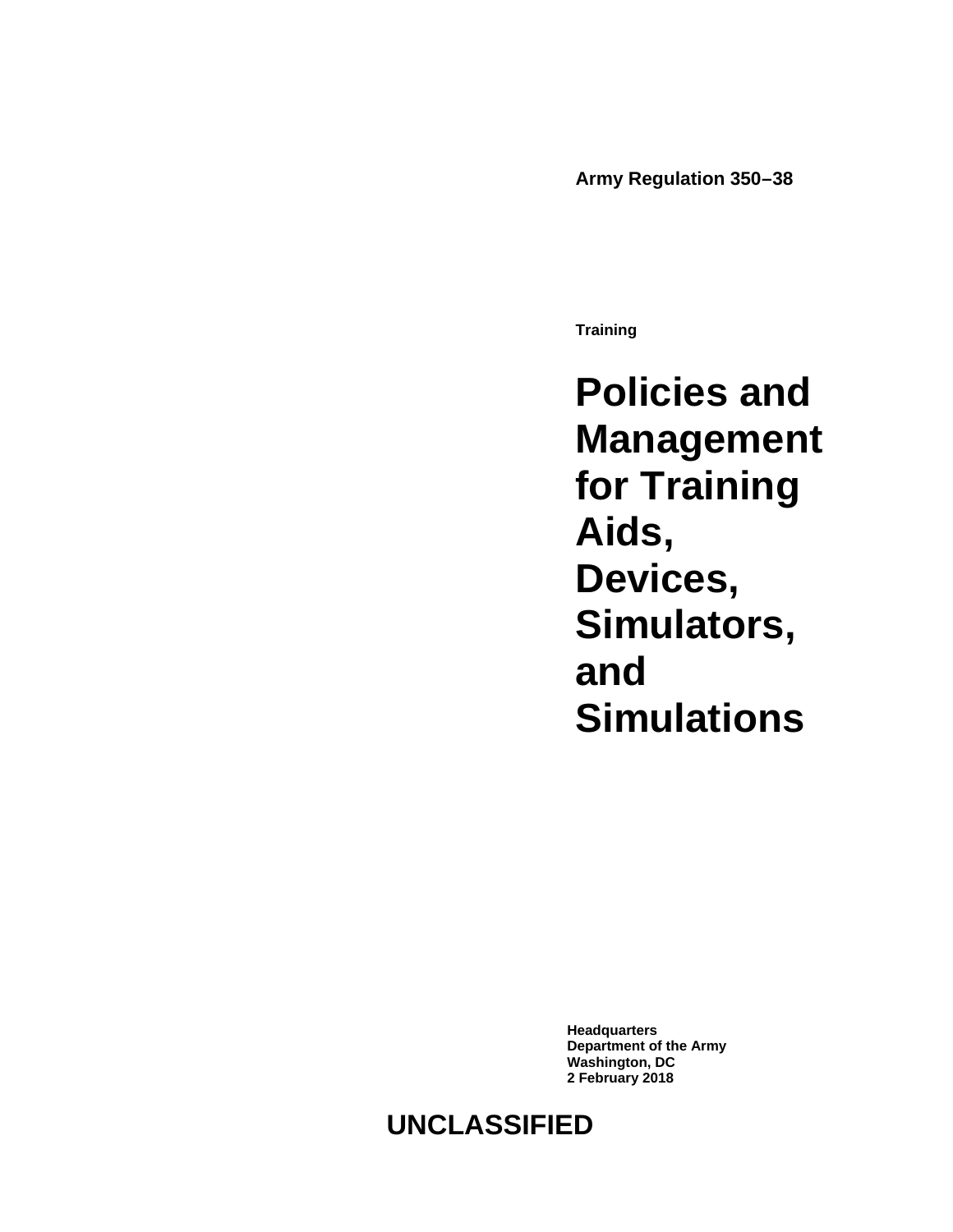# *SUMMARY of CHANGE*

AR 350–38

Policies and Management for Training Aids, Devices, Simulators, and Simulations

This major revision, dated 2 February 2018—

- o Updates most current Joint Capabilities Integration and Development System process for training aids, devices, simulators, and simulations capabilities documents review (para 1-8c).
- o Updates Training support system programs to include Training Information Infrastructure and fielded devices maintenance [\(para 1–12\)](#page-10-0).
- o Includes Training Information Infrastructure as a Training Support System Program (paras [1–12](#page-10-1)*a*, [1–12](#page-10-2)*c*(5), 2– 11*b*(8), an[d 3–2](#page-26-0)*a*).
- o Reorganizes responsibilities [\(chap 2\)](#page-11-0).
- o Recognizes and defines the Training Support System TRIAD (paras 2-3*d*(5), 2-12*b*(6), 2-19*ah*, and special abbreviations and terms).
- o Clarifies level of TT program evaluation group support to system training aids, devices, simulators, and simulations (para 2-3*h*(2)).
- o Assigns tri-chair responsibilities to the Program Executive Office for Simulation, Training and Instrumentation (paras 2-3o(3), 2-12c(3)(b), 2-19e, and 7-1d).
- o Adds requirements and responsibilities for training aids, devices, simulators and simulations usage reporting (paras 2- 7*e*(3), 2-8*f*(3), 2-10*a*(5)(b), 2-12*c*, 2-17*e*, 2-18*n*(3), and 6-6.).
- o Restates U.S. Army Training Doctrine Command responsibilities [\(para](#page-18-0) 2-12).
- o Expands definition of Training Support System Programs Integrators [\(para 4–4\)](#page-29-0).
- o Expands Graphic training aids requirements and prioritization and responsibilities (paras [9–1](#page-38-0) and [9–2\)](#page-39-0).
- o Adds Multiple Integrated Laser Engagement Systems Support and Responsibilities [\(app C\)](#page-44-0).
- o Replaces all references to the Systems Training Integration and Devices Directorate with Training Support Analysis and Integration Directorate (throughout).
- o Replaces Army National Guard-unique with Command-unique (throughout).
- o Replaces U.S. Army Reserve-unique with Command-unique (throughout).
- o Replaces all references to Army Force Generation with Sustainable Readiness (throughout).
- o Replaces LVC–G acronym with LV/GC to reflect current organization of capabilities under the U.S. Army Training and Doctrine Command Capabilities Manager, Virtual and Gaming (throughout).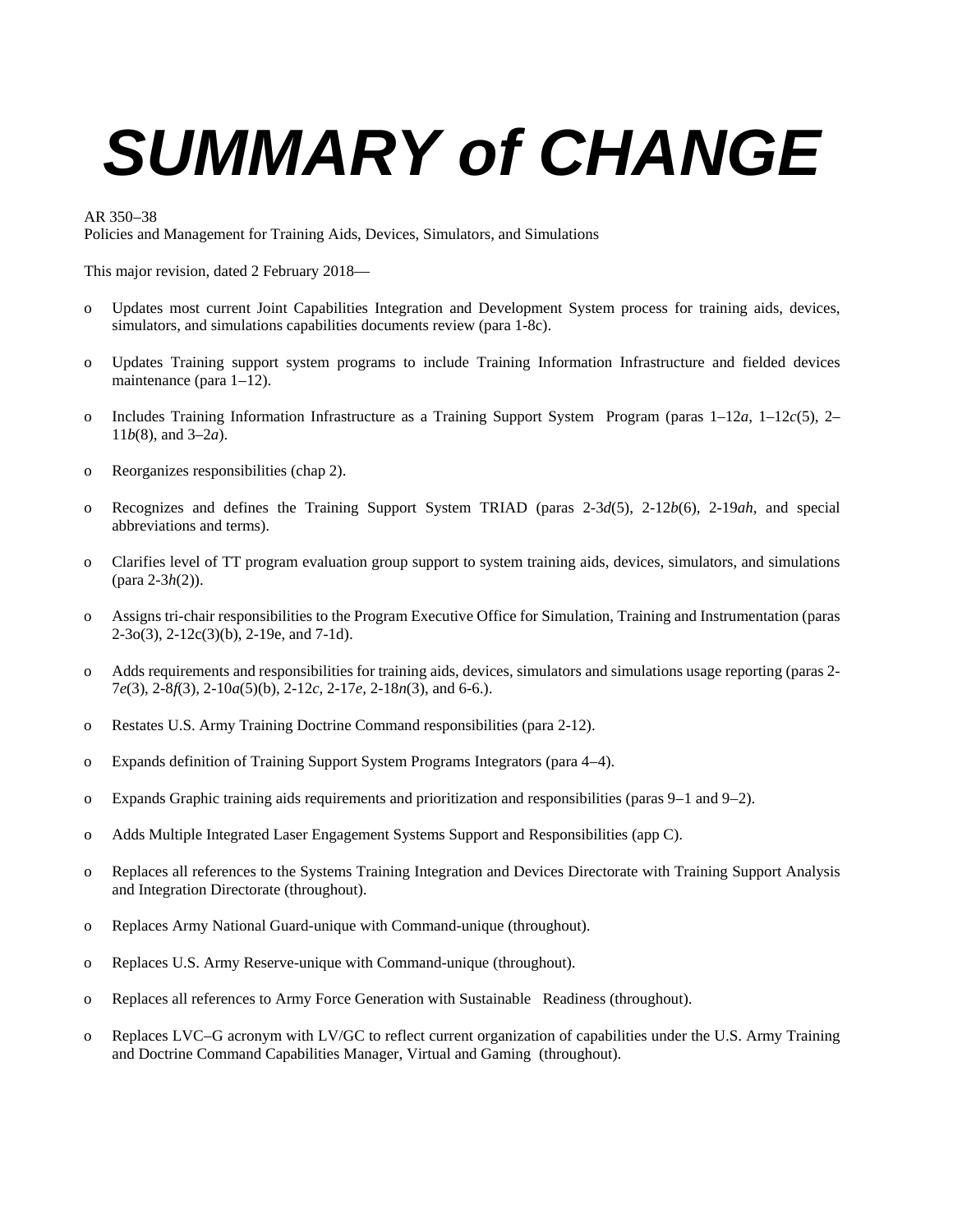**Headquarters Department of the Army Washington, DC 2 February 2018 Effective 2 March 2018**

# **\*Army Regulation 350–38**

**Training**

# **Policies and Management for Training Aids, Devices, Simulators, and Simulations**

By Order of the Secretary of the Army:

**MARK A. MILLEY** General, United States Army Chief of Staff

Official:

**GERALD B. O'KEEFE** Administrative Assistant to the Secretary of the Army

**History.** This publication is a major revision.

**Summary.** This regulation establishes policies and responsibilities for Army-wide life cycle management of training aids, devices, simulators, and simulations, including gaming technology and embedded training, from initial requirements through final disposition, to include maintenance and logistical support.

**Applicability.** This regulation applies to Regular Army, the Army National Guard/Army National Guard of the United States, and the U.S. Army Reserve, unless otherwise stated.

**Proponent and exception authority.** The proponent of this regulation is the Deputy Chief of Staff, G–3/5/7. The proponent has the authority to approve exceptions or waivers to this regulation that are consistent with controlling law and regulations. The proponent may delegate this approval authority, in writing, to a division chief within the proponent agency or its direct reporting unit or field operating agency, in the rank of colonel or the civilian grade equivalent. Activities may request a waiver to this regulation by providing justification that includes a full analysis of the expected benefits and must include formal review by the activity senior legal officer. All waiver requests will be endorsed by the commander, or senior leader of the requesting activity and forwarded through their higher headquarters to the policy proponent. Refer to AR 25–30 for specific guidance.

**Army internal control process.** This regulation contains internal control provisions in accordance with AR 11–2 and identifies key internal controls that must be evaluated (se[e appendix](#page-47-0) D).

**Supplementation.** Supplementation of this regulation and establishment of command and local forms are prohibited without prior approval from the Deputy Chief of Staff, G–3/5/7, 450 Army Pentagon, Washington, DC 20310–0450.

**Suggested improvements.** Users are invited to send comments and suggested improvements on DA Form 2028 (Recommended Changes to Publications and Blank Forms) directly to the Deputy Chief of Staff, G–3/5/7, 450 Army Pentagon, Washington, DC 20310–0450.

**Committee management.** AR 15–1 requires the proponent to justify establishing/continuing committee(s), coordinate draft publications, and coordinate changes in committee status with the U.S. Army Resources and Programs Agency, Department of the Army Committee Management Office (AARP–ZA), 9301 Chapek Road, Building 1458, Fort Belvoir, VA 22060–5527. Further, if it is determined that an established "group" identified within this regulation, later takes on the characteristics of a committee, as found in the AR 15–1, then the proponent will follow all AR 15–1 requirements for establishing and continuing the group as a committee.

**Distribution.** This publication is available in electronic media only and is intended for command levels C, D, and E for the Regular Army, the Army National Guard/Army National Guard of the United States, and the U.S. Army Reserve.

**Contents** (Listed by paragraph and page number)

# **Chapter 1 Introduction,** *page [1](#page-6-0)*

*Section I Overview, page [1](#page-6-1)* Purpose • 1–1, *page [1](#page-6-2)* References • 1–2, *page [1](#page-6-3)* Explanation of abbreviations and terms • 1–3, *page [1](#page-6-4)* Responsibilities • 1–4, *page [1](#page-6-5)*

\*This publication supersedes AR 350-38, dated 28 March 2013.

AR 350–38 • 2 February 2018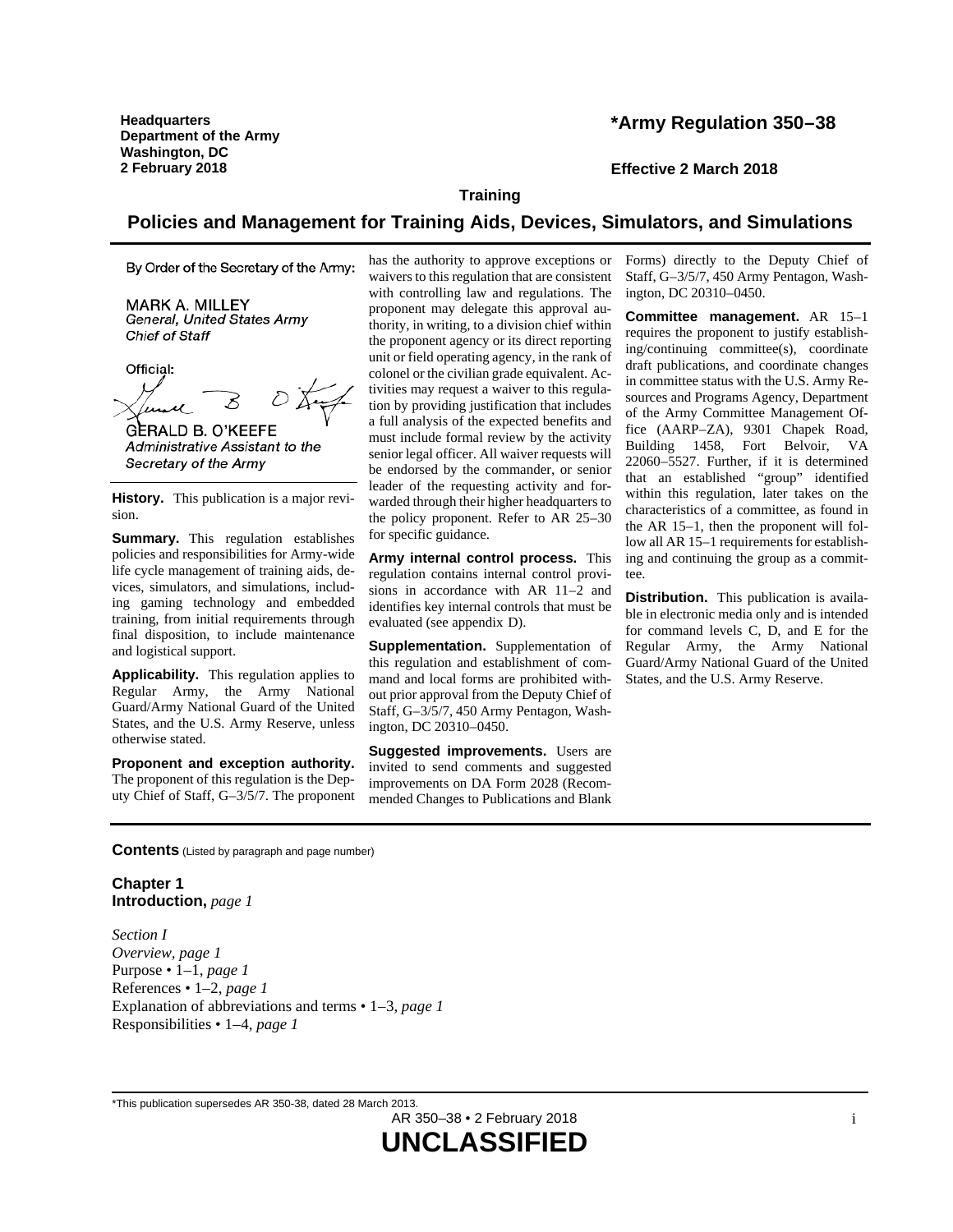# **Contents—Continued**

# *Section II*

*Policies and Concepts, page [1](#page-6-6)* Training aids, devices, simulators, and simulations categories • 1–5, *page [1](#page-6-7)* Training aids, devices, simulators, and simulations environments • 1–6, *page [2](#page-7-0)* Embedded training and distributed learning • 1–7, *page [2](#page-7-1)* Training aids, devices, simulators, and simulations requirements justification and validation • 1–8, *page [2](#page-7-2)* Integrated training environment • 1–9, *page [3](#page-8-0)* Training technology integration • 1–10, *page [3](#page-8-1)* Total package fielding • 1–11, *page [4](#page-9-0)* Training support system programs • 1–12, *page [5](#page-10-0)* Training aids, devices, simulators, and simulations management and execution commands • 1–13, *page [5](#page-10-3)*

# *Section III*

*Exceptions, page [6](#page-11-1)* Training equipment and other training enablers • 1–14, *page [6](#page-11-2)* Training aids, devices, simulators, and simulations employing information technology • 1–15, *page [6](#page-11-3)*

# **Chapter 2 Responsibilities,** *page [6](#page-11-0)*

# *Section I*

*Headquarters, Department of the Army, page [6](#page-11-4)* Under Secretary of the Army • 2–1, *page [6](#page-11-5)* Assistant Secretary of the Army (Acquisition, Logistics and Technology) • 2–2, *page [7](#page-12-0)* Deputy Chief of Staff, G–3/5/7 • 2–3, *page [7](#page-12-1)* Deputy Chief of Staff, G–4 • 2–4, *page [8](#page-13-0)* Deputy Chief of Staff, G–8 • 2–5, *page [9](#page-14-0)* Assistant Chief of Staff for Installation Management • 2–6, *page [9](#page-14-1)* Director, Army National Guard • 2–7, *page [9](#page-14-2)* Chief, Army Reserve • 2–8, *page [10](#page-15-0)* Commander, U.S. Army Corps of Engineers • 2–9, *page [11](#page-16-0)*

*Section II*

*Sustainment of TSS Programs Army Commanders and Other Leaders, page [11](#page-16-1)* Commanders of Army commands, Army service component commands, and direct reporting units • 2–10, *page [11](#page-16-2)* Commanding General, U.S. Army Forces Command • 2–11, *page [13](#page-18-0)* Commanding General, U.S. Army Training and Doctrine Command • 2–12, *page [14](#page-19-0)* Commanding General, U.S. Army Cyber Command and Second Army • 2–13, *page [15](#page-20-0)* Commanding General, U.S. Army Test and Evaluation Command • 2–14, *page [15](#page-20-1)* Commanding General, U.S. Army Intelligence and Security Command • 2–15, *page [16](#page-21-0)* Commanding General, U.S. Army Medical Command • 2–16, *page [16](#page-21-1)* Commanding General, U.S. Army Installation Management Command • 2–17, *page [16](#page-21-2)*

*Section III*

*Army Centers of Excellence, and other proponents, page [17](#page-22-0)* Commanders of Centers of Excellence • 2–18, *page [17](#page-22-1)* Program executive officers and/or program managers • 2–19, *page [18](#page-23-0)*

# **Chapter 3**

# **Training Support System Programs,** *page [21](#page-26-1)*

Overview • 3–1, *page [21](#page-26-2)* Training support system program structure • 3–2, *page [21](#page-26-3)* Training support system program management • 3–3, *page [21](#page-26-4)*

# **Chapter 4**

**Training aids, devices, simulators, and simulations requirements determination,** *page [22](#page-27-0)* Requirements generation overview • 4–1, *page [22](#page-27-1)*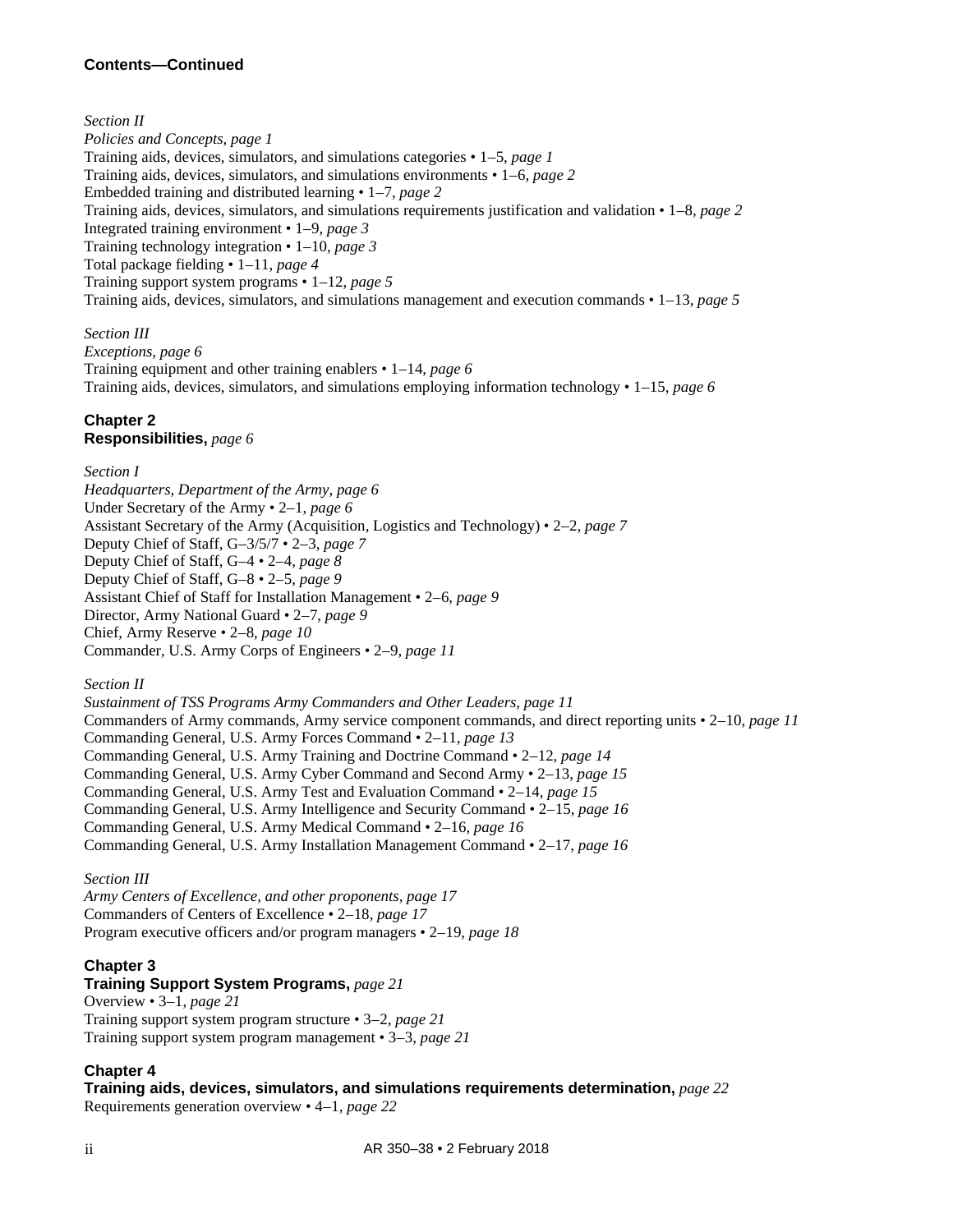# **Contents—Continued**

# Requirements drivers • 4–2, *page [23](#page-28-0)*

Role of training aids, devices, simulators, and simulations proponents and lead agents • 4–3, *page [23](#page-28-1)* Role of training aids, devices, simulators, and simulations integrators • 4–4, *page [24](#page-29-0)* Training aids, devices, simulators, and simulations capability documents • 4–5, *page [25](#page-30-0)* Command-unique and Agency-unique requirements • 4–6, *page [25](#page-30-1)* Changes to approved training aids, devices, simulators, and simulations requirements • 4–7, *page [26](#page-31-0)* Supporting documentation • 4–8, *page [26](#page-31-1)*

# **Chapter 5**

# **Research, development, and acquisition,** *page [27](#page-32-0)*

Training aids, devices, simulators, and simulations research, development, and acquisition • 5–1, *page [27](#page-32-1)* Rapid fielding-type research, development, and acquisition initiatives • 5–2, *page [28](#page-33-0)* Test and evaluation • 5–3, *page [28](#page-33-1)*

# **Chapter 6**

# **Fielded Training Aids, Devices, Simulators, and Simulations,** *page [28](#page-33-2)*

Fielded training aids, devices, simulators, and simulations assets • 6–1, *page [28](#page-33-3)* Fielded training aids, devices, simulators, and simulations management • 6–2, *page [28](#page-33-4)* Memorandum of notification and/or materiel fielding plans • 6–3, *page [29](#page-34-0)* Fielded training aids, devices, simulators, and simulations modifications and upgrades • 6–4, *page [29](#page-34-1)* Training aids, devices, simulators, and simulations accountability • 6–5, *page [29](#page-34-2)* Training aids, devices, simulators, and simulations utilization reporting • 6–6, *page [30](#page-35-0)* Redistribution • 6–7, *page [30](#page-35-1)* Obsolete training aids, devices, simulators, and simulations • 6–8, *page [30](#page-35-2)* Training support center fabricated or procured training aids, devices, simulators, and simulations • 6–9, *page [31](#page-36-0)* Drawing for Army training aids • 6–10, *page [31](#page-36-1)*

# **Chapter 7**

#### **Life Cycle Support,** *page [31](#page-36-2)* Training aids, devices, simulators, and simulations maintenance program • 7–1, *page [31](#page-36-3)* Logistics support • 7–2, *page [32](#page-37-0)*

Transitioning training aids, devices, simulators, and simulations logistics support • 7–3, *page [32](#page-37-1)*

# **Chapter 8**

**Embedded Training,** *page [33](#page-38-1)* Embedded training overview • 8–1, *page [33](#page-38-2)* Embedded training application • 8–2, *page [33](#page-38-3)* Embedded training functional groups • 8–3, *page [33](#page-38-4)*

# **Chapter 9**

# **Graphic Training Aids,** *page [33](#page-38-5)*

Graphic training aids requirements and prioritization • 9–1, *page [33](#page-38-0)* Management of graphic training aids at installation training support centers • 9–2, *page [34](#page-39-0)*

# **Appendixes**

- **A.** References, *page [35](#page-40-0)*
- **B.** Training Device Fabrication Request, *page [38](#page-43-0)*
- **C.** Multiple Integrated Laser Engagement System Support, *page [39](#page-44-0)*
- **D.** Internal Control Evaluation, *page [42](#page-47-0)*

# **Glossary**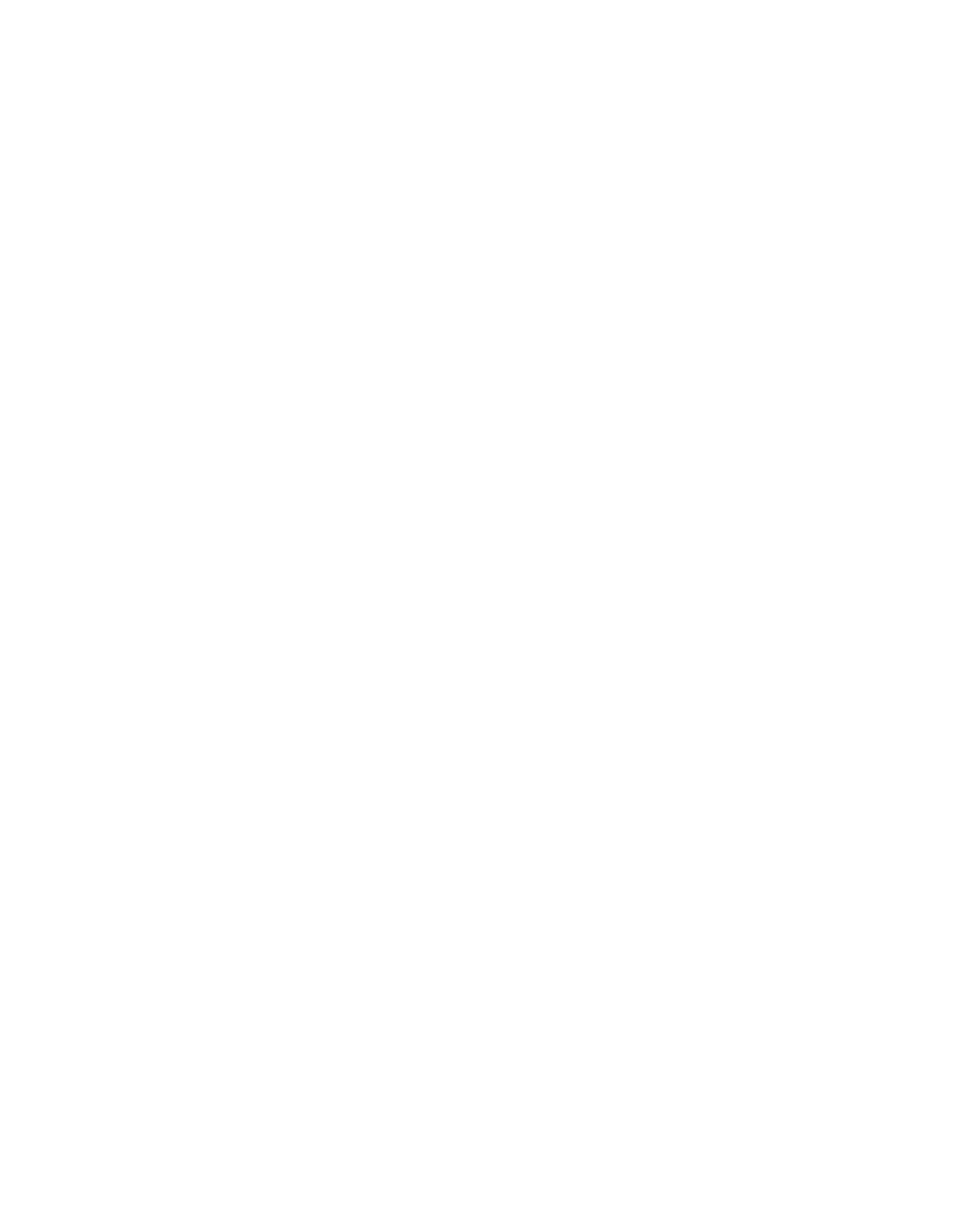# <span id="page-6-0"></span>**Chapter 1 Introduction**

#### **Section I**

#### <span id="page-6-2"></span><span id="page-6-1"></span>**Overview**

#### **1–1. Purpose**

This regulation establishes Army policies and responsibilities for life cycle management of training aids, devices, simulators, and simulations (TADSS).

#### <span id="page-6-3"></span>**1–2. References**

<span id="page-6-4"></span>See [appendix A.](#page-40-0)

#### **1–3. Explanation of abbreviations and terms**

<span id="page-6-5"></span>See th[e glossary.](#page-48-0)

#### **1–4. Responsibilities**

Responsibilities are listed i[n chapter 2.](#page-11-0)

# **Section II**

#### <span id="page-6-7"></span><span id="page-6-6"></span>**Policies and Concepts**

# **1–5. Training aids, devices, simulators, and simulations categories**

TADSS is a general term that includes training instrumentation; tactical engagement simulation (TES); battle simulations; targetry; training-unique ammunition; dummy, drill, and inert munitions; casualty assessment systems; training aids; and other training support devices. They incorporate training enablers which support training in the live, virtual/gaming, constructive (LV/GC) environments, regardless of training site, or event, for example. combat training centers (CTCs), home stations, institutions. They are justified, developed, acquired, and fielded to support designated tasks. TADSS are categorized as either "system" or "nonsystem." If a TADSS program does not clearly meet the criteria for either category, the Deputy Chief of Staff, G–3/5/7 (DCS, G–3/5/7) (DAMO–TRS) will co-chair a panel with the Deputy Chief of Staff, G–8 (DCS, G–8) counterpart to determine the category. Since TADSS are subject to public laws and regulatory guidance governing the acquisition of materiel, their categorization can have profound consequences.

*a.* System TADSS are designed and intended to train individual and/or collective tasks associated with a specific system, Families of systems (FOS), or system of systems (SOS) (for example, UH–60 Helicopters, M1A2 Abrams Tanks, and STRYKER vehicle variants). System TADSS may be standalone, embedded, or appended and are considered a primary component of a system's total package fielding (TPF). System TADSS are funded by equipping program evaluation group (PEG) resources as part of the system acquisition program and are fielded concurrently with the system.

*b.* Nonsystem TADSS are designed and intended to support general military training and nonsystem-specific training requirements, for example, the engagement skill trainer (EST), which supports marksmanship training. The training program evaluation group (TT PEG) plans and programs resources for the life cycle of nonsystem TADSS to include acquisition, fielding, and sustainment.

<span id="page-6-8"></span>*c.* In accordance with AR 70–1, the acquisition of a training system that supports a new system or equipment will be assigned the same priority as the parent system or equipment. It will be available in time for the fielding of the parent system. Systems will not be fielded without training subsystems.

<span id="page-6-9"></span>*d.* In accordance with AR 71–9, the Army's goal is to procure system TADSS as part of the total system package and terminate TT PEG funding of TADSS which support a system, or FOS. The activity responsible for a materiel system's acquisition is also responsible for developing and executing the life cycle management plan (LCMP) for TADSS supporting a materiel system (system TADSS). Therefore that activity is responsible for the integration of resources to ensure the interoperability of materiel systems with nonsystem TADSS.

*e.* Training capabilities acquired in response to command-unique requirements, in accordance with [chapter](#page-27-0) 4, are not classified as system or nonsystem training devices unless they are accepted as enduring capabilities and transitioned to an acquisition program via the Joint Capabilities Integration and Development System (JCIDS) processes. Se[e paragraph](#page-30-1) 4–6 for additional information pertaining to command-unique TADSS.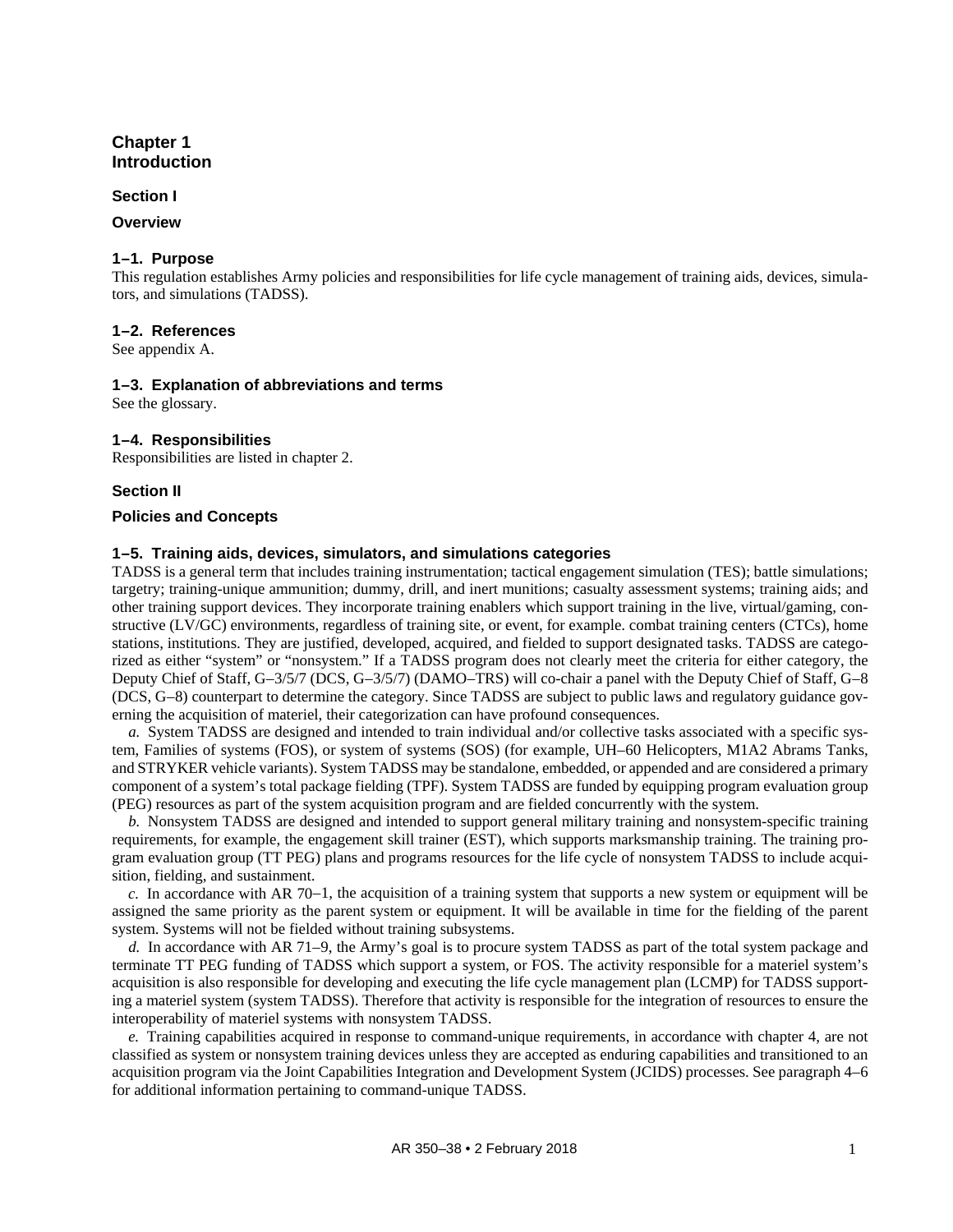*f.* Items that are not classified as TADSS and are not training equipment as defined in [paragraph](#page-11-2) 1–14, but are training enablers that require garrison management typically do not have a total sustainment package, nor was sustainment budgeted during the acquisition process. Examples of this type of equipment are found in home station training lanes (for example barriers, and foot bridges). To facilitate standard garrison management the DCS, G–3/5/7 (DAMO–TRS) will determine which program will assume responsibility for this equipment, if a determination is made that these items will be managed as TADSS.

#### <span id="page-7-0"></span>**1–6. Training aids, devices, simulators, and simulations environments**

There are three distinct TADSS environments. However, as the Army continues to leverage emerging digital training technologies the distinction between the environments has become blurred, notably between the virtual and constructive environments as evidenced by the emergence of gaming technologies. Gaming is categorized as a sub-component of the virtual environment, however with identifiable distinctions that must be acknowledged and which make it appropriate to now reference the virtual environment as the virtual/gaming environment. The distinct training environments are––

*a. Live Training Environment.* Training executed in field conditions using tactical equipment (involves real people operating real systems). Examples; ranges and maneuver areas.

*b. Virtual/Gaming Training Environment.* Synthetic training environments replicated via simulators and/or gaming solutions, generally limited to individual and team/squad collective training. Examples; Engagement Skills Trainers, Flight Simulators and Driver Simulators.

*c. Constructive Training Environment.* The constructive training environment uses computer models, tools, and interfaces to exercise mission command functions. It involves simulated people operating simulated systems in computergenerated environments. Constructive training provides an 'immersive' command/staff training experience for the collective training of MC tasks and processes, and can be conducted by units from platoon to echelons above corps and in a Joint or Combined environment. A Mission Command Training Program 'Warfighter Exercise' is an example of training enabled by constructive simulations.

# <span id="page-7-1"></span>**1–7. Embedded training and distributed learning**

*a.* Embedded Training (ET) is training conducted through the use of the trainee's operational system within a live, virtual/gaming, or constructive environment (see DODD 1322.18).

*b.* Distributed learning (DL), that is the delivery of standardized individual, collective, and self-development training to Soldiers, DA Civilians, units, and organizations at the right place and time through the use of multiple means and technology will be considered as the first option when identifying ET solutions. DL may involve––

(1) Student/instructor interaction in real time (for example, via two-way audio/video television) and non-real time (for example, via computer-based training).

(2) Self-paced student instruction without benefit of access to an instructor (for example, the Army Learning Management System courses).

*c.* ET will function through common technological architecture using common existing industry related standards within integrated live, virtual/gaming, or constructive training capabilities.

*d.* ET is the preferred technical approach for supporting individual and collective training in units.

*e.* ET capabilities will be assessed and evaluated by training developers and considered as a preferred means to incorporate training subsystems into the development and follow-on product improvement programs for Army materiel systems.

*f.* ET may not be cost effective in an operational (collective) training environment because of the quantities of actual systems that may be needed to support training throughput requirements. ET drives specific design performance characteristics of the capability solution and will be described in the training key performance parameters. While ET systems are cost effective solutions in many cases, there are situations that require the option of other training capabilities, for example an external instrumentation system with more range than an embedded solution, based on geographic dispersion as well as the timeline for the fielding of additional capability. Another example would be a determination based on available technology, for example, while an embedded capability may be desirable on armored vehicles, an external solution, that is Multiple Integrated Laser Engagement Systems (MILES) is the better solution for individual and crew served weapons.

#### <span id="page-7-2"></span>**1–8. Training aids, devices, simulators, and simulations requirements justification and validation**

TADSS requirements must be justified and validated before being resourced and authorized for procurement and fielding. Systems and FOS training to include TADSS will be considered as a key performance parameter and documented in the appropriate capability document and will be fully addressed in the system training plan (STRAP). If a TADSS is required, it must be documented in the appropriate JCIDS document.

<span id="page-7-3"></span>*a. Justification.* The TADSS must be defined by the training developer, who has lead responsibility in accordance with AR 71–9. The requirement for proposed TADSS is justified when it is based upon an approved training strategy, for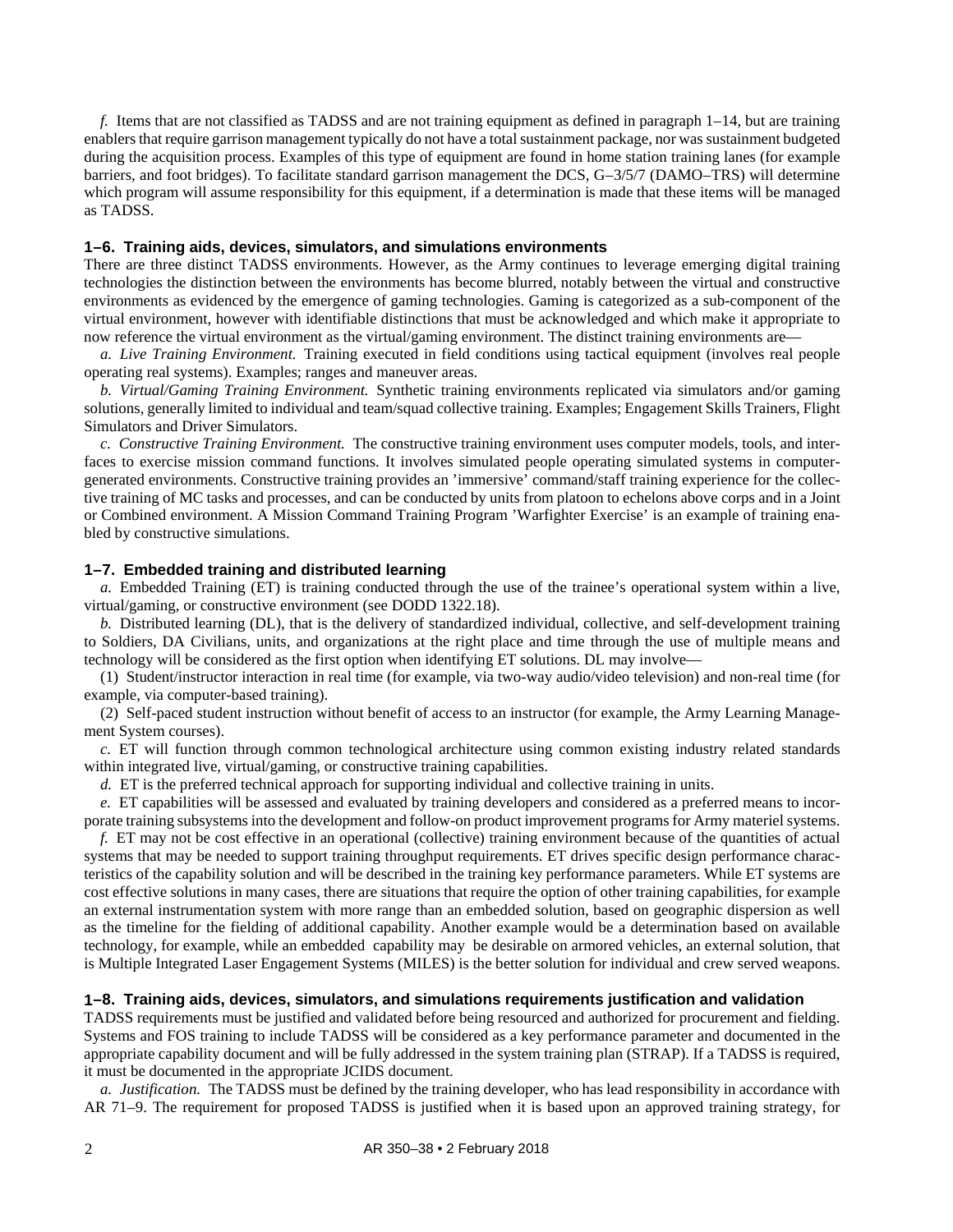example, Combined Arms Training Strategy (CATS) Institutional Program of Instruction, Weapons Training Strategy, or an Army command (ACOM), Army service component command (ASCC), or direct reporting unit (DRU) approved training strategy.

*b. Validation.* The TADSS, to include ET and gaming technologies, are considered materiel candidates subject to the policies and procedures governing the JCIDS and its related processes.

*c. Training aids, devices, simulators, and simulations requirements.* These requirements are developed and validated through the JCIDS process resulting in an approved capabilities document (initial capabilities document (ICD), capability development document (CDD), and/or capability production document (CPD). JCIDS documentation includes information systems initial capabilities documents (IS–ICD), or information systems capabilities development documents (IS–CDD) for greater flexibility to incorporate evolving technologies and achieve faster responses from requirements validation processes, enabling a more efficient and agile software development effort.

(1) System TADSS requirements are documented in accordance with AR 71–9 within the supported system's capabilities document and further articulated within the STRAP.

(2) Nonsystem TADSS requirements are documented in accordance with CJCSI 3170, JCIDS Manual, and AR 71–9, individually within an ICD, CDD, or CPD or when appropriately grouped as an FOS, or SOS within a single capabilities document. The Army Training Support Center (ATSC), Training Support Analysis and Integration Directorate (TSAID) leads the Training Device Requirements Review Committee (TDRRC) to ensure nonsystem TADSS capabilities documents meet regulatory requirements and support a valid training need.

(3) As an exception to the formal JCIDS process, operational commanders can use an operational needs statement (ONS) in accordance with AR 71–9, vetted with the U.S. Army Training and Doctrine Command (TRADOC) capability manager and approved by DCS, G-3/5/7 to document and validate their immediate and/or urgent need for a training capability. See [chapter](#page-27-0) 4 for additional information on command-unique requirements and ONS.

#### <span id="page-8-0"></span>**1–9. Integrated training environment**

*a.* The Integrated Training Environment (ITE) is the technical integration of training enablers, tools, and TADSS available to support individual and multi-echelon collective training within all Army training domains and training environments, as appropriate.

*b.* Achieving Department of Defense (DOD) and Army training transformation goals and objectives requires TADSS to be designed and developed for interoperability across the LV/GC environments. However, the creation of the ITE is not intended to be all encompassing in regard to providing interoperability for all things live, virtual, and constructive. The resourcing and development of the ITE will focus on providing only those essential capabilities required to enable approved individual or collective training strategies, for example, CATS, programs of instruction, weapons training strategies, or an ACOM, ASCC, or DRU approved training strategy.

#### <span id="page-8-1"></span>**1–10. Training technology integration**

*a. System and nonsystem training aids, devices, simulators, and simulations.* In order to achieve efficiency across the Army's system and nonsystem TADSS investments, the Army Acquisition Executive has designated the Program Executive Office for Army Simulation, Training, and Instrumentation (PEO STRI) as the Army's acquisition agent for training and testing enablers that are not procured or fabricated by a training support center (TSC). System program executive officers (PEOs) and program managers (PMs) retain authority and responsibility for the procurement and life cycle management of their system TADSS. System PEOs and PMs (for example, Tank-Automotive and Armament Command (TACOM)) will coordinate their system TADSS acquisition strategy with PEO STRI (SFAE–STRI–PEO) to ensure compliance with established Joint LV/GC training architectures and network environments. In accordance with AR 70–1: system PEOs and/or PMs and PEO STRI will work with the DCS, G-3/5/7 and TRADOC to ensure all system and nonsystem TADSS acquisition programs support Army training strategies.

(1) PEO STRI (SFAE–STRI–PEO) will support the system PEO and/or PM and the U.S. Army Materiel Command (AMC) life cycle management command (LCMC), on a reimbursable basis, in the concept formulation of all required TADSS. This includes, but is not limited to, the development of the TADSS acquisition strategy and program cost estimate for the life cycle of the TADSS, considering common and/or reuse components, LV/GC integration, interoperability requirements, and post fielding activities upon transfer of the TADSS into sustainment.

(2) System PEO and/or PM, AMC LCMC, and PEO STRI (SFAE–STRI–PEO)will work together on the most effective and efficient manner for executing the TADSS acquisition and sustainment for each specific system.

(3) If acquisition management of the TADSS stays with the system PEO and/or PM, PEO STRI (SFAE–STRI–PEO)will remain in close consultation with the responsible PEO and/or PM and the AMC LCMC to ensure interoperability and life cycle cost efficiency objectives are achieved.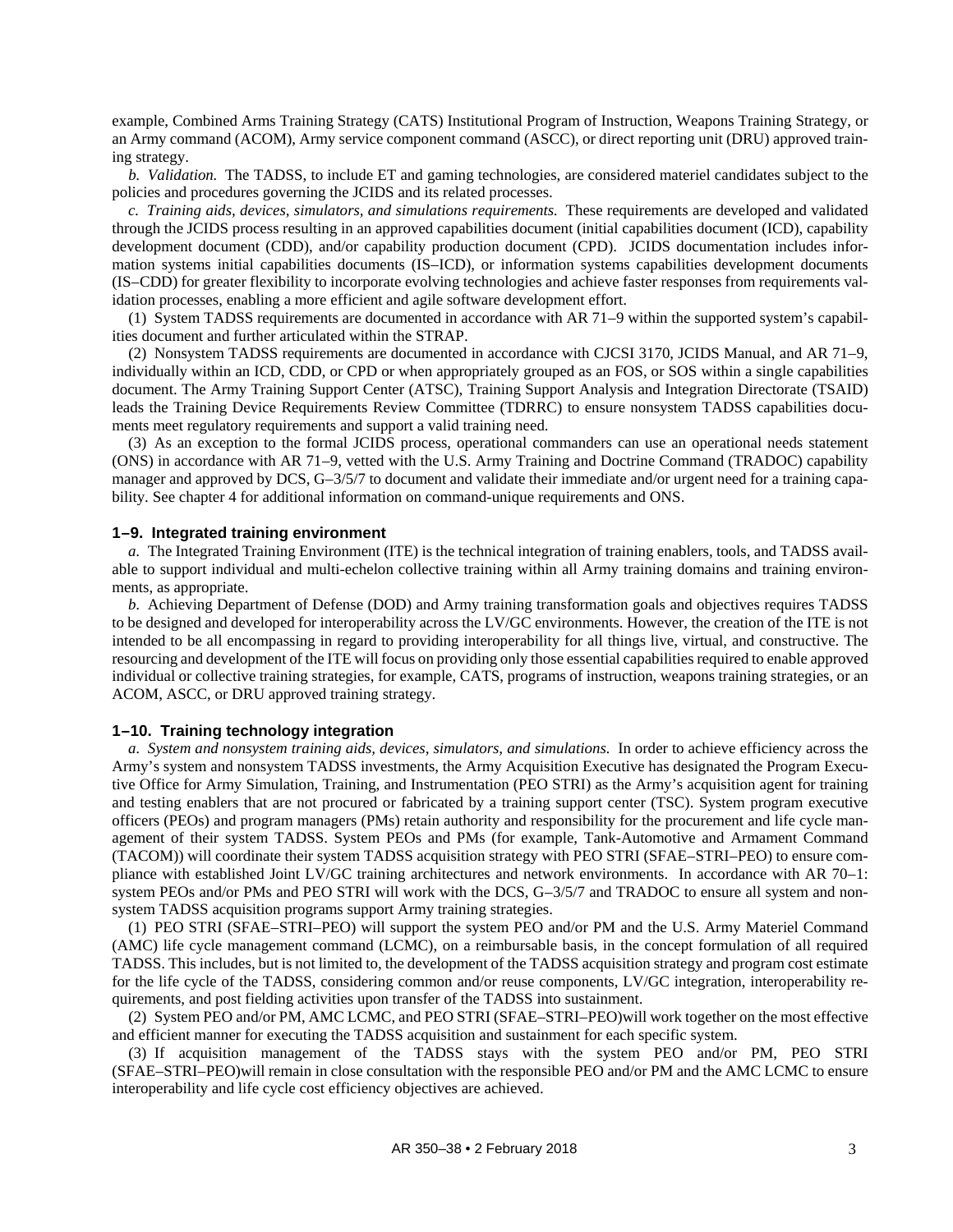(4) System PEO and/or PMs will provide updates to their TADSS acquisition strategy as a part of their annual weapon system review, and all Training Support System Enterprise (TSSE) events, for example management reviews, modernization reviews, and so on.

(5) An AMC chartered Life Cycle Support Engineering Center will be consulted on any system involving software to ensure supportability is appropriately covered.

*b. Testing and training.* The testing and training communities use similar or like-type technologies to meet mission requirements. Operational versions of training enablers are routinely developed by the testing community, using prototype versions of the enabler. Follow on versions, whether a later increment of the specific enabler, or the next generation may be developed using the operational system. These technologies include LV/GC TADSS; instrumentation systems; target systems and targetry; threat simulators and emulators; TES; models for simulating environments, conditions, or systems; and numerous other forms of models and simulations. Given these similarities, the Army's goal is to achieve and maintain efficiency by leveraging or integrating testing and training support requirements, using the same systems for testing and training.

# <span id="page-9-0"></span>**1–11. Total package fielding**

The Army's goal is to field TADSS and materiel systems as a total package, and ensure the fielding of a trainable, logistically supportable, and fully operational capability to the Force. Although the TPF goal is the same for TADSS and materiel systems, the objectives for each vary to some degree.

*a.* System and nonsystem TADSS TPF objectives include resourcing, concurrent fielding, and sustaining the following infrastructure requirements:

(1) TADSS end items.

(2) Construction of TADSS real property facilities or modification to existing real property facilities in accordance with AR 420–1.

- (3) Operators and maintainers.
- (4) Infrastructure requirements.
- (5) Spares, repair parts, and items of supply.
- (6) A TADSS training support package (TSP) that describes how the user—
- *(a)* Plans, prepares, and conducts training with the TADSS.
- *(b)* Operates and maintains the TADSS.
- (7) Special tools and test equipment (STTE).

*b.* Materiel system TPF objectives include resourcing, concurrent fielding, and sustaining the following as required to support the Army's goal:

(1) Standalone system TADSS end items and ET.

(2) TADSS facilities (new permanent or temporary infrastructure construction) or (modification to existing facilities real property facilities) in accordance with AR 420–1.

- (3) Operators and maintainers.
- (4) Spares, repair parts, and items of supply.
- (5) System TADSS TSPs that describe how the user—
- *(a)* Plans, prepares, and conducts training with the TADSS.
- *(b)* Operates and maintains the TADSS.
- (6) Actual materiel systems to the institution to support the training throughput.
- (7) Resources and/or hardware and software required to integrate the system into training instrumentation systems.
- (8) Software licenses required to enable system training across the training domains.
- (9) STTE.
- *c.* The TPF objectives for modifications and upgrades to materiel systems include the following:
- (1) Modification and/or upgrade of fielded system TADSS end items and ET.
- (2) Modification to TADSS real property facilities in accordance with AR 420–1.
- (3) Increases or decreases in operators and maintainers.
- (4) Changes to spares, repair parts, and items of supply.
- (5) Changes to TADSS TSPs.
- (6) Modification and/or upgrade of materiel systems issued to the institution(s) and/or training base.

(7) Resources and/or hardware and software required to integrate the modified or upgraded system into training instrumentation systems.

(8) Updated or new software licenses required to enable system training across the training domains.

*d.* The DAMO–TRS Division Chief (DCS, G37/TR) will monitor and report to the TSSE critical adjustments to program modernization.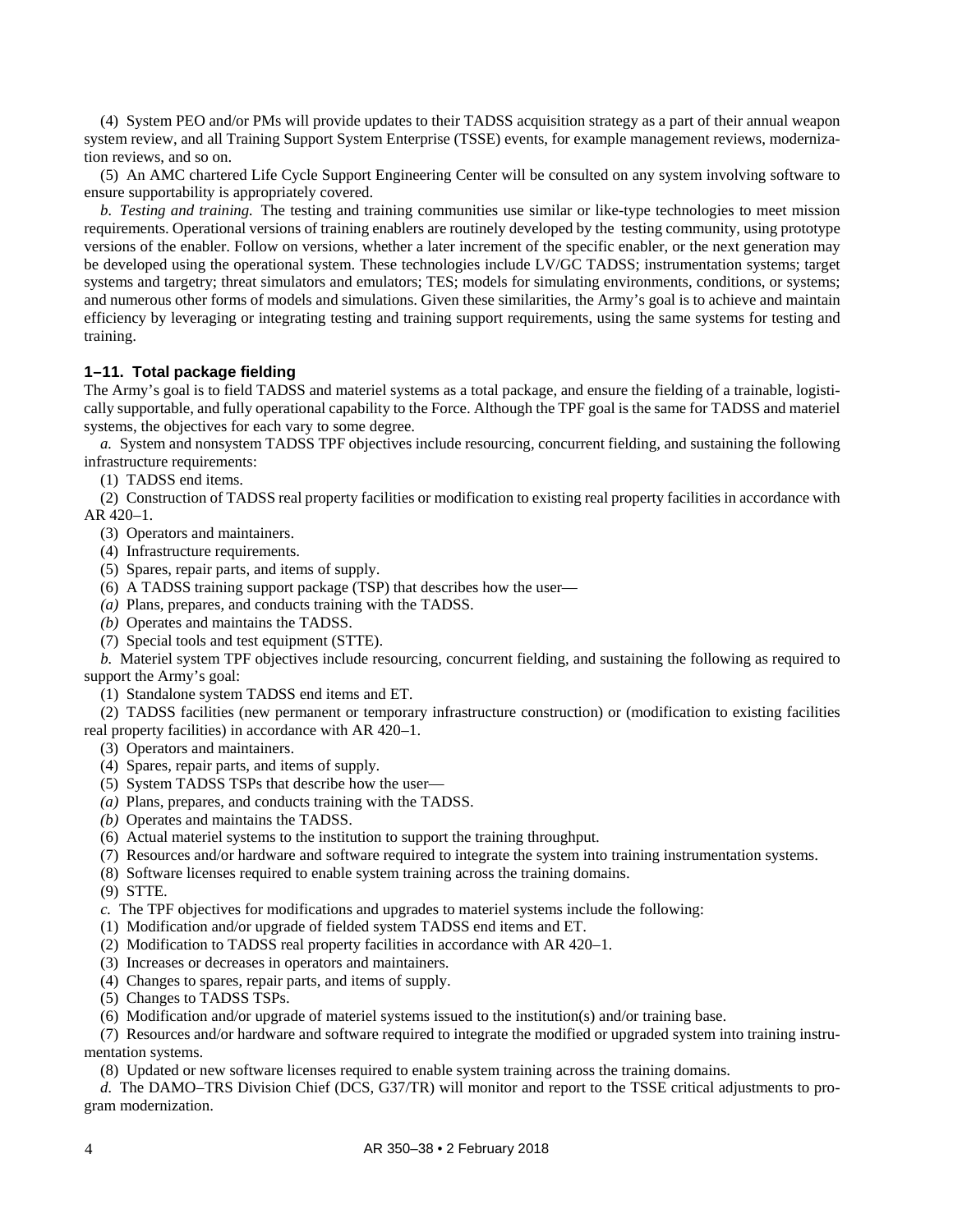#### <span id="page-10-0"></span>**1–12. Training support system programs**

<span id="page-10-1"></span>*a.* To ensure TPF is addressed in the planning, programming, and acquisition of nonsystem TADSS, the DCS, G–3/5/7 (DAMO–TRS) restructured its resource management of nonsystem TADSS into a formal TSS management structure. The Training Support System (TSS) Program structure consists of the Sustainable Range Program (SRP), Mission Command Training Support Program (MCTSP), Soldier Training and Support Program (STSP), the CTC Modernization Program, and The Training Information Infrastructure (TII) Program.

*b.* Each of these programs has a DCS, G–3/5/7 (DAMO–TRS) lead agent and a TRADOC Combined Arms Center - Training (CAC–T) lead which ensures that LV/GC modernization initiatives include requirements for operations and support, facilities, and management support systems.

*c.* The following are the current TSS programs:

(1) *Soldier Training Support Program.* The STSP includes individual Soldier through crew-level virtual and live TADSS, TSC, and virtual training facility operations. STSP manages TADSS production and fabrication of training devices, manages loan and issuance of TADSS, provides instructor/operator support for specific virtual TADSS, and other TADSS support that enables commanders to execute individual and collective training at installations and TRADOC schools.

(2) *Mission Command Training Support Program.* The MCTSP includes constructive simulations, collective virtual simulators and simulations to include gaming, Mission Training Complex (MTC) CTC, battle simulations centers, mission support training facilities, and operations and support for MCTSP-related facilities. This TSS program includes commercially available, Army-developed, and command-unique digital video gaming applications and technologies adapted for, or designed specifically for, use in supporting Army training. A primary objective of the gaming sub-program is to define the future role and application of gaming technology in support of individual and collective training across the operational (collective), institutional (leader development), and self-development training domains.

(3) *Sustainable Range Program.* The SRP includes the core programs (the range and training land program (RTLP) and integrated training area management (ITAM) program). SRP functions include range design and development; target systems and targetry; training instrumentation systems; facilities for urban operations training, including breech and shoot houses, and training land management. These products and services are sorted and managed under one of three SRP subprograms: range operations, range modernization, or ITAM.

(4) *Combat Training Center Modernization Program.* The CTC Modification Program includes CTC instrumentation and communications systems including mission command systems used to support higher headquarters control, exercise control, and after action review purposes, CTC-unique live fire range systems, blue and red force TADSS, training support facilities, and CTC-unique TES applications.

<span id="page-10-2"></span>(5) *Training Information Infrastructure Program.* The TII Program consists of two major components—Army Training Information System and point of delivery systems for distributed learning. Training information infrastructure provides the hardware, software, and communications systems, conforming to both Joint and Army architectures and standards that enable the development, storage, retrieval, delivery, and management of training information for use by individuals, units, and institutions worldwide.

(6) *Training Aids, Devices, Simulators, and Simulations Logistic Support Program (commonly referred to by its management decision package title as the TADSS Maintenance Program).* The TADSS Maintenance Program provides fiscal resources for the life cycle contractor support (LCCS) of fielded TADSS under a PEO STRI (SFAE–STRI–PEO) managed logistics support contract. This contract logistics support includes maintenance, supply, and limited operations, and support for specific enablers. The TADSS Maintenance Program covers all Army nonsystem TADSS, system TADSS transitioned to PEO STRI (SFAE–STRI–PEO) for life cycle support (LCS), and command-unique TADSS as approved by the DCS, G–3/5/7 (DAMO–TRS).

<span id="page-10-4"></span><span id="page-10-3"></span>*d.* More details on the construct and management of these programs are available in AR 350–1 and AR 350–52.

#### **1–13. Training aids, devices, simulators, and simulations management and execution commands**

*a.* Execution commands provide management and oversight of TSS products, services, and facilities on an installation or training site in support of mission commanders' institutional and operational training functions.

*b.* Execution commands are—

(1) U.S. Army Installation Management Command (IMCOM) on Regular Army and USAR installations in the continental United States (CONUS).

(2) U.S. Army, Pacific, including 8th U.S. Army.

- (3) National Guard Bureau (NGB) for ARNG installations in the U.S.
- (4) U.S. Army, Europe supporting European and U.S. Army, Africa requirements.
- (5) U.S. Army Central Command in the central command area of responsibility.
- (6) U.S. Army Test and Evaluation Command (ATEC) ITAM only on ATEC test ranges.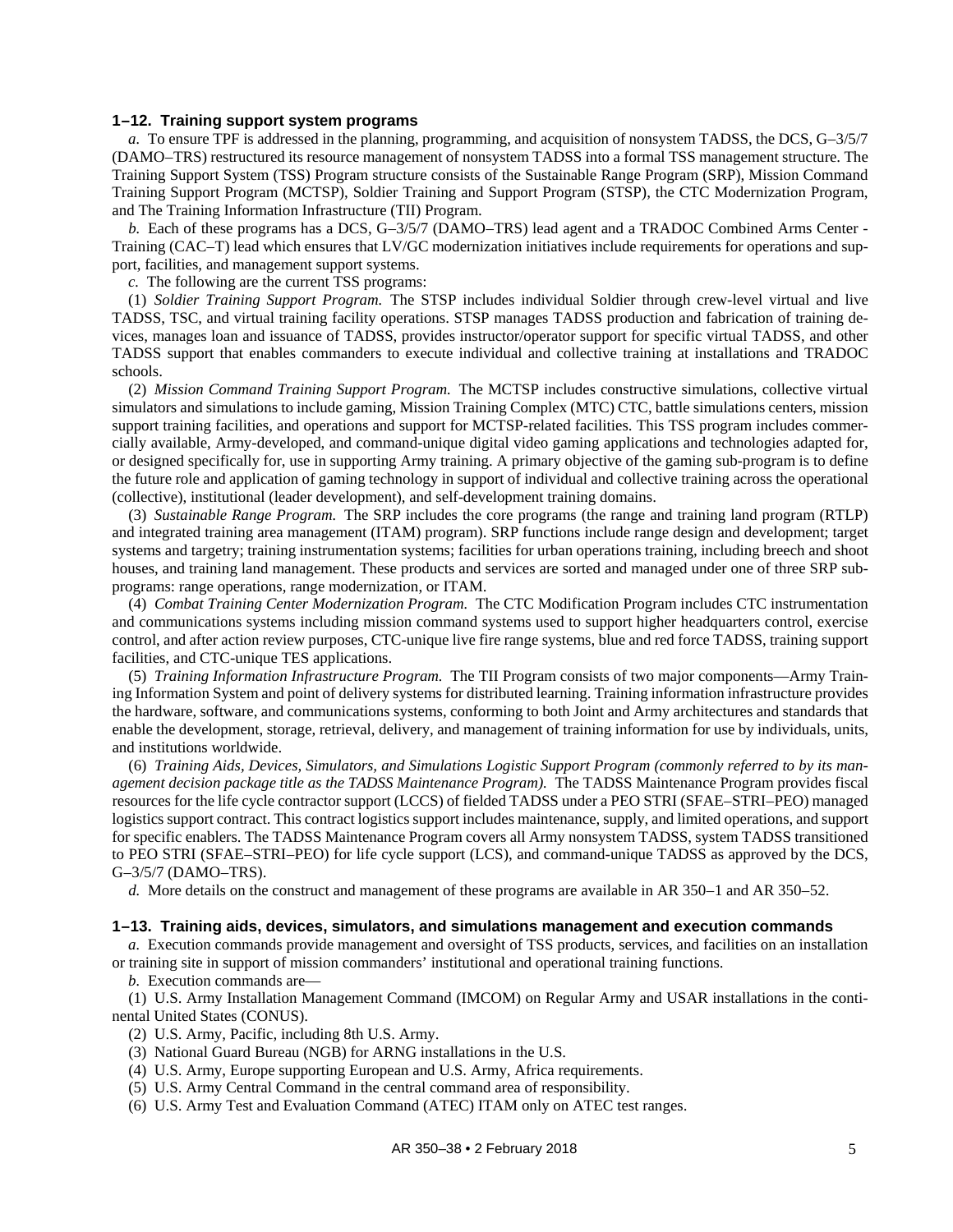(7) U.S. Army Forces Command (FORSCOM) for the National Training Center, SRP, and/or ITAM, and STSP.

(8) The 75th Training Division, operates five MTCs: Houston, TX; Arlington Heights, IL; Fort Knox, KY, AL; Fort Dix, NJ; and Camp Parks, CA. The U.S. Army Reserve Command executes TSS functions on local training areas operated by the U.S. Army Reserve Command Regional Readiness Centers as a mission activity.

# **Section III**

#### <span id="page-11-2"></span><span id="page-11-1"></span>**Exceptions**

#### **1–14. Training equipment and other training enablers**

*a.* Training equipment is an operational system or component of an operational system used to support training in an institutional (leader development), or unit (collective) training environment. Generally, operational equipment or components of operational equipment used to support training are not considered TADSS if the item(s) exists within the Army inventory. Generally, TSCs will not account for training equipment on their individual property accountability records and will not add training equipment to the Training Support-Material Armywide Tracking System (TS–MATS). However, when an installation TSC is directed by the senior commander to store and/or account for training equipment, a local device number will be created for use in TS–MATS, with the understanding that the TSC is not resourced, nor responsible for, the life cycle sustainment and/or maintenance of training equipment that is not a program of record TADSS.

(1) Operational equipment requirements to support operational (collective) training and the CTCs will be addressed in the system's capabilities document, included within the system's basis of issue plan (BOIP), and resourced by the Equipping Program Evaluation Group to include sustainment costs.

(2) Subject to availability, conversion of operational equipment already in the Army inventory to training equipment will be accomplished through a change to the gaining organization's table of distribution and allowances, authorizing the item of equipment to be issued to the organization.

*b.* Other training enablers are those items acquired through rapid acquisition processes, such as those produced in response to an operational needs statement and those acquired directly by commands, outside of Army acquisition processes. The primary distinction between TADSS and other training enablers is not what the device is used for but how it was acquired. Other training enablers are those items that support individual and collective training but are not considered TADSS because they lack the documentation described i[n paragraph](#page-7-2) 1–8. These training enablers are not an Army acquisition program and are not considered training equipment because they are not shown in the Army inventory of equipment. An example of an "other training enabler" is the overpass structure installed on Counter Improvised Explosive Devices training lanes.

*c.* Training equipment and training enablers acquired under AR 350–32 do not fall within the purview of this regulation.

*d.* The TSSE does not procure, manage, repair, or provide instruction on training equipment.

#### <span id="page-11-3"></span>**1–15. Training aids, devices, simulators, and simulations employing information technology**

Information technology embedded in TADSS and used exclusively for the operation of TADSS or configured as battle staff simulations for command and control training will be acquired and managed under the authority of AR 70–1 and this regulation ensuring systems are developed and maintained in accordance with the Army Knowledge Enterprise Architecture and the Army's software blocking process and accredited in accordance with DODI 8510.01 (if connected to an external network).

# <span id="page-11-0"></span>**Chapter 2 Responsibilities**

# **Section I**

# <span id="page-11-5"></span><span id="page-11-4"></span>**Headquarters, Department of the Army**

# **2–1. Deputy Under Secretary of the Army**

The Deputy Under Secretary of the Army (DUSA) will—

*a.* Oversee the test and evaluation (T&E) of TADSS developed via an approved JCIDS document, an approved ONS, or Joint urgent operational needs statement (JUONS) document, in coordination with the Assistant Secretary of the Army (Acquisition, Logistics and Technology) (ASA (ALT)), the DCS, G–3/5/7, and the ATEC.

*b.* Assist the DCS, G–3/5/7, TRADOC, and ATEC in identifying opportunities to conduct integrated testing and evaluation and training support technologies.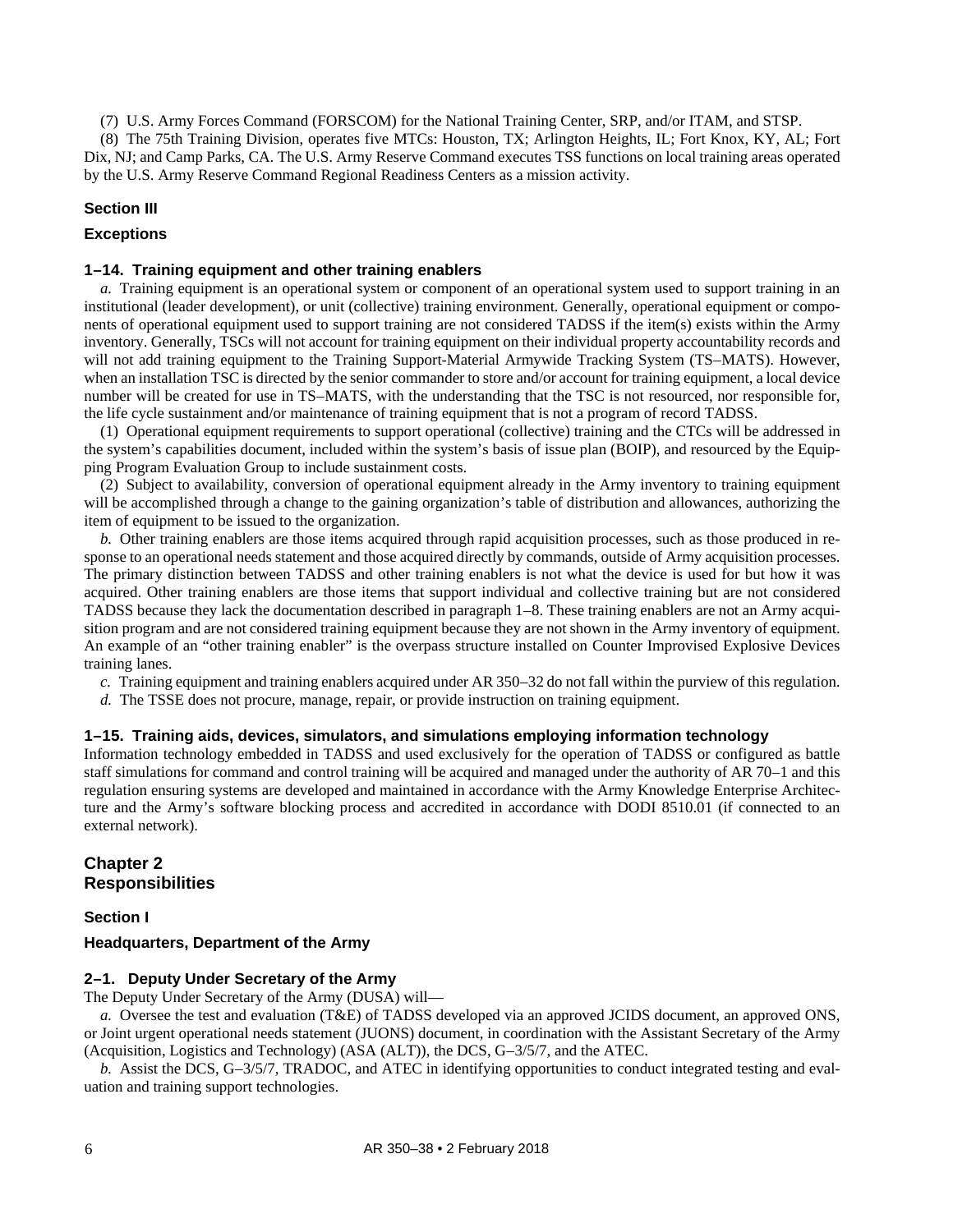*c.* Review all TADSS capabilities documents (ICDs, CDDs, and CPDs) and associated supporting documentation to assess the feasibility and adequacy of the system's comprehensive testing and evaluation strategy and requirements and potential impact on the Army's TSS programs.

*d.* Review and coordinate with the DCS, G–3/5/7 the approval of nonsystem TADSS capabilities documents (ICDs, CDDs, CPDs, ONS, and/or JUONS) and associated supporting documentation.

*e.* Advise the TADSS milestone decision review on all T&E related matters to include ensuring T&E strategy on the approved test and evaluation management plan, (or subsequent associated documentation) and overseeing developmental and operational testing of TADSS and nonsystem TADSS.

# <span id="page-12-0"></span>**2–2. Assistant Secretary of the Army (Acquisition, Logistics and Technology)**

The ASA (ALT) will—

*a.* Provide oversight, review, and ensure TADSS acquisition programs are administered in accordance with DOD policies and guidelines.

*b.* Develop and promulgate Army TADSS-related acquisition policies and procedures.

*c.* Designate the appropriate level of centralized management and approve any establishment or disestablishment of a TADSS program or a PM in the Army acquisition structure.

*d.* Direct the acquisition of approved directed requirements for TADSS authorized by an approved ONS or JUONS, in coordination with the DCS, G–3/5/7.

*e.* Assign new requirements for TADSS in accordance with DOD and AR 70–1 policies and guidelines (for example, materiel development decision) for planning, programming, budgeting, and acquisition.

*f.* Oversee PEO STRI (SFAE–STRI–PEO) as the PEO conducts acquisition functions and management of Multiple Integrated Laser Engagement System (MILES).

*g.* Be responsible for the research and development, acquisition, fielding, and sustainment of MILES.

*h.* Procure MILES to support Army funded requirements in accordance with all applicable regulations and basis of issue (BOI).

*i.* Forecast, budget, and provide for centralized maintenance (either contract or in-house) of all MILES lines types. Establish and enforce the most efficient maintenance practices.

*j.* Provide fiscal resources for the LCCS of fielded MILES under the Warfighter Focus Contract using contract performance factors to ensure MILES are maintained to standard.

## <span id="page-12-1"></span>**2–3. Deputy Chief of Staff, G–3/5/7**

The DCS, G–3/5/7 will—

*a.* Exercise Headquarters, Department of the Army (HQDA) supervision for defining concepts, strategies, resources, policies, and programs for Army training and training support.

*b.* Develop training support goals and objectives.

*c.* Act as approval authority for TRADOC validated training capability requirements.

*d.* Set priorities for TADSS BOI planning and distribution.

*e.* Review and analyze training strategies and programs for the effective use and application of TADSS.

*f.* Provide policy guidance in the Army Training Strategy portion of the ACP and training-specific guidance as part of the TRADOC capabilities needs analysis process.

*g.* Establish TSS programs and processes to manage and prioritize the Army's nonsystem TADSS.

*h.* Plan, program, and budget resources for the following:

(1) The research, development, test, and evaluation (RDT&E), fielding, LCS, and management of nonsystem TADSS. Intent is to ensure the Army's nonsystem TADSS TPF goal and objectives are achieved in terms of resourcing operations and support, sustainment, facilities, and management support systems.

(2) Maintenance of system TADSS transitioned to PEO STRI for LCS.

*Note.* The TT PEG resources the maintenance of system TADSS, but not their acquisition, or lifecycle sustainment.

(3) Demilitarization and disposal of nonsystem TADSS managed under the PEO STRI LCCS Program.

*i.* Assist the DCS, G–8 in analyzing and coordinating requirements for training programs to support materiel systems training and ensure priorities for the resourcing and acquisition of system TADSS and ET are commensurate with the system's priority and support the Army's TPF goals and objectives.

*j.* Represent the training community on the Functional Capabilities Board and associated review boards, as appropriate, to review and manage the JCIDS process.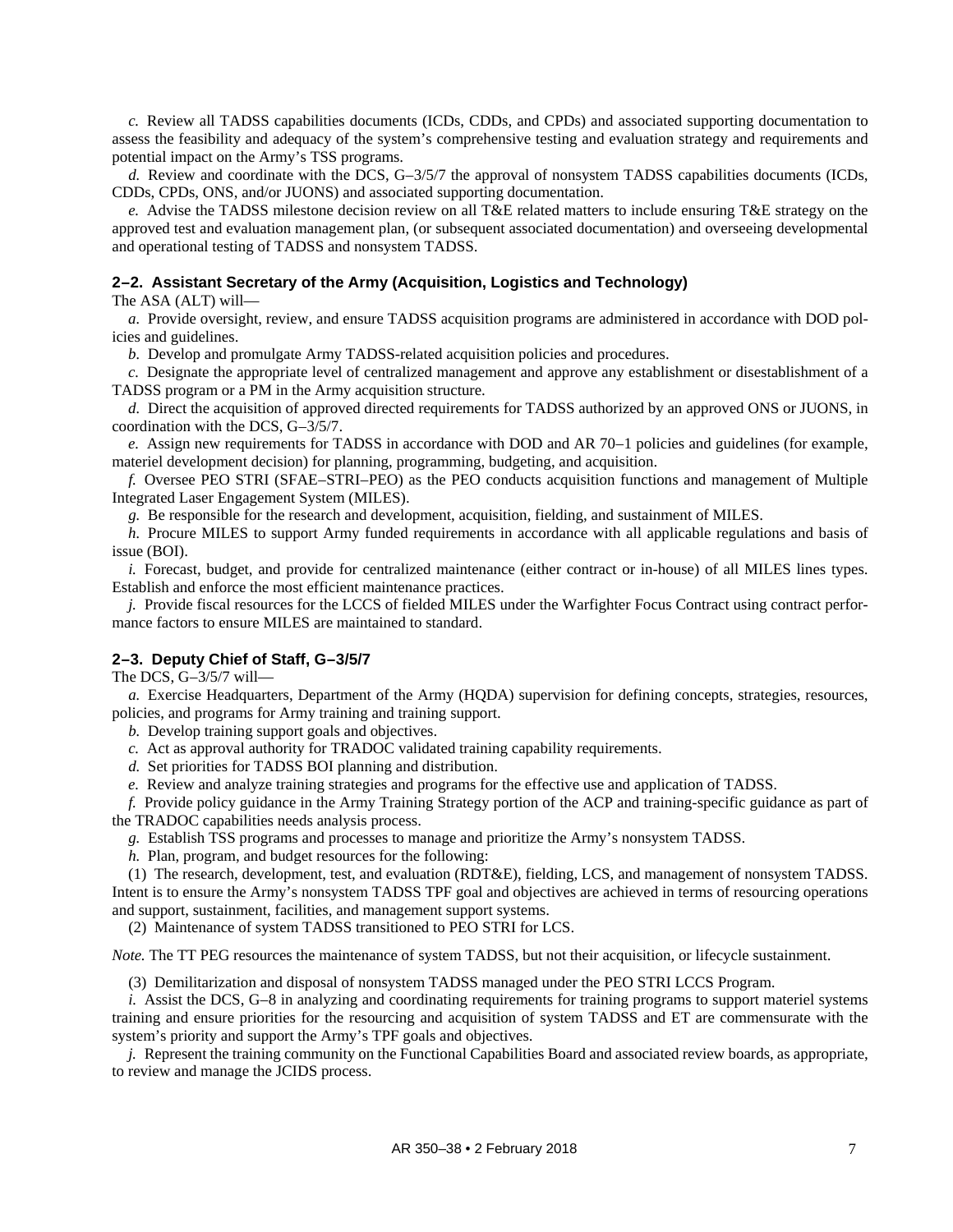*k.* In conjunction with Deputy Under Secretary of the Army (Test and Evaluation) (DUSA–TE), review and coordinate the approval of system TADSS capabilities documents (ICDs (IS-CDDs), CDDs (IS-CDDs), CPDs and ONS) and supporting documentation to assess the adequacy of the system's training strategy and requirements and the potential impact on the Army's TSS programs.

*l.* In conjunction with DUSA–TE, review and coordinate the approval of nonsystem TADSS capabilities documents (ICDs (IS-ICDs), CDDs (IS-CDDs), CPDs and ONS) and supporting documentation.

*m.* Review planned command-unique requirements for nonsystem TADSS and, where appropriate, integrate commandunique requirements into planned or ongoing Army programs.

*n.* Establish policy on conducting PFTEA on fielded TADSS.

*o.* Direct the training simulations division to do the following:

(1) Co-chair, with the TRADOC TSS Program TSS management reviews to address TSS Program issues and establish or adjust program priorities. Membership will consist of representatives from across the Army as directed by the DCS, G–3/5/7 (DAMO–TRS).

(2) Co-chair, with the TRADOC representative, a training Council of Colonels (CoC) to synchronize and integrate TADSS modernization, operations, and sustainment requirements across the TSS programs. Membership will consist of representatives as directed by the DCS, G–3/5/7 (DAMO–TRS).

(3) Tri-chair, with the TRADOC TSS and PEO STRI program leads, training support modernization reviews.

(4) Co-chair with the TRADOC representative an annual TSS workshop/user's conference to disseminate and update policies and capture feedback from installation level training support providers.

(5) Conduct recurring coordination and discussion in a forum designated as the TRIAD, consisting of the DCS, G37/TR (DOT), TRADOC, CAC–T and Commander, PEO STRI to ensure synchronization and coordination of requirements, programming, acquisition, and sustainment in preparation for scheduled Training General Officer Steering Committees (TGOSCs).

(6) Conduct semiannual management reviews of maintenance and sustainment requirements in the WCLS management decision package (MDEP) portfolio.

*p.* Establish policies, procedures, and responsibilities for developing TADSS BOIPs and distribution plans.

*q.* Review and approve TADSS BOIPs and review distribution plans for nonsystem TADSS.

*r.* Provide TSS program subject matter experts (SMEs) to support annual TRADOC branch proponent and center of excellence TSS reviews and theater IPR.

*s.* Direct the Commander, TRADOC, CAC–T as the Army lead for managing the Army's fielded TADSS to coordinate, direct, and oversee the redistribution of Army TADSS assets to support mobilization, contingency operations, and evolving user command or agency training needs.

*t.* Forward approved directed requirements for TADSS to the ASA (ALT) for acquisition.

*u.* Within the Army modeling and simulation research, development, and acquisition (RDA) domain, serve as the training community manager.

*v.* In conjunction with TRADOC, coordinate with ACOMs, ASCCs, DRUs, DCS, G–8, ASA (ALT), system PEOs (for example, PEO–EIS and TACOM) and PEO simulation, training, and instrumentation to ensure all TADSS and other training enablers support approved Army training strategies and adhere to established acquisition decision support processes.

*w.* Program analysts will align program objective memorandum (POM) validated and critical requirements with the appropriate requirement document in order to provide the most effective environment for the acquisition of nonsystem TADSS, based on overall TSS priorities. Requirements documents are authoritative sources for validating requirements to compete for funding.

*x.* Notify the Army Systems Acquisition Review Council's executive secretary that a material development decision is required for nonsystem TADSS. The executive secretary will coordinate with the Deputy for Acquisition and Systems Management (SAAL–ZS), the DCS, G–3/5/7, TRADOC and the appropriate PEO to determine when to conduct the initial materiel development decision review.

*y.* Provide policy, resources, and prioritizes strategy for Army training standards for MILES.

*z.* Serves as the Department of the Army staff agency (DAMO–TRS) and MDEP manager for three distinct MDEPs that support MILES; TBAS, WCLS, and TAVI.

# <span id="page-13-0"></span>**2–4. Deputy Chief of Staff, G–4**

The DCS, G–4 will—

- *a.* Provide detailed property accountability policy and procedure to account for fielded TADSS.
- *b.* Provide logistics policies and procedures for the accountability of MILES.

*c.* Provide transportation funding in support of shipping MILES between installations to ensure MILES assets are available to the point of need.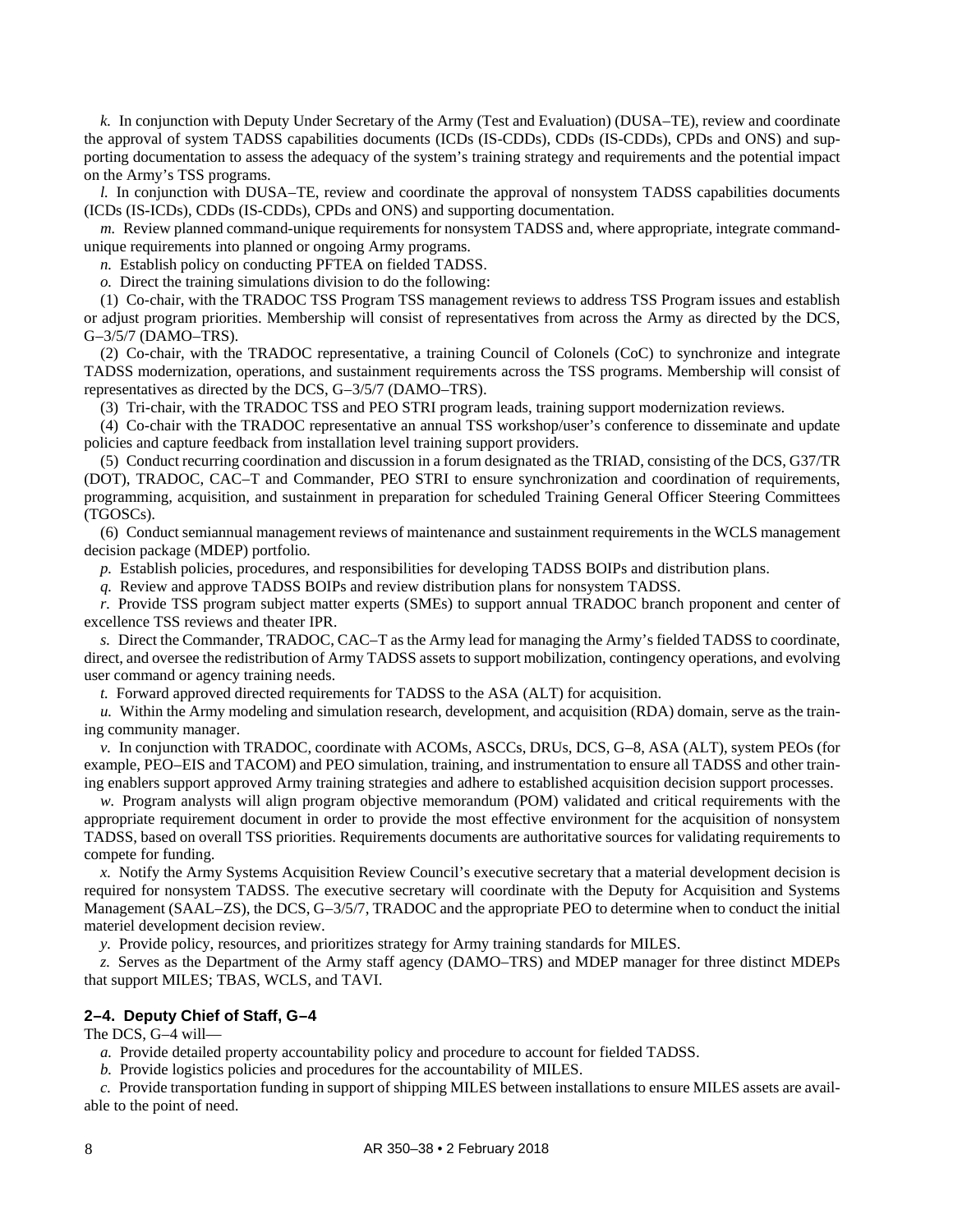# <span id="page-14-0"></span>**2–5. Deputy Chief of Staff, G–8**

The DCS, G–8 will—

*a.* Establish policy to ensure the following:

(1) Requirements for ET and system TADSS are included in the system's capability document and/or supporting documentation.

(2) Sufficient materiel systems, to include hardware and software systems, are fielded to the operational training base in time to meet projected training throughput requirements.

(3) Resources are planned, programmed, and budgeted to do the following (intent is to ensure the Army attains its TPF goals and objectives):

*(a)* Support the concurrent development and fielding of system TADSS and ET that support materiel system programs across the warfighting functions or Joint capability areas.

*(b)* Support the integration of new materiel systems into CTC and home station instrumentation systems.

*(c)* Field systems and TADSS to the institution(s) to support approved POI training requirements.

*(d)* Acquire and provide system related software licenses to support institutional, home station, and CTC training requirements.

*(e)* Develop and concurrently field TADSS TSPs to the user community. As a minimum, the system TADSS TSPs provide for sustainment of operator, trainer, and maintainer skills.

*(f)* Concurrently, modify or upgrade system and nonsystem TADSS, to include ET and training instrumentation, impacted by planned modifications or upgrades to materiel systems. Intent is to ensure training enablers remain current with changes to materiel systems. This applies to all system TADSS and ET regardless of whether the system PM, item manager, or DCS, G–3/5/7 funds and manages the day-to-day LCS for the affected TADSS.

*b.* Ensure that system reviews assess the status of each system's TSP and related issues are addressed.

*c.* Coordinate system capability documents and related documentation with the DCS, G–3/5/7 to assess the adequacy of the proposed system's training support.

*d.* Ensure rapid acquisition and fielding initiatives are coordinated with the DCS, 3/5/7 and resources are provided to enable training for deployed and deploying units and the operational training base.

# <span id="page-14-1"></span>**2–6. Assistant Chief of Staff for Installation Management**

The ACSIM will review TADSS capabilities documents to including, but not limited to DCS, G–3/5/7 approved TES, range instrumentation, targetry, and gaming technology BOIPs, distribution plans, and MFPs to identify and forecast impacts on the training support infrastructure at gaining installations.

# <span id="page-14-2"></span>**2–7. Chief, National Guard Bureau**

The CNGB will—

*a.* Assist FORSCOM and TRADOC in formulating ARNG functional training strategies as a part of the Army's CATS program.

*b.* Assist the DCS, G–3/5/7, TRADOC, PEO STRI, and IMCOM (as supported by AR 350–52), in the—

(1) Review of capability documents for Army TADSS including, but not limited to DCS, G–3/5/7 approved tactical engagement system (TES), range instrumentation, targetry, and gaming technologies to ensure user requirements are addressed.

(2) Planning, programming, and budgeting of resources to operate, support, and sustain Army TADSS and related TSS infrastructure.

(3) Development and staffing of TADSS BOIPs, distribution plans, and materiel fielding plans (MFPs).

(4) Planning for and redistribution of fielded TADSS to support the Army Campaign Plan (ACP).

(5) Conduct of post-fielding training effectiveness analysis (PFTEA) or data collection on fielded TADSS to assess training effectiveness and efficiencies.

*c.* Coordinate ARNG command-unique TADSS requirements with the DCS, G–3/5/7, TRADOC, ASA (ALT), and IMCOM, when appropriate.

*d.* Plan, program, and budget resources to operate, support, and sustain training enablers acquired as command-unique TADSS.

*e.* At locations where the ARNG has operational control of a TSC, MTC, ranges, and/or other training support resources do the following:

(1) Ensure inventory control and property accountability for TADSS assets per [paragraph](#page-34-2) 6–5 of this regulation.

(2) Use the approved Web-based automated support systems, TS–MATS to report TADSS inventory and utilization data to the DCS, G–3/5/7 and TRADOC and use the Range Facility Management Support System (RFMSS) to schedule TADSS in a facility separate from the TSC.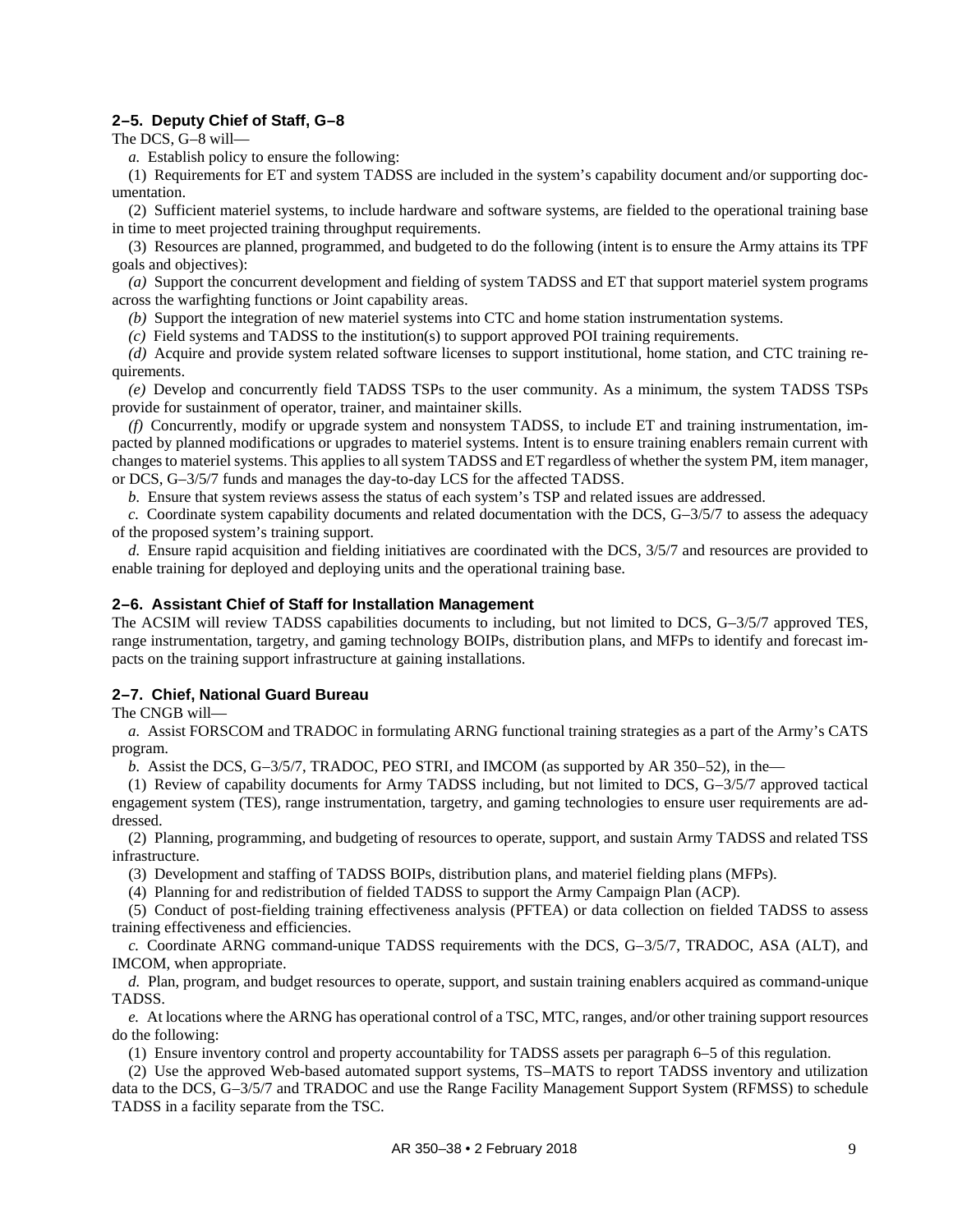(3) Report specified TSS enabler usage in accordance with this regulation, [paragraph](#page-35-0) 6–6.

(4) Provide required LCS on all TADSS assets not maintained by an Army-sponsored LCCS program under PEO STRI or an AMC item manager.

*f.* Review TRADOC developed training plans and strategies to ensure the user's training environments, constraints, training goals, and/or objectives are addressed.

*g.* Based upon approved Army and TRADOC training strategies, establish training guidance and integrate TADSS into command training programs.

*h.* As requested, assist the DCS, G–3/5/7 and TRADOC in scheduling and conducting installation, site, and/or theaterlevel mission essential requirements (MERs), assessments, and/or in-process reviews.

*i.* Host ARNG theater in-process reviews (IPRs) and MER assessments, installation site visits and participate in other TSSE meetings.

*j.* Participate, as a core and/or voting member of the TSS management reviews, training support work groups (Training CoCs), working groups, and workshops.

*k.* Plan, program, and budget for the demilitarization and disposal of ARNG-unique TADSS under ARNG LCS management.

*l.* Direct subordinate commanders that procurement of TADSS, or gaming solutions will not occur without prior coordination with TRADOC in order to—

(1) Ensure synchronization with validated Army doctrine, training strategies, and interoperability with existing and planned TADSS.

(2) Ensure standardized training environments exist across the Army.

(3) Eliminate unnecessary duplication.

(4) Allow for logical sustainment and integration planning.

*m.* Ensure respective TSC facilities are maintained and manned to support MILES storage, pre- and post-operational checks, issue and turn-in procedures/operations.

*n.* Provide common level of support to include training certification for the use of MILES.

*o.* Ensure unit representatives submit a MILES request 120 days prior to a training event (Homestation, Exportable Combat Training Capability (XCTC), and so forth) to their supporting TSC.

*p.* Prioritize MILES exercise support during peak training to deconflict the use of the Army's limited MILES assets, as required.

# <span id="page-15-0"></span>**2–8. Chief, Army Reserve**

The CAR will—

*a.* Assist FORSCOM and TRADOC in the formulation of USAR functional training strategies as a part of the Army's CATS program.

*b.* Assist the DCS, G–3/5/7, TRADOC, and PEO STRI and IMCOM (as supported by AR 350–52), when appropriate, in the following:

(1) Review capability documents for Army TADSS including, but not limited to DCS, G–3/5/7 approved TES, range instrumentation, targetry, and gaming technologies to ensure user requirements are addressed.

(2) Plan, program, and budget resources to operate, support, and sustain Army TADSS and related TSS infrastructure.

- (3) Assist in the development and staffing of TADSS BOIPs, distribution plans, and MFPs.
- (4) Planning for and redistribution of fielded TADSS to support the ACP.

(5) Conduct PFTEA or data collection on fielded TADSS to assess training effectiveness and efficiencies.

*c.* Coordinate command-unique TADSS requirements with the DCS, G–3/5/7, TRADOC, and PEO STRI and with the appropriate ACOM, ASCC, and DRU, when necessary.

*d.* Plan, program, and budget resources to operate, support, and sustain training enablers acquired as command-unique TADSS.

*e.* Plan, program, and budget for the demilitarization and disposal of ARNG-unique TADSS under USAR LCS management.

*f.* At locations where the USAR has operational control of a TSC, MTC, ranges, and/or other training support resources do the following:

(1) Ensure inventory control and property accountability for TADSS assets per [paragraph](#page-34-2) 6–5 of this regulation.

(2) Use the approved Web-based automated support systems, TS–MATS to report TADSS inventory and utilization data to the DCS, G–3/5/7 and TRADOC and use the RFMSS to schedule TADSS in a facility separate from the TSC.

(3) Report specified TSS enabler usage in accordance with this regulation, [paragraph](#page-35-0) 6–6.

(4) Provide required LCS on all TADSS assets not maintained by an Army-sponsored LCCS Program under PEO STRI or an AMC item manager.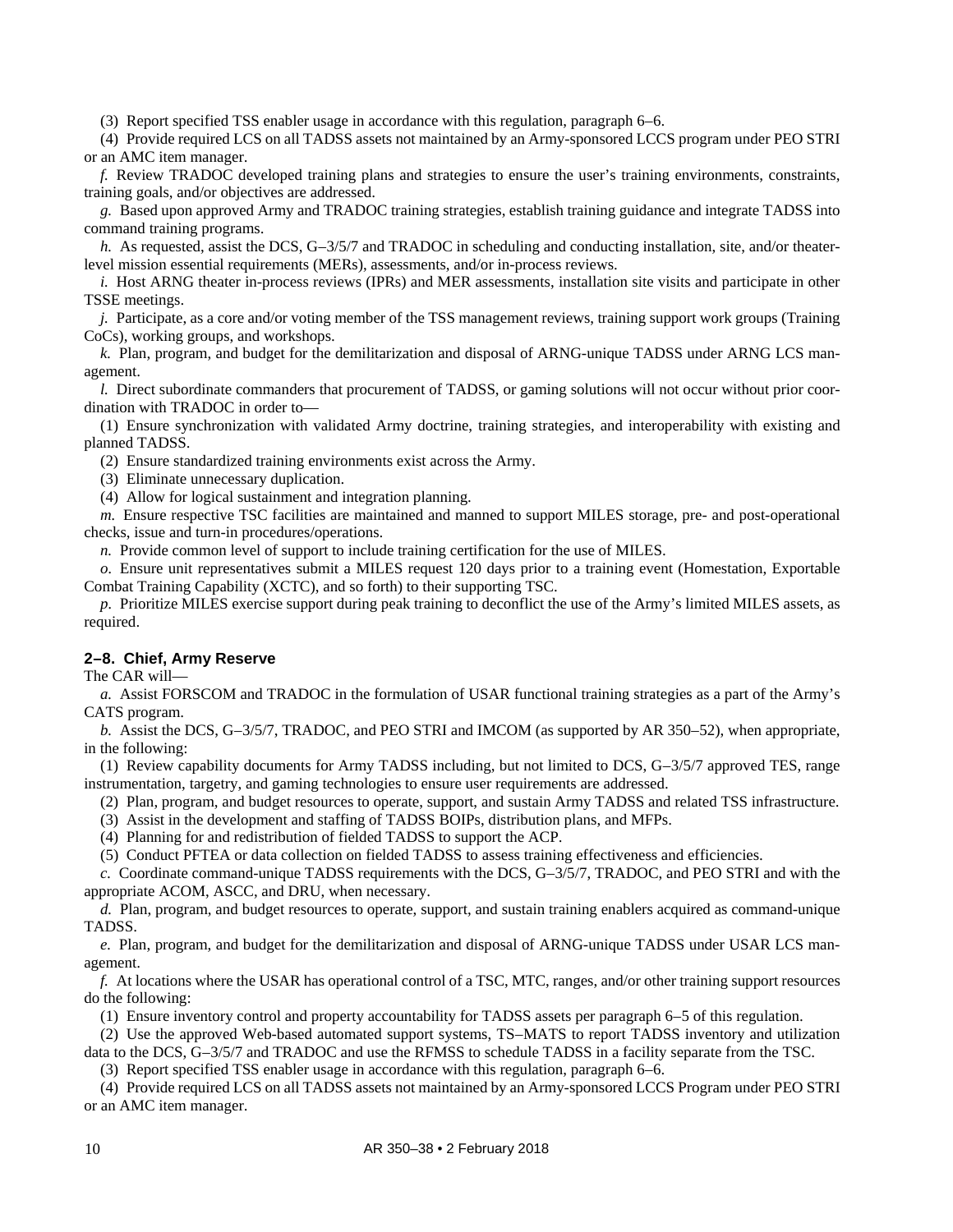*g.* Review TRADOC developed training plans and strategies to ensure the user's training environments, constraints, training goals, and/or objectives are addressed.

*h.* Based upon approved Army and TRADOC training strategies, establish training guidance and integrate TADSS into USAR training programs.

*i.* Assist the DCS, G–3/5/7 and TRADOC in scheduling and conducting installation, site, and/or theater-level MER assessments and/or IPRs, as requested.

*j.* Host USAR theater IPRs, MER assessments and installation site visits and participate in other TSSE directed meetings, as directed by the DCS, G–3/5/7.

*k.* Participate as a core or voting member of the TSS management reviews, Training CoCs, working groups and workshops.

*l.* Plan, program, and budget for the demilitarization and disposal of USAR command-unique TADSS under USAR LCS management.

*m.* Direct subordinate commanders that procurement of TADSS, or gaming solutions will not occur without prior coordination with TRADOC in order to—

(1) Ensure synchronization with validated Army doctrine, training strategies, and interoperability with existing and planned TADSS.

(2) Ensure standardized training environments exist across the Army.

(3) Eliminate unnecessary duplication.

(4) Allow for logical sustainment and integration planning.

*n.* Ensure respective TSC facilities are maintained and manned to support MILES storage, pre- and post-operational checks, issue and turn-in procedures/operations.

*o.* Provide common level of support to include training certification for the use of MILES.

*p.* Ensure unit representatives submit a MILES request 120 days prior to a training event (Homestation, XCTC, and so forth) to their supporting TSC.

*q.* Prioritize MILES exercise support during peak training to deconflict the use of the Army's limited MILES assets, as required.

# <span id="page-16-0"></span>**2–9. Commander, U.S. Army Corps of Engineers**

The COE will—

*a.* Review the fielding strategy in coordination with the applicable ACOM, ASCC, or DRU for each TADSS program to ensure facilities requirements have been identified.

*b.* Assist with the development of the facilities support plan for TADSS programs.

*c.* Review TADSS documents to ensure military construction, Army (MCA) projects are identified and validate the cost data.

*d.* Provide technical advice and assistance to the DCS, G–3/5/7 and TRADOC proponents pertaining to the design of facilities, conduct of military engineering projects, and geospatial requirements in support of modernization and sustainment of TSS programs.

#### **Section II**

#### <span id="page-16-2"></span><span id="page-16-1"></span>**Sustainment of TSS Programs Army Commanders and Other Leaders**

# **2–10. Commanders of Army commands, Army service component commands, and direct reporting units**

*a.* Commanders of ACOMs, DRUs, and ASCCs—

(1) Assist the DCS, G–3/5/7 (DAMO–TRS), TRADOC (CAC–T/TSAID) (ATIC–SA), PEO STRI (SFAE–STRI–PEO), and IMCOM (IMPO–T), when appropriate, with the following:

*(a)* Planning, programming, and budgeting of resources to operate, support, and sustain Army TADSS and related TSS infrastructure.

*(b)* Developing and staffing of TADSS BOIPs, distribution plans, and MFPs.

*(c)* Planning for and redistribution of fielded TADSS to support the ACP.

*(d)* Conducting PFTEAs or data collection on fielded TADSS, including: TES, range instrumentation, targetry, and gaming technologies to assess training effectiveness and efficiencies.

(2) Reviewing capability documents for Army TADSS to ensure user requirements are addressed.

(3) Coordinate command-unique TADSS requirements with the DCS, G–3/5/7 (DAMO–TRS), TRADOC, and PEO STRI and with IMCOM, when appropriate.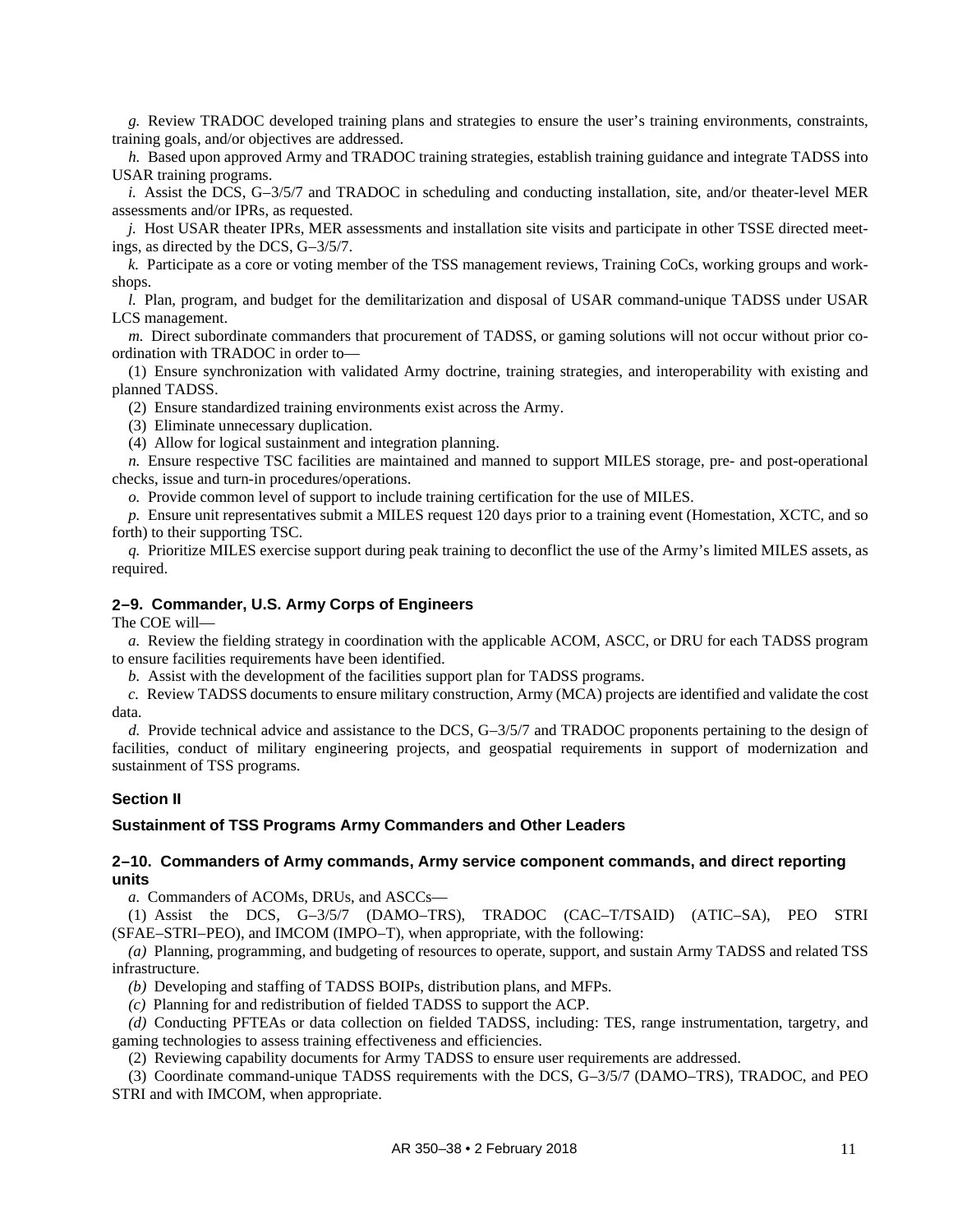(4) Planning, programming, and budgeting resources to operate, support, and sustain training enablers acquired as command-unique TADSS.

(5) At installations where the operational or institutional commander, as the installation senior commander, with operational control of the TSC, MTC, ranges, and/or other training, support resources do the following:

*(a)* Ensure property accountability and inventory control of TADSS and other TSS resources in accordance with this regulation[, paragraph](#page-34-2) 6–5.

*(b)* Use the approved Web-based systems, TS–MATS and/or RFMSS to report TADSS inventory and utilization data to TRADOC. Report specified TSS enabler usage in accordance with this regulation, [paragraph](#page-35-0) 6–6.

*(c)* Provide required LCS on all TADSS assets not maintained by an Army-sponsored LCCS Program under PEO STRI or an AMC item manager.

(6) Review TRADOC-developed training strategies to ensure the user's training environments, constraints, and training goals and objectives are addressed.

(7) Establish training guidance and integrate TADSS into command training programs, based upon approved Army and TRADOC training strategies.

(8) Assist the DCS, G–3/5/7 and TRADOC, in scheduling and conducting installation and/or theater level MER assessments and/or IPRs, as requested.

(9) Participate as a core and/or voting member of the TSS management reviews, Training CoCs, and working groups.

(10) As directed by the DCS, G–3/5/7 (DAMO–TRS), participate in TSC manager, MTC user, and SRP-related meetings.

(11) Direct subordinate commanders that procurement of TADSS, to include TES, range instrumentation, targetry, and gaming technologies will not occur without prior coordination with TRADOC in order to—

*(a)* Ensure synchronization with validated Army doctrine, training strategies, and interoperability with existing and planned TADSS.

*(b)* Ensure standardized training environments exist across the Army.

*(c)* Eliminate unnecessary duplication.

*(d)* Allow for logical sustainment and integration planning.

(12) Develop policies, procedures, resource requirements, and priorities for management and execution of TSS programs and associated assets in their respective area of responsibilities (AORs).

(13) Be responsible for the execution of training support at the installation level.

(14) Ensure TSC facilities are manned and maintained to support MILES storage, pre- and post-operational checks, loan, issue, and turn-in procedures.

(15) Provide common levels of support to include training certification for MILES users.

(16) Direct the training certification on the use of MILES prior to conducting live training exercises using MILES.

(17) Ensure subordinate commands confirm MILES training certification as a part of their command inspection programs.

(18) Perform the first line of maintenance for MILES to include the visual inspection, functional testing, diagnostic testing, check for general cleanliness, PMCS, and preparation for issue/re-issue of MILES. Ensure MILES device stocks are rotated and all assets are being utilized.

(19) Induct unserviceable MILES into maintenance.

(20) Direct subordinate units to submit their requests to their servicing TSC for MILES support in a timely manner. Request for MILES will be submitted 90 days prior to an exercise for CONUS use; 150 days for MILES OCONUS use. This enables the TSSE ample time to coordinate and execute a redistribution effort to ensure training is supported when and where needed.

(21) Prioritize MILES exercise support (USARPAC and USAREUR) during peak training to deconflict the use of the Army's limited MILES assets as required.

*b.* Unit commanders will—

(1) Enforce the TSC training certification program to ensure Soldiers are trained and certified prior to a live training exercise using MILES.

(2) Coordinate with the supporting TSC for MILES requirements (at a minimum: 90 days CONUS, 180 days OCONUS) prior to the training event. For deploying units, request MILES from the theater TSC at 180 days and expect confirmation not later than 90 days prior to deployment. This allows for the TSC and the TSSE to ensure MILES are available and operational for the unit.

(3) Ensure training event planning include the scheduling of supporting personnel, MILES contact teams, training.

(4) Ensure training event planning include the scheduling of supporting personnel, MILES contact teams, training, required TADSS, ranges, unit resources, and coordinated with the local TSC on proper installation for I–MILES, required supplies (velcro and batteries) and Class V requirements which must be programmed for and obtained prior to the exercise.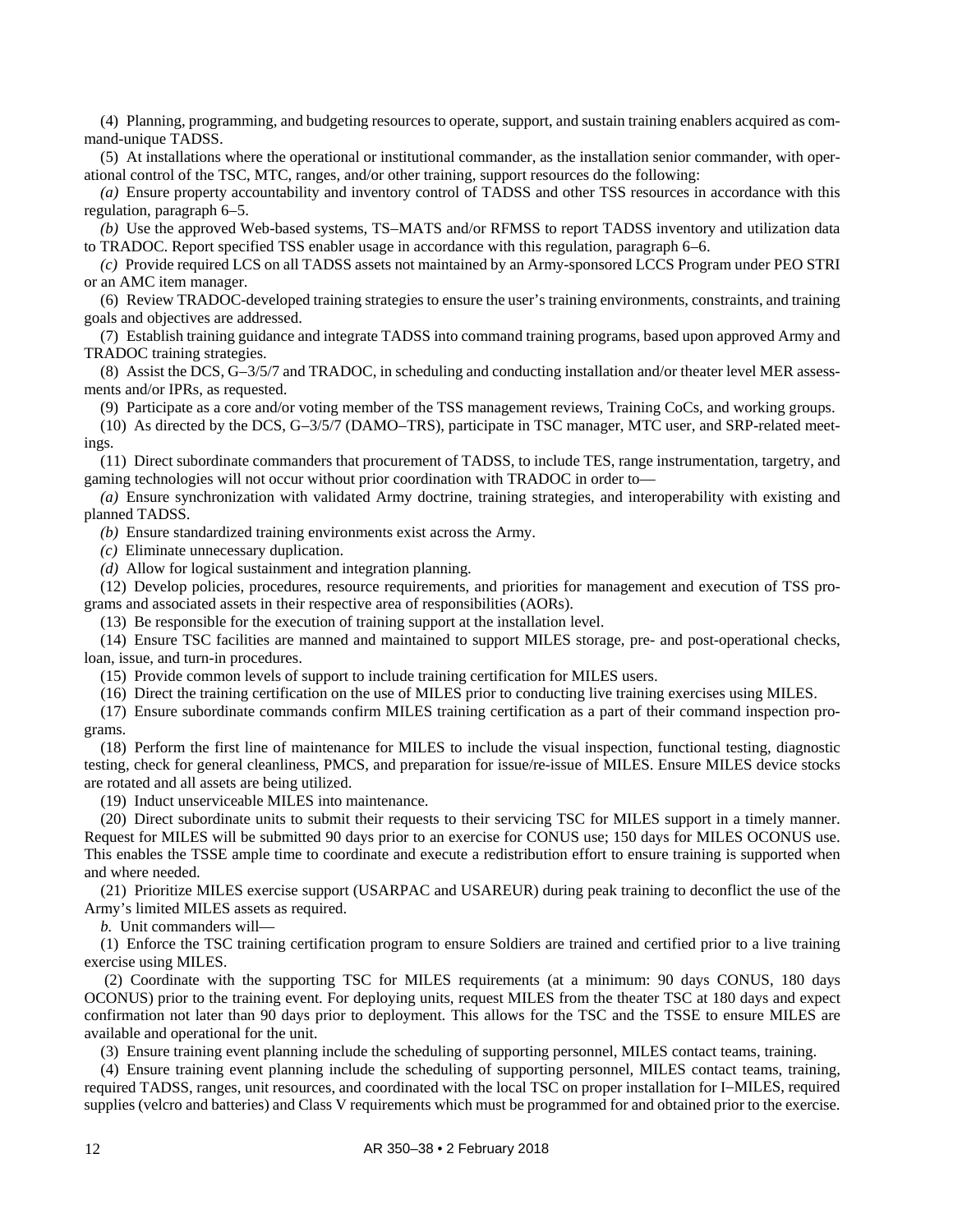(5) Ensure MILES cleanliness and serviceability in accordance with the appropriate policy to the TSC, upon the completion of training.

(6) Ensure units identify, separate, and tag all unserviceable MILES components prior to turn-in.

<span id="page-18-2"></span>(7) Address appropriate property accountability procedures in accordance with AR 710–2, AR 735–5, and DA Pam 710–2–1, if loss or damage to MILES devices occurs.

(8) Ensure units provide TSC with total numbers of Soldiers trained on MILES to be included on TS–MATS usage reporting data.

(9) Ensure units do not delay turn-in of MILES to allow follow-on units to have MILES available and allow time for MILES maintenance to occur in a timely manner.

#### <span id="page-18-0"></span>**2–11. Commanding General, U.S. Army Forces Command**

The CG, FORSCOM will—

<span id="page-18-1"></span>*a.* Establish plans to formulate training mobilization teams within CONUS to assist CG, TRADOC in identifying and prioritizing TSS Program assets to be deployed in support of operations.

*b.* Assist the Army, DCS, G–3/5/7 (DAMO–TRS), TRADOC CAC–T/TSAID (ATIC–SA), PEO STRI (SFAE–STRI–PEO), and IMCOM (IMOP–T), when appropriate, with the following:

(1) Identify and prioritize TSS Program requirements, to include the movement of TADSS to support the sustainable readiness (SR) process.

(2) Assist in the planning, programming, and budgeting resources to operate, support, and sustain Army TADSS and related TSS related infrastructure.

(3) Develop and staff TADSS BOIPs and distribution plans.

(4) Plan for and redistribute fielded TADSS as directed to support the ACP.

(5) Conduct PFTEAs or collect data on fielded TADSS to assess training effectiveness and efficiencies.

*c.* Review capability documents for all Army TADSS to ensure user requirements are addressed.

*d.* Coordinate command-unique TADSS requirements with the DCS, G–3/5/7 (DAMO–TRS), TRADOC CAC–T/TSAID) (ATIC–SA), and PEO STRI (SFAE–STRI–PEO) and with IMCOM (IMOP–T), when appropriate.

*e.* Plan, program, and budget resources to operate, support, and sustain training enablers acquired as command- unique TADSS.

*f.* Perform the following at installations where the operational commander, as the installation senior commander has control of the TSC, MTC, ranges, and/or other training support resources:

(1) Ensure property accountability and inventory control of TADSS and other TSS resources.

(2) Report specified TSS enabler usage in accordance with this regulation, [paragraph](#page-35-0) 6–6.

(3) Provide required LCS on all TADSS assets not maintained by an Army-sponsored LCCS Program under PEO STRI or an AMC item manager.

*g.* Review TRADOC developed training strategies with appropriate ACOM, ASCC, and/or DRU as appropriate, to ensure the user's training environments, constraints, training goals, and/or objectives are addressed.

*h.* Based upon approved Army and TRADOC training strategies, establish training guidance, and integrate TADSS into command training programs.

*i.* As requested, assist the DCS, G-3/5/7 (DAMO–TRS) and TRADOC, in scheduling and conducting installation and theater-level MER assessments and/or IPRs.

*j.* Participate as a core or voting member of the TSS management reviews, Training CoCs, TSS Workshops and working groups.

*k.* Co-chair theater IPRs and participate in TSC manager, MTC user, and SRP-related meetings, as directed by the DCS, G–3/5/7 (DAMO–TRS).

*l.* Direct subordinate commanders that procurement of TADSS, or gaming solutions will not occur without prior coordination with TRADOC in order to—

(1) Ensure synchronization with validated Army doctrine, training strategies, and interoperability with existing and planned TADSS.

(2) Ensure standardized training environments exist across the Army.

(3) Eliminate unnecessary duplication.

(4) Allow for logical sustainment and integration planning.

*m.* Prioritize MILES exercise support during peak training to deconflict the use of the Army's limited MILES assets, as required.

*n.* Direct the training certification on the use of MILES prior to conducting live training exercises using MILES.

*o.* Ensure subordinate commands confirm MILES training certification as a part of their command inspection programs.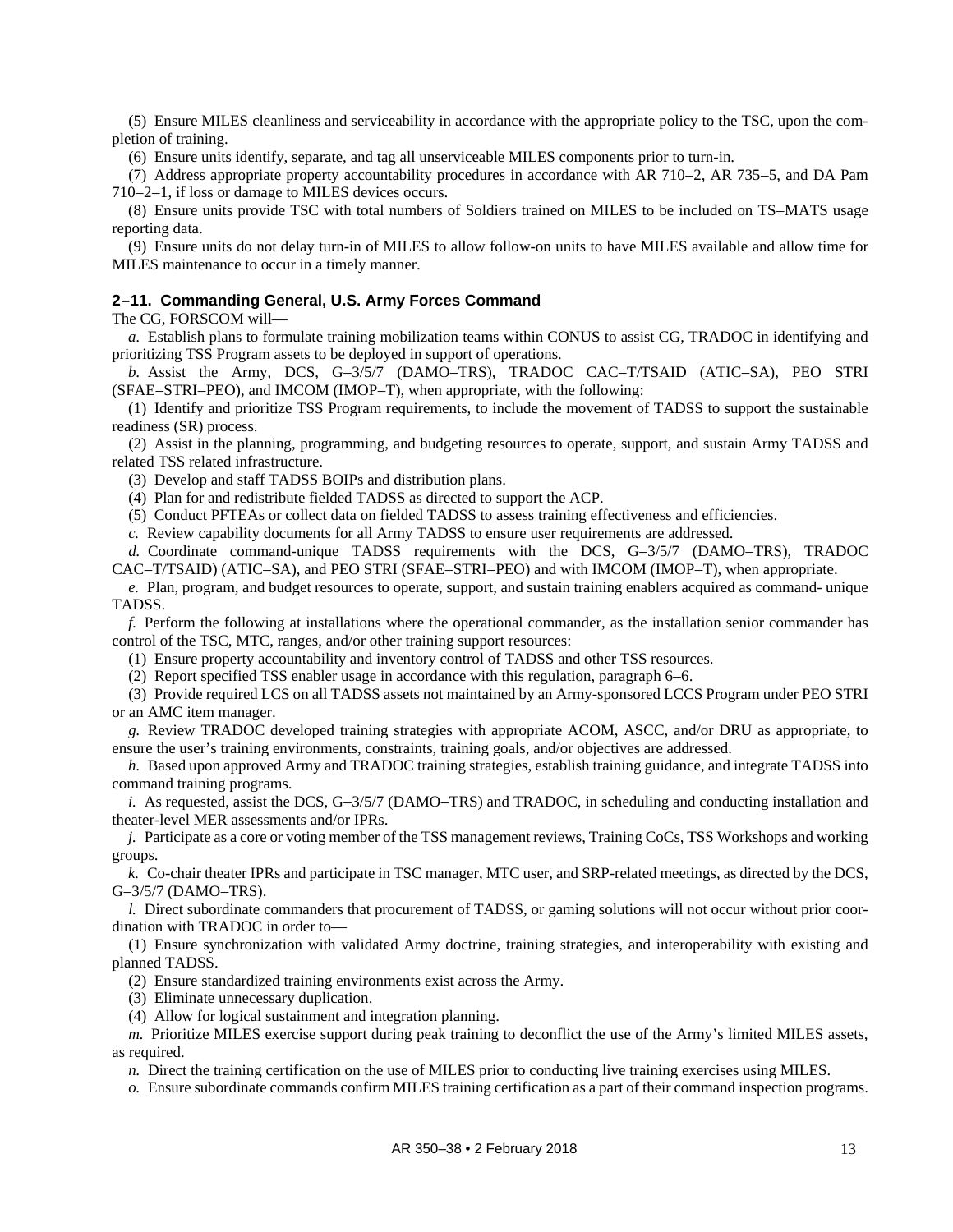# <span id="page-19-0"></span>**2–12. Commanding General, U.S. Army Training and Doctrine Command**

The CG, TRADOC will—

*a.* Ensure system and nonsystem TADSS capability documents are developed in accordance with DODD 5000.01, CJCSI 3170.01H, AR 70–1, AR 71–9, and this regulation. Responsibilities include, but are not limited to—

(1) Validate, coordinate, and staff TADSS capability requirements documentation with user ACOM, ASCC, DRU, field operating agencies (FOAs), and other appropriate organizations in support of approved training strategies from initiation through approval.

(2) Assist operational commanders in the development of command-unique TADSS capabilities documents, or ONS as appropriate.

*b.* Ensure the Army identifies the resources required to attain its training goals and objectives by—

(1) Functioning as the lead agent for Army TADSS requirements and advising DCS, G37/TR (DAMO–TRS) with support from proponents, ACOMs, ASCCs, DRUs, PEOs, TACOM and other appropriate agencies with the planning, programming, budgeting, and execution of resources to develop, operate, modernize, and sustain Army TADSS and related TSS infrastructure.

(2) Reviewing life cycle costs submitted by proponents, TRADOC capability managers (TCMs), PEOs, TACOM and other agencies as appropriate to ensure efficient and effective use of resources.

(3) Assisting the DCS, G37/TR with the identification, prioritization, and development of mitigation courses of action for TADSS requirements to address resourcing challenges.

(4) Executing the TSS governance process to monitor and address TADSS requirements throughout the POM process.

(5) Ensuring that TADSS investments are aligned with near, mid, and long range Army training strategies.

(6) Conducting recurring coordination and discussion in a forum designated as the TRIAD, consisting of the DCS, G37/TR (DOT), TRADOC CAC–T//TSAID (ATIC–SA) and Commander, PEO STRI (SFAE–STRI–PEO) to ensure synchronization and coordination of requirements, programming, acquisition, and sustainment in preparation for scheduled TGOSCs.

(7) Serving as the HQDA lead for TADSS inventory and management. Implement, manage, and maintain the TS–MATS to support peacetime and mobilization training requirements. TS–MATS is the current, approved system for issuing, receiving, and hand-receipting all accountable TADSS within the Army. Use TS–MATS to collect utilization data to assist HQDA in the management of Armywide TADSS assets.

(8) Designating a proponent school or center for each TADSS Program and a TRADOC lead command or agency for each TSS Program (MCTSP, SRP, STSP, TII and CTC modernization) to manage TADSS for which the program has responsibility.

*c.* Ensure comprehensive TADSS oversight and life cycle management by—

(1) Recommending training and training support policies and procedure in support of Department of the Army (DA) policy.

(2) Reviewing and recommending changes to TADSS acquisition policy and regulations.

(3) Acting as co-chair with DCS, G37/TR counterparts the following recurring TSS governance forums:

*(a)* Management reviews (MRs).

*(b)* Modernization reviews (tri-chair with DCS, G37/TR (DAMO–TRS) and PEO STRI (SFAE–STRI–PEO)).

*(c)* Training CoCs and Training CoC executive sessions.

*(d)* Training support system reviews (TSSRs), or approved substitute forum.

*(e)* Theater IPRs.

*(f)* Installation level MER site assessments.

(4) Direct participation by TRADOC proponents, TCMs, centers of excellence, and other TRADOC agencies in TSS program related meetings, working groups, and IPRs as requested.

(5) Co-chairing with DCS, G37/TR (DAMO–TRS) an annual TSC workshop/user's conference to disseminate and update policies and capture feedback from installation level training support providers.

(6) Develop and maintain an updated TSS master plan to support the ACP and Army Training Strategy. As a minimum, the TSS Master Plan will address current year, budget years(s), and POM year(s) for all TSS enablers, by TSS program, installation, and theater and will include supporting programmatic data.

(7) Developing other master plans as directed.

(8) Developing and coordinate prioritized requirements with proponents, ACOMs, ASCCs, and DRUs and provide prioritized requirements to PEOs, TACOM, and other appropriate agencies.

(9) Fielded TADSS management: TRADOC (ATSC/TSAID is designated as the Army's fielded TADSS manager).

(10) Maintaining a current database inventory of specified fielded TADSS, tracking utilization, and identifying high, or low demand through usage rate calculation for potential realignment.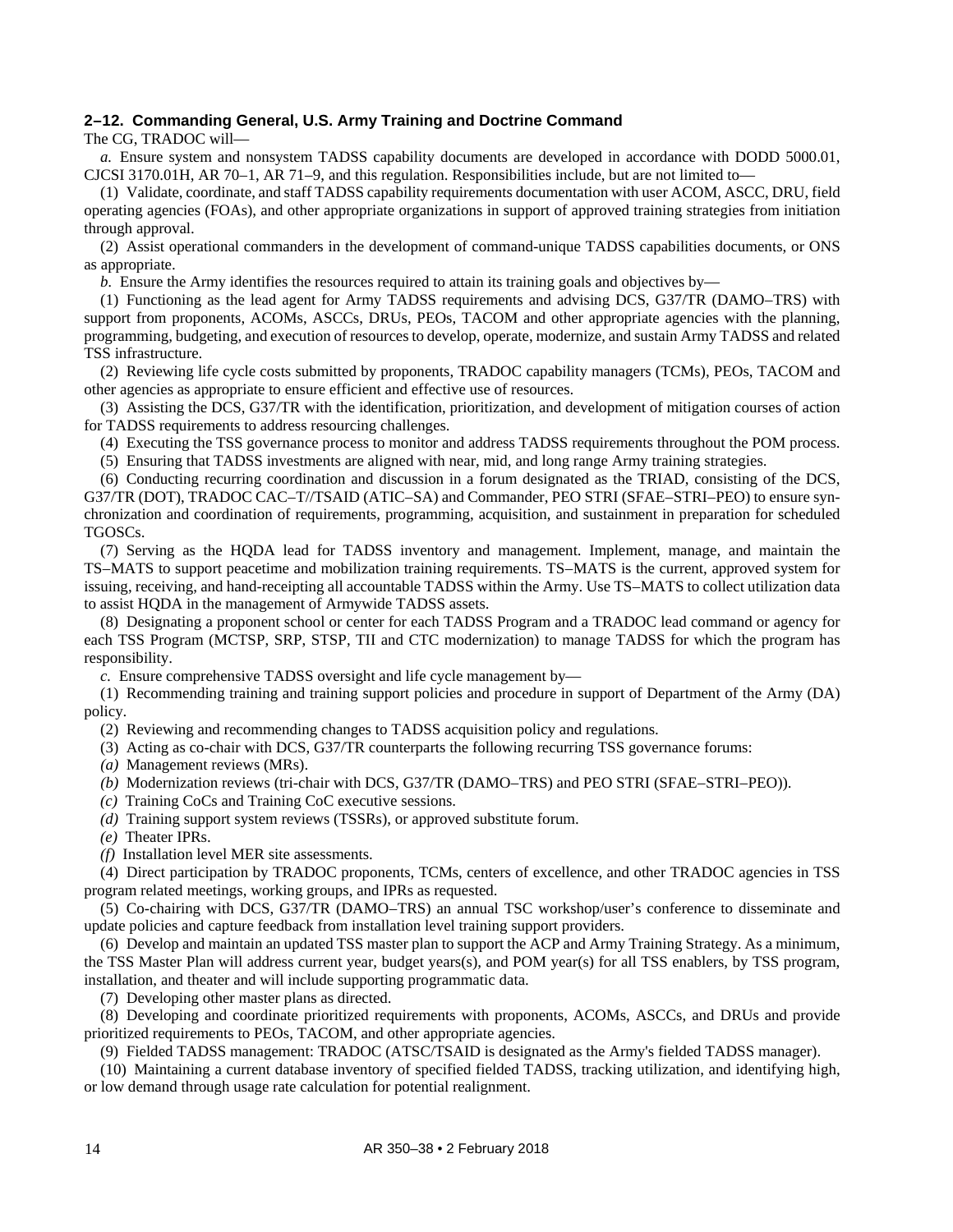(11) Coordinating and directing the redistribution of TADSS Armywide to support peacetime and mobilization training requirements.

(12) Serving as the HQDA lead agent for Armywide device fabrication.

(13) Serving as the HQDA lead agent for graphic training aids (GTAs).

(14) Identifying obsolete TADSS through the TSSR (or approved substitute) process and dispose of obsolete TADSS in coordination with DCS, G37/TR (DAMO–TRS), proponents, ACOMs, ASCCs, DRUs, PEOs, TACOM, and other agencies as appropriate.

(15) Ensuring integration and currency of system and nonsystem TADSS for existing and emerging operational equipment.

(16) Coordinating with PEOs/PMs for delivery schedules for fielding new or modified TADSS. U.S. Army Combined Arms Center (USACAC) (ATSC/TSAID), will notify affected ACOMs, ASCCs, DRUs, agencies, and receiving TSCs to expect delivery of the specified quantity during an established timeframe.

*d.* Develop and maintain a TSS Program Master Plan to support the POM process and a supporting Web-based relational database to provide for day-to-day management decision support and long-range planning across the TSS programs.

*e.* Establish TSS Program operations cell(s) to support mobilization and/or contingency operations and identify, coordinate, and synchronize TSS Program requirements to support deploying and deployed units and surges in operational (collective) training throughput.

*f.* Be responsible for the development of requirements for MILES to include the MILES BOI and fielding prioritization, in conjunction with CAC and CAC–T.

*g.* Serve as the proponent for MILES as a nonsystem TADSS.

*h.* Develop MILES MER for each installation and the Army at large.

*i.* Serve as the HQDA lead agent for the life cycle management of all MILES and provide world-wide inventory and accountability management, distribution, redistribution, and disposal of MILES as part of its core mission.

*j.* Direct the redistribution of MILES to the point of need in support of commanders' training.

*k.* In coordination with execution commands and local TSCs coordinates for the use of Transportation funds to move MILES between installations.

*l.* Ensure sustainment support is coordinated prior to directing the movement of MILES assets.

*m.* Develop and validate TADSS certification courseware for distribution to TSCs.

# <span id="page-20-0"></span>**2–13. Commanding General, U.S. Army Cyber Command and Second Army**

The CG, ARCYBER will—

*a.* Support the training environment and exercises with base DODIN OPS connectivity, DCO–IDM/cyber security protection, IADS for MC systems planning/maintaining/configuring/executing.

*b.* Provide Network Enterprise Technology Command (NETCOM) Army Frequency Management Office (AFMO)/Network Enterprise Center (NEC) Electromagnetic Spectrum Operations (EMSO)/Spectrum support to units training and exercise missions.

#### <span id="page-20-1"></span>**2–14. Commanding General, U.S. Army Test and Evaluation Command**

The CG, ATEC will—

*a.* Ensure training and training support required for the operational test and evaluation (OT&E) of new materiel systems are incorporated into the system's acquisition strategy, in coordination with the system PEOs and/ or PMs, DCS, G–3/5/7 (DAMO–TRS), TRADOC CAC–T/TSAID, (ATIC–SA), IMCOM (IMOP–T), TACOM, and PEO STRI (SFAE–STRI–PEO).

*b.* Advise the DCS, G–3/5/7 (DAMO–TRS), TRADOC CAC–T/TSAID, (ATIC–SA), and PEO STRI of any TES and training instrumentation requirements to support the OT&E of materiel systems and the system planning, programming, and budgeting process; ensure coordination with IMCOM and affected senior commanders where and when installation TSS resources and/or manpower are required.

*c.* Ensure the operational testing and evaluation of system and nonsystem TADSS designed for formal OT&E and provide independent system evaluation reports to support TADSS milestone decision reviews and materiel release decisions.

*d.* Conduct the independent evaluation of TADSS, including: TES, range instrumentation, targetry, and gaming technologies integrated logistics support concepts as assigned.

*e.* Provide a safety release prior to any test employing Soldiers and provide a safety confirmation to support TADSS materiel release related actions.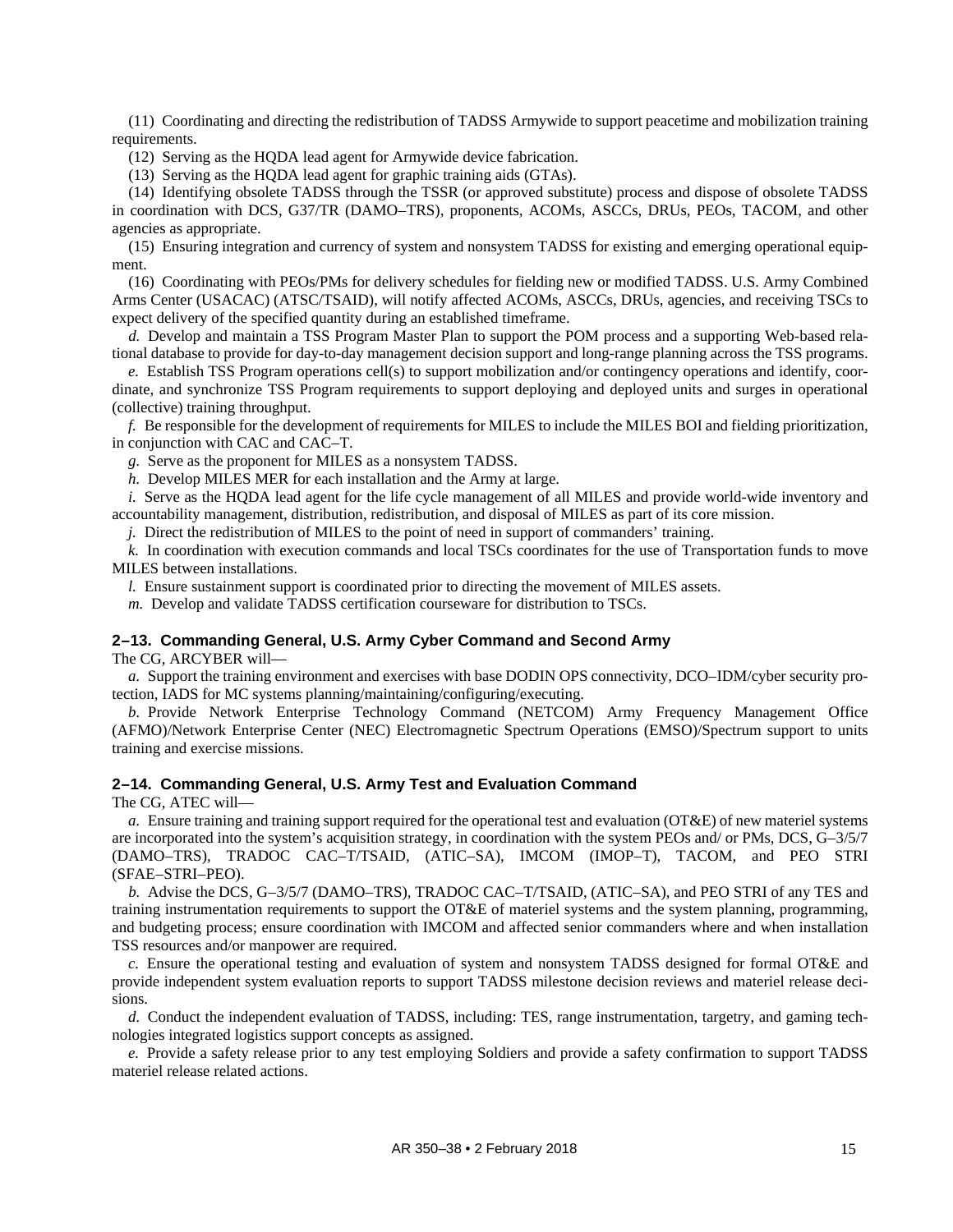*f.* Assist the DCS, G–3/5/7 (DAMO–TRS), DUSA–TE, TRADOC CAC–T/TSAID) (ATIC–SA), TACOM, and PEO STRI (SFAE–STRI–PEO) in identifying opportunities to integrate testing and training support technologies to increase overall cost effectiveness without negatively impacting mission requirements.

#### <span id="page-21-0"></span>**2–15. Commanding General, U.S. Army Intelligence and Security Command**

The CG, INSCOM will—

*a.* Advise and assist the DCS, G–3/5/7 (DAMO–TRS) and TRADOC, on issues regarding development, procurement, and sustainment of INSCOM-related TADSS requirements.

*b.* As the Department of the Army opposing force (OPFOR) Program responsible official, provide to the TRADOC official, intelligence, and threat equipment capability data for incorporation into the OPFOR TADSS development.

*c.* Provide foreign system performance data to AMC for development of OPFOR system training performance data that supports OPFOR TADSS.

*d.* Provide combat training center support by replicating the Military Intelligence Brigade (Theater) intelligence services for unit rotations.

# <span id="page-21-1"></span>**2–16. Commanding General, U.S. Army Medical Command**

The CG, MEDCOM will—

*a.* Execute the combat and training development functions and manage the materiel development of TADSS in support of health services-related training, in coordination with the DCS, G–3/5/7 (DAMO–TRS) and TRADOC.

*b.* Plan, program, and budget resources to support the development, fielding, supply, and sustainment of MEDCOMunique TADSS.

*c.* Assist the DCS, G–3/5/7 (DAMO–TRS) and TRADOC in defining and documenting medical-related TADSS requirements to support general battlefield lifesaving training requirements.

*d.* Develop and coordinate the training strategy for medical specific and general battlefield lifesaving training requirements with the DCS, G–3/5/7 (DAMO–TRS) and TRADOC (USACAC).

*e.* Coordinate medical collective training requirements with the TCM.

# <span id="page-21-2"></span>**2–17. Commanding General, U.S. Army Installation Management Command**

The CG, IMCOM will—

*a.* Provide operational and institutional Army commanders with standard TADSS support and services as required to enable the execution of their training strategies.

*b.* Based upon senior commander's priorities, execute TADSS support through the appropriate TSC, MTC, and/or range operations center.

*c.* Coordinate TADSS fielding, relocation, and redistribution requirements and issues with the DCS, G–3/5/7 (DAMO–TRS), CAC–T/TSAID , (ATIC–SA), PEO STRI (SFAE–STRI–PEO); and the gaining and losing ACOM, ASCC, DRU, or other command or agency, as appropriate. The ATSC (TSAID) (ATIC–SA) will issue fielding notices and transfer authorizations for all TADSS fielding issues.

*d.* Ensure inventory control and property accountability for TADSS assets per [paragraph](#page-34-2) 6–5 of this regulation.

*e.* Use the DCS, G–3/5/7 (DAMO–TRS) approved Web-based TS–MATS and/or the RFMSS as applicable to maintain and report TADSS inventory and usage data to the DCS, G–3/5/7 and TRADOC.

*f.* Report specified TSS enabler utilization in accordance with this regulation, [paragraph](#page-35-0) 6–6.

*g.* Participate as a core member for the semiannual TSS management reviews, Training CoCs, and working groups, for example, the annual TSS workshop.

*h.* Participate in military construction planning and design charettes for TSS projects.

(1) Review TADSS requirements documents to ensure facilities are identified.

(2) Review DD 1391s to ensure the inclusion of appropriate tabs for furnishings, fixtures, and equipment, and special mission equipment, for example, racks and shelving, vertical lift mechanisms, and so forth.

*i.* Assist the DCS, G–3/5/7 and TRADOC in scheduling and conducting installation and/or theater level MER assessments and/or in-process reviews, as directed.

*j.* Provide utility support to installation training support facilities.

(1) Real property facilities, occupied by Army activities, receive utility support from IMCOM garrisons as part of the garrison base operations budget and garrison sustainment, restoration, and modernization as determined for maintenance and repair of these same real property facilities on a non-reimbursable basis.

(2) For standalone facilities that are considered "mission" equipment, that is, not classified as real property, such as fixed based (for example, engagement skills trainers), mobile, or transportable simulators, garrison provided services for utilities is dependent on the end user of that equipment; or the use of the equipment is in direct support of contingency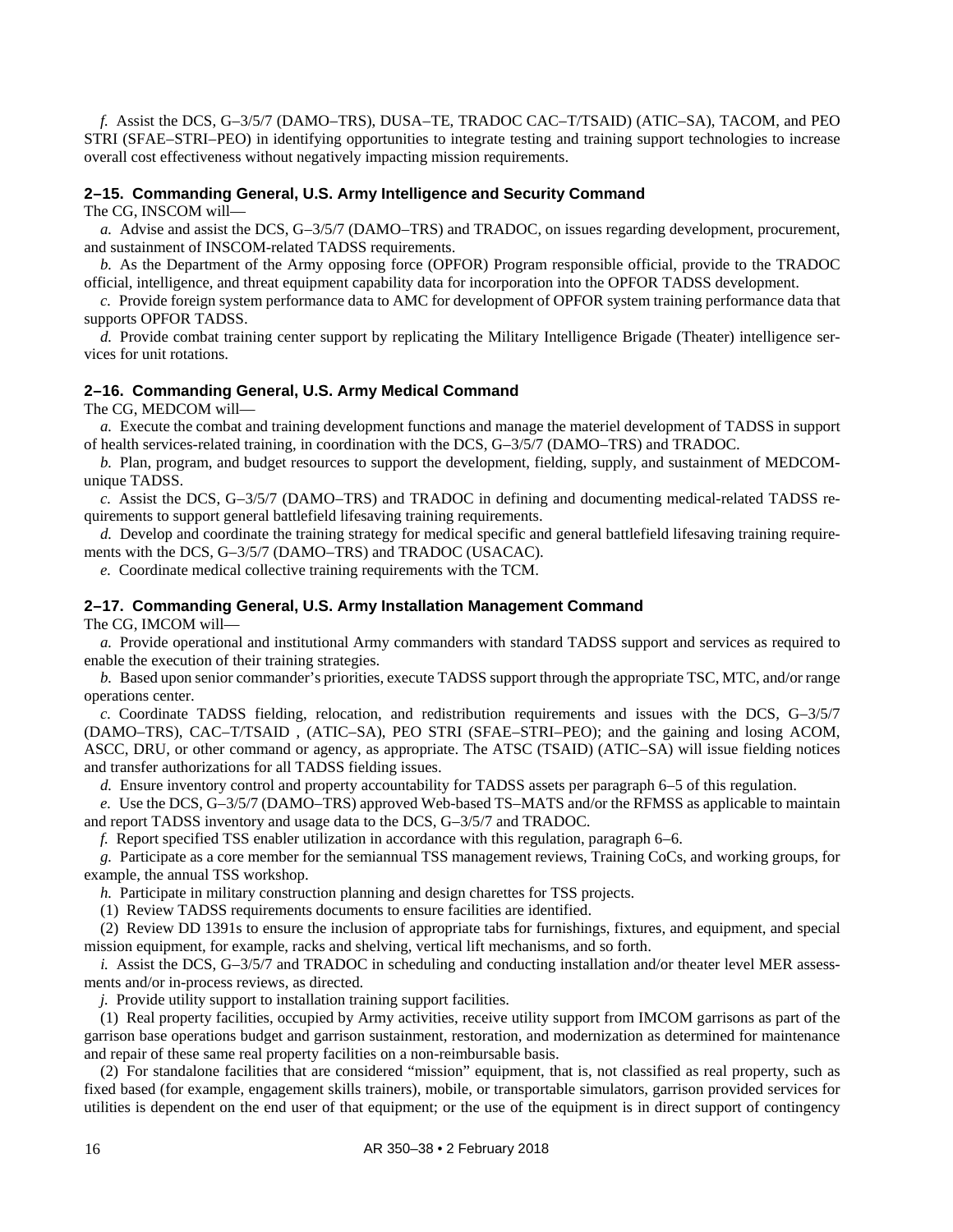operations. Support to non-DOD and/or nonmilitary services and, utilities provided for that equipment is on a reimbursable basis.

*k.* Submit validated support issues affecting training enablers resourced by the DCS, G–3/5/7 (DAMO–TRS) for decision and/or discussion through TSSE forums, for example, MRs, Training CoC, theater IPRs, and so forth.

*l.* Coordinate TSC, MTC, and Army range operations policy issues with the DCS,  $G$ –3/5/7 and the appropriate ACOM, ASCC, DRU, or other command or agency.

*m.* Review TADSS capabilities documents, including, but not limited to DCS, G-3/5/7 approved TES, range instrumentation, targetry, and gaming technology BOIPs, distribution plans, and MFPs to identify and forecast impacts on the training support infrastructure at gaining installations and to ensure user requirements are fully identified.

*n.* Assist the DCS, G37/TR and TRADOC in scheduling and conducting installation and/or theater level MER assessments and IPRs, as requested.

*o.* Develop policies, procedures, resource requirements, and priorities for management and execution of TSS programs and associated assets in their respective AORs.

*p.* Be responsible for the execution of training support at the installation level.

*q.* Ensure TSC facilities are manned and maintained to support MILES storage, pre-operational and post-operational checks, loan, issue, and turn-in procedures.

*r.* Provide common levels of support to include training certification for MILES users.

*s.* Direct the training certification on the use of MILES prior to conducting live training exercises using MILES.

*t.* Ensures subordinate commands confirm MILES training certification as a part of their command inspection programs.

*u.* Perform the first line of maintenance for MILES to include the visual inspection, functional testing, diagnostic testing, check for general cleanliness, preventative maintenance checks and services (PMCS) and preparation for issue/reissue of MILES. Ensure MILES device stocks are rotated and all assets are being utilized.

*v.* Induct unserviceable MILES into maintenance immediately.

*w.* Direct subordinate units to submit their requests to their servicing TSC for MILES support in a timely manner. Request for MILES will be submitted 90 days prior to an exercise for CONUS use; 150 days for MILES outside the continental United States (OCONUS) use. This enables the TSSE ample time to coordinate and execute a redistribution effort to ensure training is supported when and where needed.

*x.* Prioritize MILES exercise support (USARPAC and USAREUR) during peak training to deconflict the use of the Army's limited MILES assets as required.

# **Section III**

#### <span id="page-22-1"></span><span id="page-22-0"></span>**Army Centers of Excellence, and other proponents**

# **2–18. Commanders of Centers of Excellence**

Commanders of Centers of Excellence will—

*a.* Ensure the following system training requirements are adequately documented in system capabilities documents:

(1) System TADSS and ET.

(2) Materiel systems required by the institution(s) to support training, including "green" (actual equipment) and "white" (simulated equipment) boxes.

(3) Integration of the system into existing or planned training instrumentation systems at home station and the CTCs.

(4) Software licenses to support institutional (leader development) and operational training.

*b.* Develop and maintain updated STRAPs that detail the training strategy for new, modified, or updated materiel systems.

*c.* Ensure system TADSS requirements are addressed within system simulation support plans, when appropriate.

*d.* Analyze training and training support capability gaps and conduct an analysis of alternatives to identify an appropriate solution set. If justified, prepare and coordinate nonsystem TADSS capabilities documents and supporting BOIPs and distribution plans with the materiel developer, tester, logistics manager, and user communities and with IMCOM, when appropriate.

*e.* Submit nonsystem TADSS capability documents and supporting BOIPs and distribution plans through the Army TADSS requirements manager for USACAC validation and subsequent submission to the Army Capabilities Integration Center (ARCIC) for DCS, G–3/5/7 (DAMO–TRS) final staffing and approval in accordance with the JCIDS process. This also applies to recommended changes to approved ICDs, CDDs, and CPDs, BOIPs, and distribution plans.

*f.* Submit STRAPs to TRADOC for approval and subsequent submission to ARCIC for inclusion with the parent materiel system's capabilities documentation.

*g.* Conduct PFTEAs on fielded TADSS as directed by the TRADOC and DCS, G–3/5/7.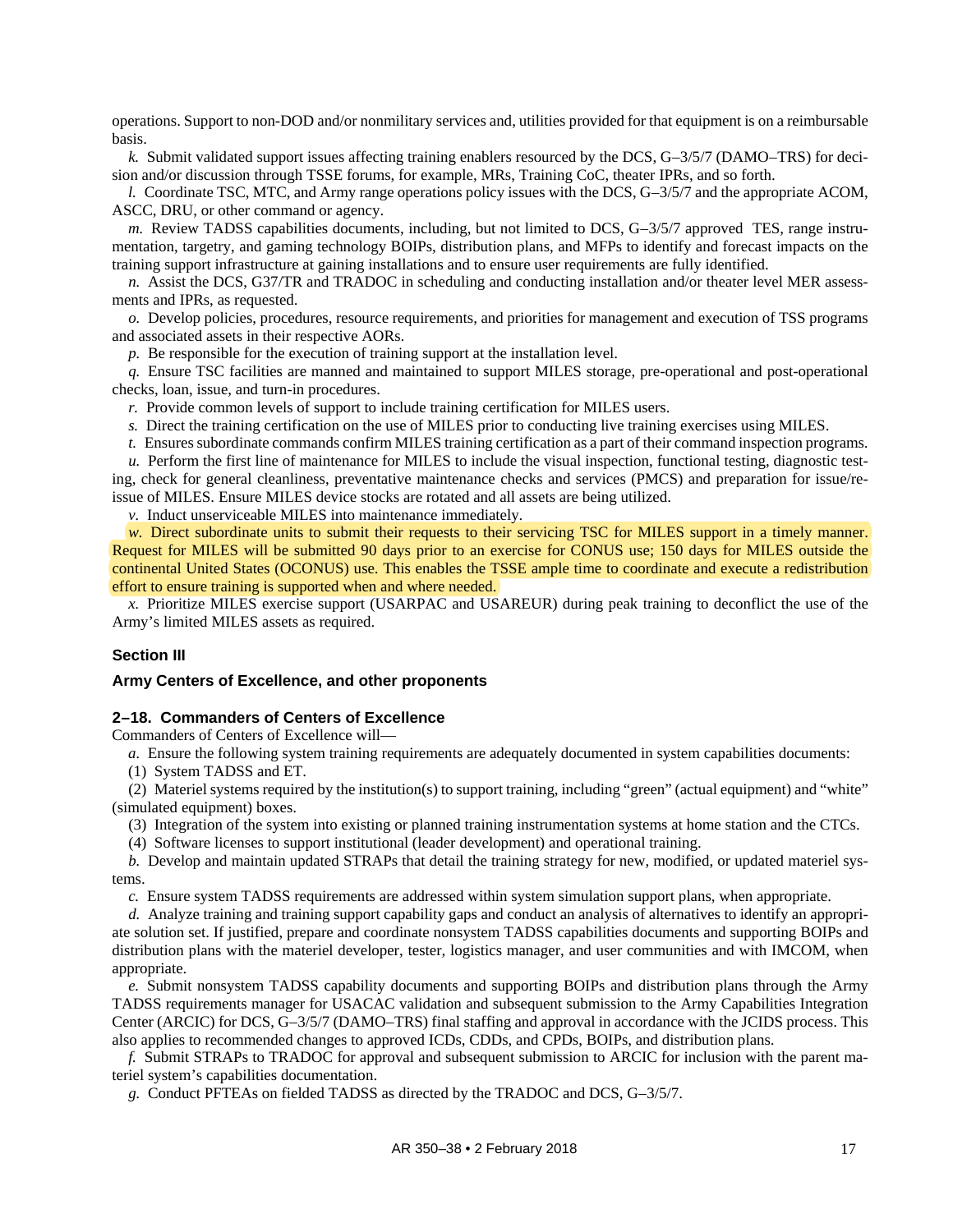*h.* Assist PEO STRI and system PEOs or PMs in the design and development of system and nonsystem TADSS TSPs that describe how the user does the following:

(1) Plan, prepare, and conduct training with the TADSS including TES, range instrumentation, targetry, and gaming technologies.

(2) Operate and maintain TADSS.

*i.* Incorporate training on how to plan and conduct training with TADSS including TES, range instrumentation, targetry, and gaming technologies into leader development programs of instruction.

*j.* Assist the DCS, G–3/5/7 and TRADOC, in scheduling, coordinating, and hosting, Training Support System Reviews (TSS-Rs) as directed in AR 350–1, as requested.

(1) Identify and present; force modernization and branch proponent training strategies, areas of concern, and potential issues related to TSS training products, services, and facilities.

(2) Identify new and emerging system and nonsystem training support requirements.

(3) Review force modernization and branch proponent TADSS.

(4) Identify obsolete TADSS.

*k.* Assist USACAC (ATSC), DCS, G–3/5/7 (DAMO–TRS), and PEO STRI, and IMCOM, as directed by CG, TRADOC, when appropriate, with the following:

(1) Planning, programming, and budgeting resources to operate, support, and sustain Army TADSS and related TSS infrastructure.

(2) Planning for and redistributing fielded TADSS to support the ACP.

*l.* Coordinate center of excellence-unique TADSS requirements with the Army TADSS requirements manager and with PEO STRI and IMCOM, when appropriate.

*m.* Plan, program, and budget resources to operate, support, and sustain training enablers acquired as center of excellence-unique TADSS.

*n.* At installations where the center of excellence commander has operational control of the TSC, MTC, ranges, and/or other training support resources do the following:

(1) Ensure property accountability and inventory control of TADSS range equipment and other TSS resources.

(2) Use the approved Web-based automated support systems, TS–MATS, and/or RFMSS as applicable, to report TADSS inventory and utilization data to TRADOC.

(3) Report specified TSS enabler usage in accordance with this regulation, [paragraph](#page-35-0) 6–6.

(4) Provide required maintenance on all TADSS assets including: TES, range instrumentation, targetry, and gaming technologies not maintained by an Army-sponsored LCCS Program under PEO STRI or an AMC item manager.

*o.* Assist USACAC (ATSC), in scheduling and conducting installation and/or institution MER assessments, as requested.

*p.* Participate, as directed by CG, TRADOC and AR 350–1, in the following:

(1) TSS management reviews, Training CoCs, working groups, and theater IPRs.

(2) TSC manager, MTC user, and SRP-related meetings.

(3) In coordination with CAC–T, TSAID, co-chair other TSSE Program synchronization and coordination meetings, as appropriate.

*q.* Direct subordinate commanders that procurement of TADSS to include TES, range instrumentation, targetry, and gaming technologies will not occur without prior coordination with TRADOC in order to—

(1) Ensure synchronization with validated Army doctrine, training strategies, and interoperability with existing and planned TADSS.

(2) Ensure standardized training environments exist across the Army.

(3) Eliminate unnecessary duplication.

(4) Allow for logistical sustainment and integration planning.

*r.* Identify Joint programs that may have operational use by their proponent warfighting function and identify TADSS required to support those Joint programs. Those TADSS requirements must be identified and the center of excellence must conduct cross-Service coordination to ensure Army TADSS requirements are defined in the Joint requirement document and/or the BOIP.

# <span id="page-23-0"></span>**2–19. Program executive officers and/or program managers**

The PEOs and/or PMs will—

*a.* Manage the TADSS acquisition life cycle, to support Army system capability and the DCS, G–3/5/7 (DAMO–TRS) approved capability requirements for system TADSS, nonsystem TADSS, and command-unique TADSS.

*b.* In coordination with the TRADOC proponent, conduct the concept formulation for all system and nonsystem TADSS.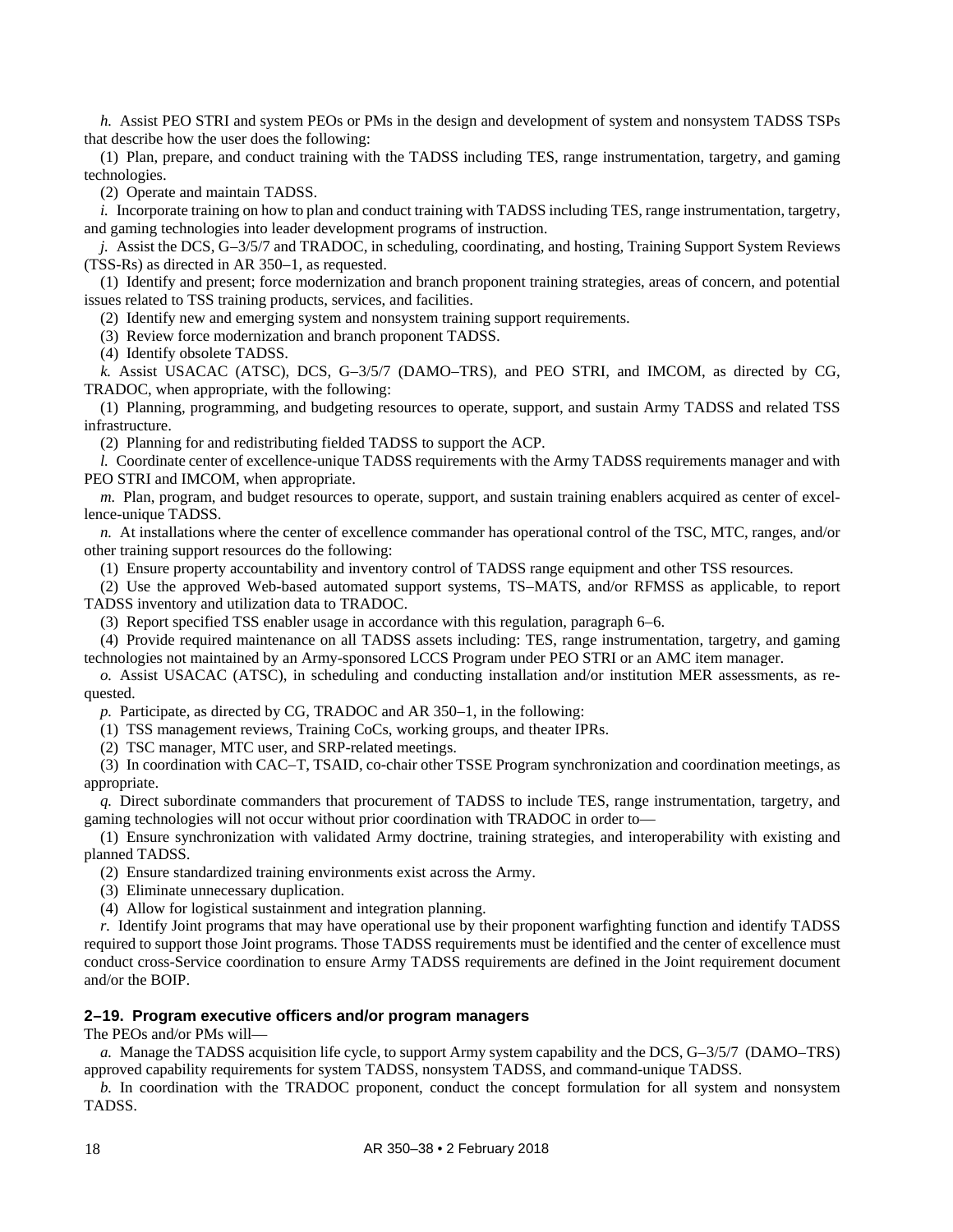*c.* Provide assistance to TRADOC, ACOMs, DRUs, ASCCs, or other Army agencies in the documentation of nonsystem TADSS requirements to include the following:

- (1) Technical approaches.
- (2) Life cycle cost estimates.
- (3) Logistics support concepts.
- (4) Reliability, availability, and maintainability analysis.
- (5) Transportability of TADSS to remote reserve component training facilities and armories.
- *d.* Initiate the BOIP feeder data for nonsystem TADSS that will be type-classified in accordance with AR 700–142.

*e.* Tri–chair with HQDA, G37/TRS and TRADOC (CAC–T) TSS program modernization reviews. Participate in management reviews, associated meetings, and/or workgroups to include training domain councils of colonels to address the status of TADSS programs and related issues.

*f.* System and/or nonsystem PMs coordinate with PEO STRI and/or director of fielding operations to develop life cycle funding, TADSS maintenance MDEP (WCLS) support request forms, and TADSS life cycle sustainment plans for TADSS that transition to PEO STRI for sustainment. System and/or nonsystem PMs approve TADSS life cycle maintenance plan and TADSS maintenance MDEP support request forms; and PEO STRI submits to the DCS, G–3/5/7 (DAMO–TRS) for inclusion in the POM.

*g.* Execute program resources to provide centralized maintenance and life cycle contract support (LCCS) for system, nonsystem, and as directed command-unique TADSS.

- *h.* When a PEO and/or PM fields TADSS, the following information must be provided to CAC–T/TSAID:
- (1) Device number (request through PEO STRI).
- (2) National stock number.
- (3) Nonstandard line item number.
- (4) Cost.
- (5) Copy of the Memorandum of Notification (MON) to gaining activity.
- (6) Copy of the site survey.
- (7) Gaining unit (if applicable).
- (8) Fielding quantity.
- (9) Fielding date.
- (10) Materiel Fielding Plan (MFP).
- (11) Materiel fielding Agreement (MFA).
- (12) TADSS Proponent.

*i.* In accordance with AR 700–142, prepare and coordinate with gaining commands and agencies a memorandum of notification (MON) and MFP that, as a minimum, provides detailed TADSS support information to the user command or agency. As part of the decision process for entry into full rate production, coordinate for supporting MCA and operation and maintenance, Army (OMA) projects, special maintenance, and/or operator requirements, and other long lead-time requirements with the TRADOC proponent, IMCOM, and the user commands and agencies in sufficient time to ensure the program meets the planned initial operational capability date.

*j.* In coordination with the TADSS proponent, and TRADOC, develop a new equipment training plan, TSP, and provide for new equipment training as required to support the fielding of TADSS.

*k.* In conjunction with user commands and agencies, maintain configuration management over all instrumentation systems and all TADSS developed and supported under PEO STRI managed LCCS.

*l.* Coordinate requirements for safety releases with ATEC.

*m.* Coordinate the development and acquisition of TADSS needed to support the operational test and evaluation (OT&E) of materiel systems with the TRADOC and ATEC.

*n.* Assist the DCS, G–3/5/7 (DAMO–TRS), DUSA–TE, TRADOC, and ATEC in identifying opportunities to integrate testing and training support technologies to increase overall cost effectiveness without negatively impacting mission requirements.

*o.* Refer all requests for redistribution or relocation of fielded TADSS to USACAC (ATSC/TSAID), IMCOM and the affected user command or agency. As the Department of the Army lead for the management of all fielded devices, USACAC (ATSC) will authorize the transfer of TADSS (redistribution requires DCS, G–3/5/7 approval).

*p.* Coordinate with USACAC (ATSC) for delivery schedules for fielding new or modified TADSS. USACAC (ATSC/TSAID), will notify affected ACOMs, ASCCs, DRUs, agencies and receiving TSCs to expect delivery of the specified quantity during an established timeframe. The PM and/or PEO will provide users with any required technical data and changes to device capabilities resulting from modifications to TADSS.

*q.* In coordination with Army resourcing program managers, plan, program, and budget for approved capability upgrades and modifications to TADSS when required to sustain or enhance a training capability.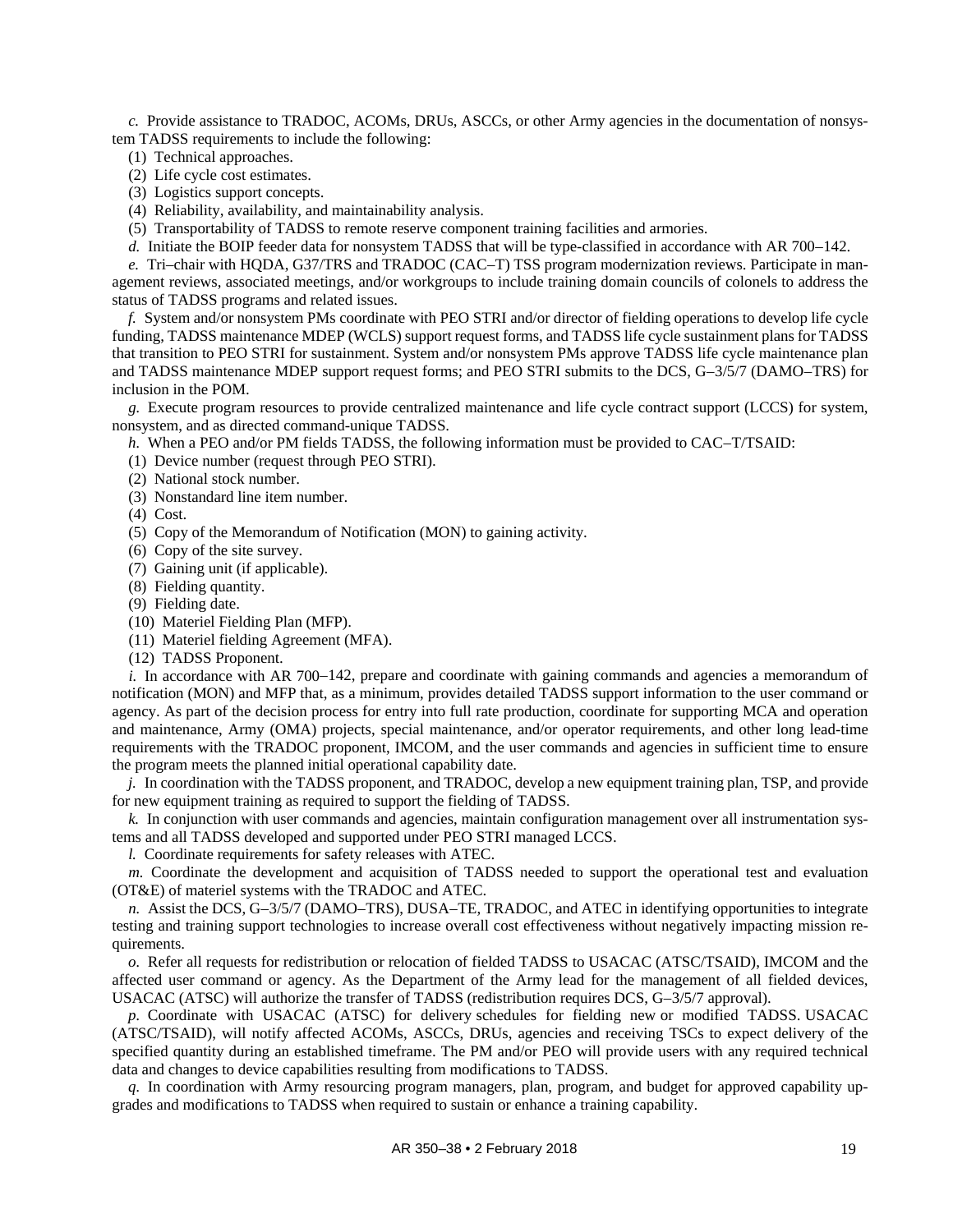(1) The TADSS capability upgrades and/or modifications that significantly increase operational capability and/or addresses capability shortcomings that meet an acquisition category threshold specified in AR 70–1 are new program increments.

(2) New increments of TADSS capability will not be initiated unless they are supported by an approved capabilities document in accordance with the JCIDS that reflect the required capability that the selected upgrade increment will provide.

(3) PMs responsible for TADSS designated for a selected upgrade program increment will follow the criteria set forth in DODI 5000.02 and AR 70–1 for a program increment.

(4) If the TADSS program is out of production, follow program new start policies.

*r.* Follow integrated logistics support (ILS) policy and procedural guidance for the sustainment of TADSS in accordance with AR 700–127.

*s.* Plan, program, and budget for the development of TADSS TSPs for concurrent fielding to the user community. As a minimum, TADSS TSPs must provide for sustainment of operator, trainer, and maintainer skills.

*t.* In coordination with the DCS, G–3/5/7 (DAMO–TRS) and TRADOC (fielded TADSS manager), plan, budget, and execute the demilitarization and disposal of system and nonsystem TADSS.

*u.* Ensure that materiel systems and/or programs have the ability to provide the requisite training aids and/or devices and that the systems and/or programs are fully supportable before granting approval to field the system. PEOs and/or PMs will also ensure that all functions and actions required to support the system are planned and budgeted for in all future POMs and budget processes. The intent is to ensure the Army attains its TADSS-related TPF goals and objectives by––

(1) Supporting the development and fielding of system TADSS and ET.

(2) Supporting the integration of new materiel systems into CTC and home station instrumentation systems.

(3) Fielding systems to the institution(s) to support operational (collective) training throughput requirements.

(4) Acquiring and providing system related software licenses to support institutional, home station, and CTC training requirements.

(5) Developing and concurrently fielding TADSS TSPs to the user community. As a minimum, the system TADSS TSPs must provide for sustainment of operator, trainer, and maintainer skills.

(6) Concurrently modifying or upgrading system and nonsystem TADSS to include ET and training instrumentation, impacted by planned/incremental modifications or upgrades to materiel systems. Intent is to ensure training enablers remain current with changes to materiel systems and/or that the most current system capabilities or attributes are modeled in nonsystem simulations or simulators. This also applies to all system TADSS and ET regardless of whether the system PM, item manager, or PEO STRI funds and manages the day-to-day LCS for the affected TADSS. When system or nonsystem TADSS have been identified for modification or upgrade, the list is to be provided to USACAC (ATSC/TSAID).

(7) Funding and conducting the concept formulation of system TADSS with PEO STRI unless released from this requirement by the Army acquisition executive.

*v.* Consider ET as the preferred individual and collective system training solution within the operational (collective) training environment. Where training throughput is significant, the application of ET for operational (collective) training may not be cost effective due to the quantities of actual systems that may be required to support ET.

*w.* Develop ET and system TADSS that provide for LV/GC interoperability and enable the ITE concept as required to support an approved training strategy.

*x.* Plan, program, budget, and manage the life cycle logistics support for system TADSS and ET.

*y.* Coordinate system TADSS and ET RDT&E and procurement actions with all stakeholders (for example, proponent, using command or agency, PEO STRI, ATEC, and IMCOM as a minimum).

*z.* Ensure the application of manpower and personnel integration in the development and testing of system TADSS and ET.

*aa.* In coordination with the materiel system proponent, ensures system TADSS and ET are addressed in the system's new equipment training plan.

*ab.* As requested by the TRADOC proponent, participate in proponent TSS reviews to address the status of system TADSS and related system training issues.

*ac.* Plan, program, and budget for the demilitarization and disposal of system TADSS under their LCS management.

*ad.* Develop and approve a TADSS life cycle management plan that includes the TADSS maintenance requirements for each system and nonsystem TADSS.

*ae.* Ensure that any hazards associated with TADSS are managed per AR 385–10 and DA Pam 385–16.

*af.* Ensure TADSS requirements consider special considerations for hazardous material per AR 385–10 and other regulations.

*ag.* Assist TSS execution commands with usage data collected under contractual obligations.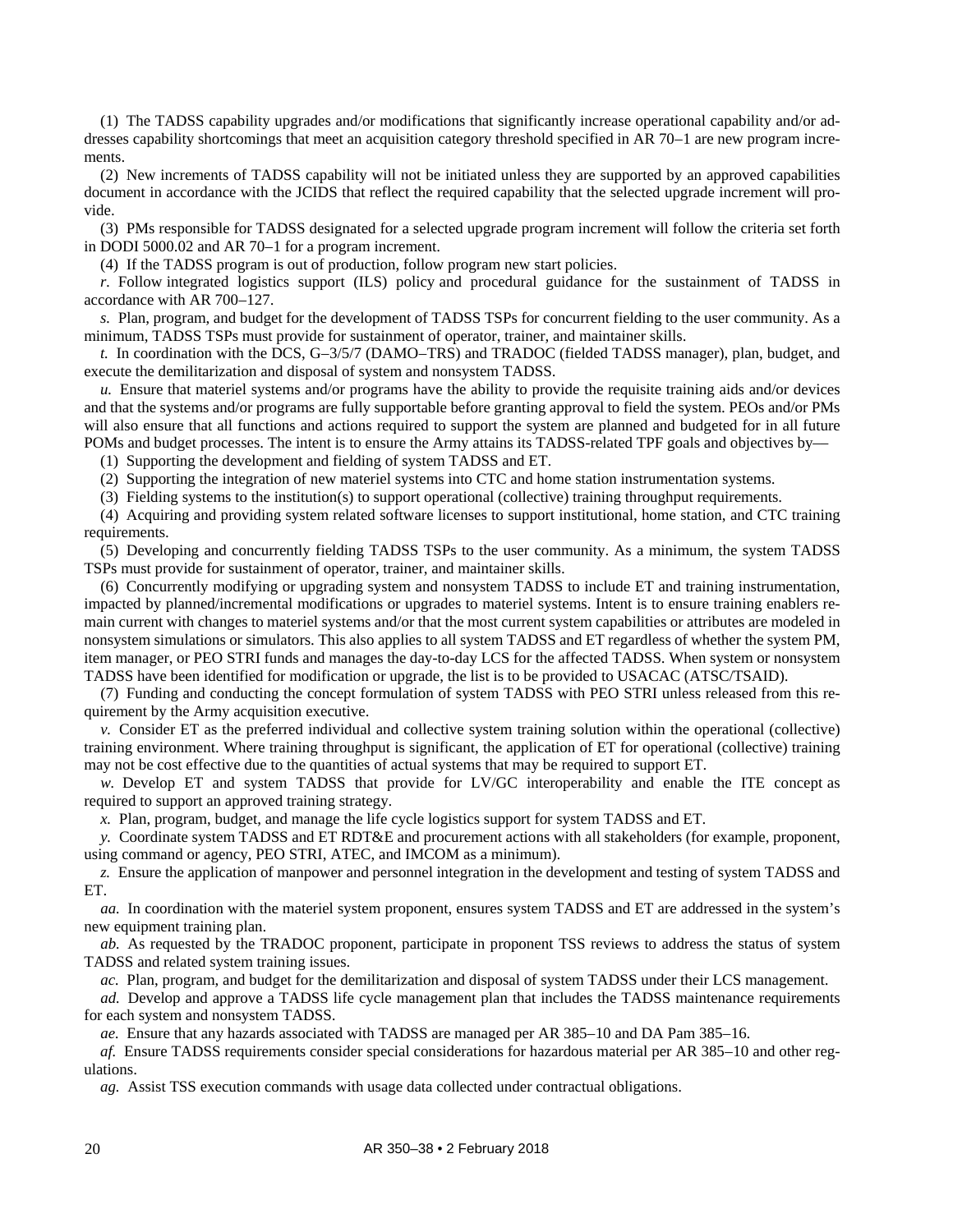*ah.* Conduct recurring coordination and discussion in a forum designated as the TRIAD, consisting of the DCS G37/TR (DOT), TRADOC, CAC–T and CDR PEOSTRI to ensure synchronization and coordination of requirements, programming, acquisition and sustainment in preparation for scheduled TGOSCs.

# <span id="page-26-1"></span>**Chapter 3 Training Support System Programs**

# <span id="page-26-2"></span>**3–1. Overview**

The TSS programs enable the operational and institutional Army to conduct effective and efficient training in accordance with approved training strategies. Each TSS program is structured as a SOS, with each program providing a specific set of networked, integrated, interoperable training support capabilities necessary to enable operationally relevant, full spectrum training anytime and anywhere. These TSS programs are inextricably linked to the execution of training by providing mission essential training support across the operational (home station, CTCs, and deployed), institutional, and self-development training domains. The TSS includes five major programs that provide holistic development and delivery of training products, services, and facilities to executors. The core TSS programs are the SRP, MCTSP, CTC modernization, STSP, and the TII program. The TADSS maintenance program provides operations and maintenance support across all major program components to support fielded devices (see AR 350–52).

# <span id="page-26-3"></span>**3–2. Training support system program structure**

<span id="page-26-0"></span>*a.* The TSS programs complement each other and together generate the Army's TSS capability through the delivery of products, services, and facilities. The programs include the SRP, MCTSP, CTC Modernization, the STSP, the TII program, and the TADSS maintenance program. Each TSS program is defined by supporting functions or components that may include program policy and procedures, manpower, and table of distribution and allowances structure, modernization strategy, operations support functions and resources, facilities, connectivity, and management support systems.

*b.* In support of the TGOSC, the Army's TSS provides oversight, management, and sustainment of training support functions and programs worldwide, which supports Army training goals.

*c.* The TSS enterprise is an established collaboration of organizations whose structure, governance systems, and culture manage the Army TSS Program.

*d.* AR 350–1 and AR 350–52 provide additional information regarding TSS.

#### <span id="page-26-4"></span>**3–3. Training support system program management**

*a.* The DCS, G–3/5/7. Department of the Army Management Office, Training Simulations, (DAMO–TRS) has overall responsibility for managing the TSS programs (see AR 350–52). The Director executes this authority through the Chief, Training Simulation Division. The DCS, G–3/5/7 (DAMO–TRS) will—

(1) Establish TSS programs and define their structure.

(2) Align the Army Training Office managed MDEPs with TSS programs.

(3) Assign TSS program leads and MDEP managers.

(4) Establish TSS program management processes.

(5) Advocate for the resolution of system and nonsystem TADSS-related issues in accordance with the policy and concepts addressed in this regulation.

(6) Establish and sustain a TSS program master plan and appropriate management support systems to provide for dayto-day management and long-range planning.

(7) Establish TSS program priorities and adjust priorities as required to support changes to the ACP, SR, or training strategies.

(8) Integrate TSS program requirements into the POM.

(9) Review command-unique and Joint TSS program-related capabilities documents, to include supporting documentation, and recommend the DCS, G–3/5/7 (DAMO–TRS) position.

(10) Strive to leverage and/or integrate testing and training support requirements without negatively impacting either mission, in coordination with ATEC (CSTE–OP) and PEO STRI (SFAE–STRI–PEO).

(11) Publish periodic, detailed TSS program management guidance through memorandum of instruction or operations orders as deemed appropriate to supplement the guidance established by this regulation.

(12) Assume staff proponency for this regulation.

(13) Execute other TSS program, system, and/or nonsystem TADSS related responsibilities as stated or implied by this regulation or as directed by the Director. The DCS, G–3/5/7 (DAMO–TRS) will establish program lead agents as follows: *(a)* Sustainable Range Program (SRP).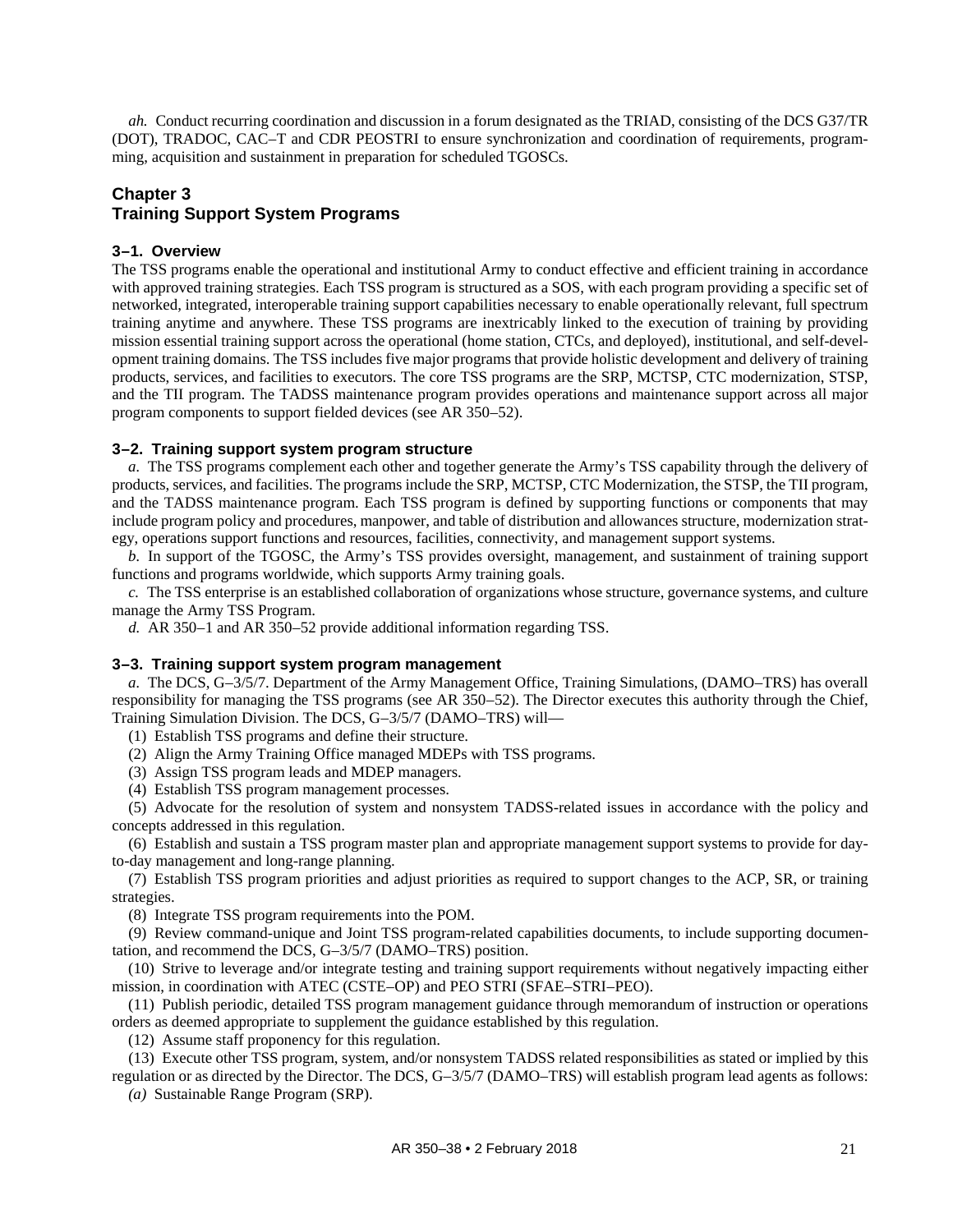*(b)* Mission Command Training Support Program (MCTSP)

- *(c)* Soldier Training Support Program (STSP)
- *(d)* Combat Training Center Modification Program (CTC MOD).
- *(e)* Training Information Infrastructure (TII) Program.

*(f)* Training Aids, Devices, Simulators, and Simulations Logistic Support Program (commonly referred to by its management decision package title as the TADSS Maintenance Program

*b.* TRADOC (CAC–T) assists the DCS, G–3/5/7 (DAMO–TRS) in the planning, programming, budgeting, and execution of nonsystem TADSS. TRADOC (CAC–T) will assign the following TSS program leads:

- (1) SRP ATSC/TCM–Ranges.
- (2) MCTSP National Simulations Center (NSC).
- (3) STSP ATSC/TSAID.
- (4) CTC MODCTC Directorate.
- (5) TII Program TCM-Army Training Information Systems ATSC.
- (6) Training aids, devices, simulators, and Simulations Logistic Support Program)

*c.* The DCS, G–3/5/7 (DAMO–TRS) will establish an Army-wide management support structure to inform the TSS program management decision process. This tiered management support structure will be comprised of a mix of programspecific SMEs that represent their command or agency at the appropriate level and are capable of supporting the decision making process. Commands and agencies to be represented are addressed in [chapter](#page-11-0) 2 and include elements of the Army Staff, ACOMs, ASCCs, DRUs, PEOs, and/or PMs, ATEC, proponents, and other commands and agencies as directed by this regulation or invited to participate by the DCS, G–3/5/7 (DAMO–TRS). The three levels of this management structure are as follows:

(1) Training CoCs and theater IPRs.

(2) Modernization reviews, management reviews, and TSS reviews.

(3) MER installation and/or site assessments, MTC user meetings, TSC manager meetings, range meetings, and similar type forums.

*d.* The TSS management approach ensures training support is fielded to the user as a comprehensive, fully operational, sustainable capabilities package, with each capability package consisting of the following:

- (1) Modernization.
- (2) Manpower and operations.
- (3) Facilities.
- (4) Sustainment.
- (5) Management support systems.

*e.* The TSS is managed through a series of recurring TSS governance forums:

- (1) Theater IPRs and installation/site assessments.
- (2) Management reviews.
- (3) Modernization reviews.
- (4) Training CoC and Training CoC executive sessions.
- (5) TSSRs or approved substitute.

*f.* Additional support is provided by ACOMs, ASCCs, DRUs, PEOs, and other commands, and/or agencies as requested.

*Note.* AR 350–1 and AR 350–52 provide additional information regarding the TSS governance process.

# **Chapter 4**

# <span id="page-27-1"></span><span id="page-27-0"></span>**Training aids, devices, simulators, and simulations requirements determination**

#### **4–1. Requirements generation overview**

*a.* TADSS requirements are documented in the JCIDS proposal. They are acquired to enable training strategies and to improve and/or sustain readiness by—

- (1) Providing state-of-the-art training capabilities to enhance training realism.
- (2) Increasing training realism by simulating or emulating red, blue, and green forces and equipment, environments, and conditions, and/or stimulating digital command and control systems.
	- (3) Increasing the frequency of training.
	- (4) Making training more available.
	- (5) Enabling repetition of tasks, events, and situations.
	- (6) Instilling Soldier confidence.
	- (7) Providing analysis and feedback through digital connectivity and interoperability.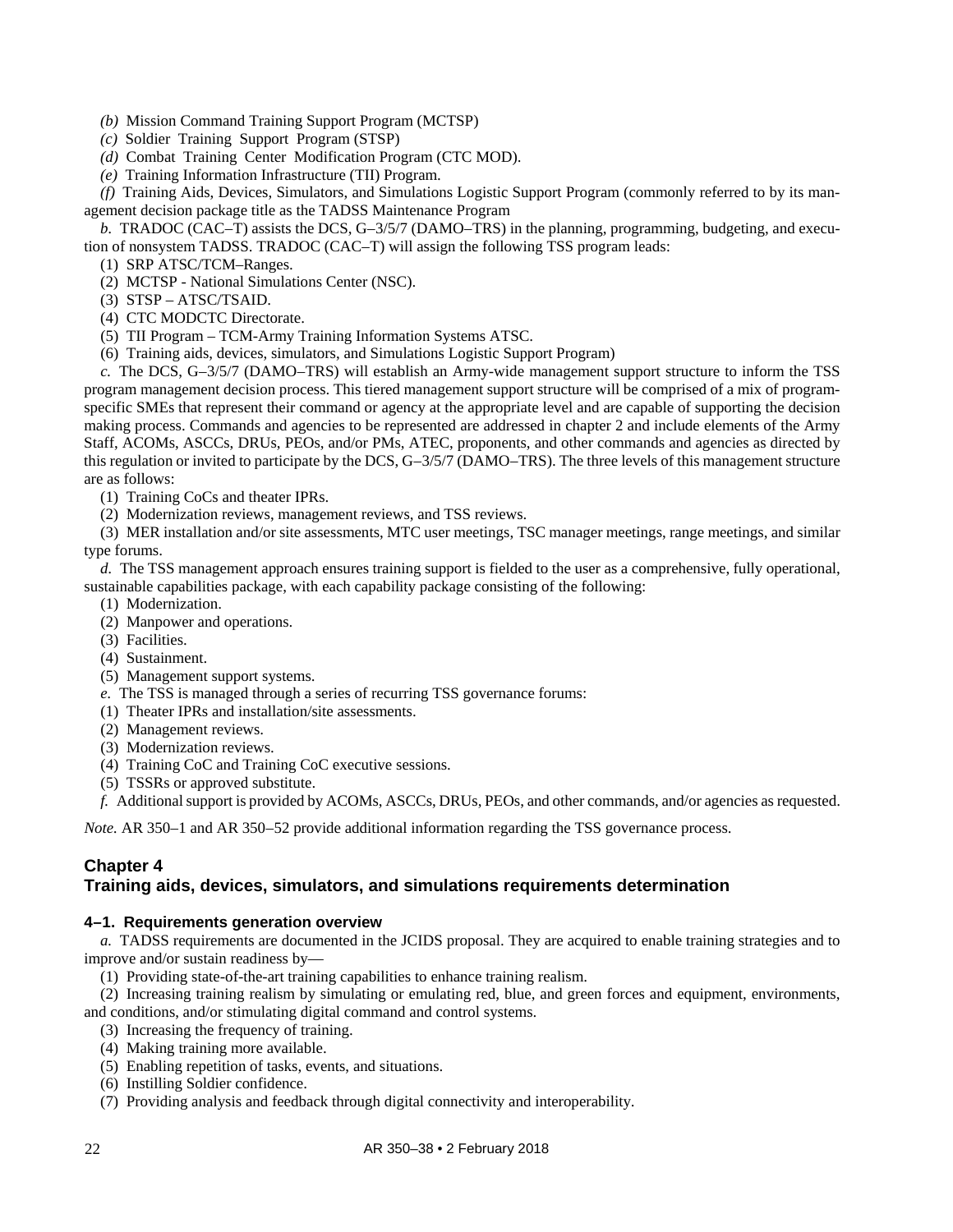(8) Enabling training that is otherwise too costly, too dangerous, or not possible due to safety implications or environmental restrictions. Example; high hovering autorotations in rotary wing aircraft require a simulated engine failure. The risk of crashing the aircraft is too high to perform this task live, but it can be safely trained in a synthetic environment, using flight simulators.

*b.* TADSS are also used to improve training efficiency by—

(1) Reducing institutional (leader development) or unit (collective) training time.

- (2) Controlling costs by expanding the number of training sites.
- (3) Reducing or offsetting training ammunition requirements and/or operating tempo costs.
- (4) Eliminating or reducing the need for additional training land and other training support infrastructure.

(5) Managing risk in the training environment to prevent accidental losses to personnel, property, or equipment and unnecessary wear.

(6) Providing operational commanders with mission rehearsal capabilities.

# <span id="page-28-0"></span>**4–2. Requirements drivers**

The following represents a list of planning factors which includes, but is not limited to the following, which must be considered in defining requirements for new or modified TADSS:

- *a.* Army at war (overseas contingency operations).
- *b.* Army modernization (see Army Strategic Planning Guidance).
- (1) BCT Modernization.
- (2) Unit set fielding (see AR 700–142).
- (3) Evolutionary development.
- (4) Net-centric operations.
- (5) Rapid equipping force (see AR 71–9).
- *c.* Army and DOD transformation.
- (1) Army Campaign Plan (ACP).
- (2) Conversion to modular force-brigade combat teams.
- (3) Base realignment and closure.
- (4) AC and/or RC rebalance.
- (5) Force structure changes.
- (6) DOD training transformation initiatives.
- (7) Sustainable Readiness.
- (8) Army Operating Concept (TRADOC Pam 525–3–1).
- (9) Regionally aligned forces (RAFs).

# <span id="page-28-1"></span>**4–3. Role of training aids, devices, simulators, and simulations proponents and lead agents**

*a.* As a general rule, TRADOC centers of excellence, as functional area proponents, are responsible for determining Army TADSS requirements. Exceptions to this rule include TRADOC agencies (for example, TCM–ranges for range instrumentation and TCM-Live for TES and training instrumentation) and ACOMs, DRUs, ASCCs, and other commands or agencies (for example, MEDCOM for medical training-related TADSS).

*b.* Regardless of the above distinction, the role of a TADSS proponent remains the same and includes the following:

(1) Conduct gap analyses and analysis of alternatives in accordance with the JCIDS process to identify training support gaps and the requirement for a nonsystem TADSS-type solution. In a larger sense, proponent training developers apply this same approach to determine system TADSS and ET requirements as part of a proponent's proposed materiel solution.

(2) Establish an integrated capability development team to develop the appropriate capabilities documents and supporting documentation in accordance with the JCIDS process.

(3) Ensure TADSS are justified in accordance with paragraphs [1–8](#page-7-3)*a* an[d 4–5](#page-30-0) and are incorporated into approved training strategies. Include a cost and/or benefit analysis that identifies the benefits of TADSS.

(4) Establish the initial TADSS BOI and update TADSS requirements documents, in order to remain current and relevant to the operating environment and aligned with MER and the Army's modernization strategy.

(5) CAC–T will then develop, promulgate, and update as dictated by changes in Army strategies the MER BOIP, building on the initial proponent developed BOI.

(6) Assist the materiel developer in the following:

*(a)* Formulating and selecting the best technical approach for TADSS concepts.

*(b)* Formalizing the BOIP and qualitative and quantitative personnel requirements information for type-classified TADSS.

*(c)* Developing the TADSS distribution plan to reflect the BOI.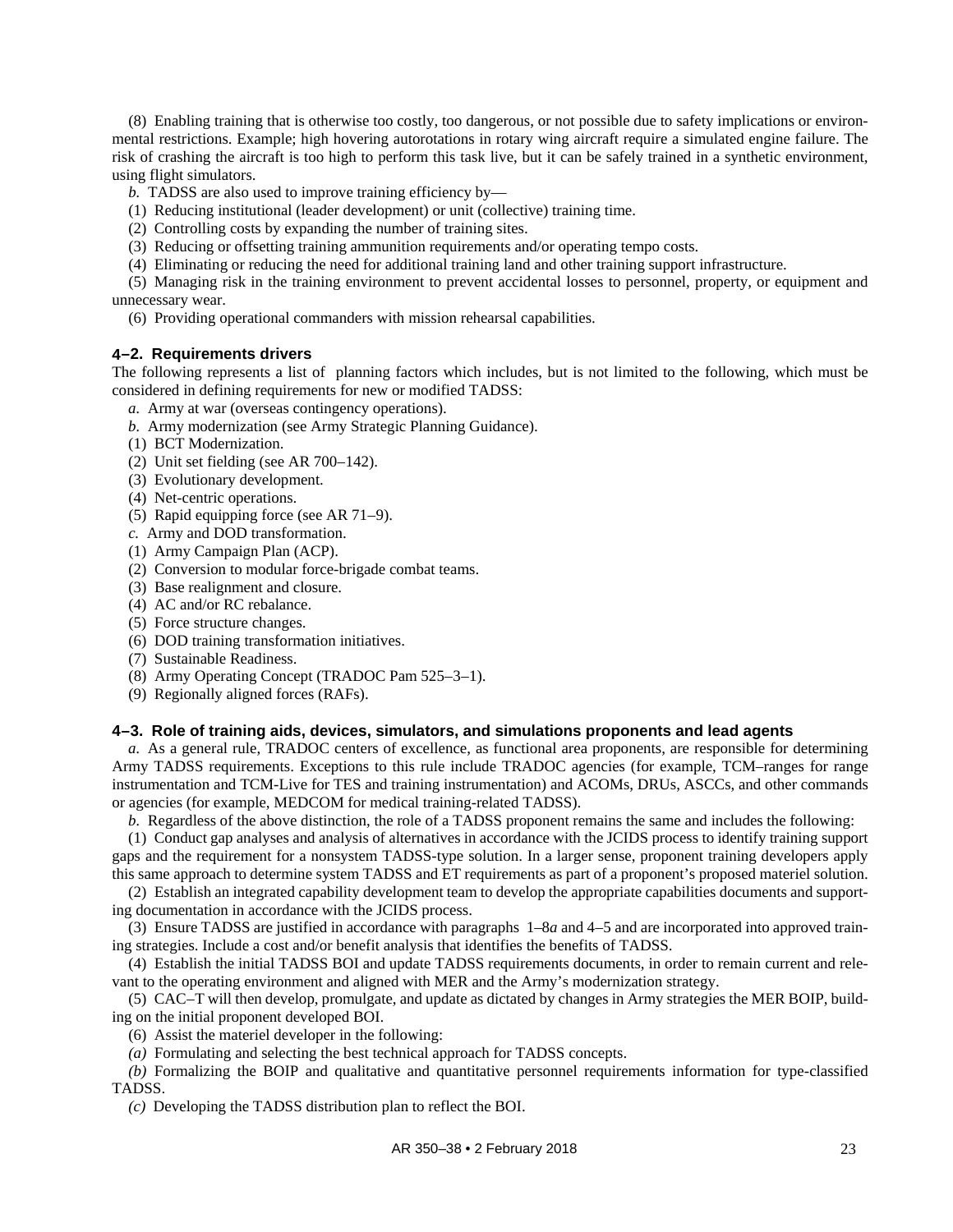*(d)* Establishing key performance parameters and developing the test and evaluation management plan to include associated critical operational issues and criteria.

*(e)* Conducting or participating in TSS modernization reviews and management reviews.

(7) Coordinate all TADSS capabilities documentation with the following:

*(a)* The appropriate TRADOC TSS program lead and TCM.

*(b)* TRADOC (ATSC/TSAID) (TADSS requirements integrator and fielded TADSS manager).

(8) Submit nonsystem TADSS capability documents and supporting BOIPs and distribution plans through the Army TADSS requirements integrator for USACAC validation and subsequent submission to ARCIC for the DCS, G–3/5/7 (DAMO–TRS) final staffing and approval in accordance with the JCIDS process.

(9) Develop, coordinate, validate, store, and provide access to STRAPs for subsequent submission to ARCIC for inclusion with the parent materiel system's capabilities documentation.

(10) Identify requirements for TADSS facilities and/or operator manpower, in coordination with the PEO and/or PM.

(11) Coordinate and assist the materiel developer in the design and development of TADSS TSPs that describe how to plan, prepare, and conduct training with the TADSS in accordance with the training strategy and operate and maintain the item.

(12) Incorporate training on how to plan and conduct training with TADSS into leader development programs of instruction, in coordination with appropriate centers of excellence.

(13) Conduct PFTEAs.

# <span id="page-29-1"></span><span id="page-29-0"></span>**4–4. Role of training aids, devices, simulators, and simulations integrators**

*a.* Although the role of TADSS integrators may vary, their role will include one or more of the following functions:

(1) Mentor and advise proponents accordingly, as the recognized Army SME on policies, technologies, or training concepts and strategies, as they relate to their functional area.

(2) Guide and assist proponents and other commands or agencies in analyzing and defining specific TADSS requirements.

(3) Review, coordinate, consolidate, synchronize, prioritize, and/or otherwise integrate TADSS requirements within their program.

(4) Assist the DCS, G–3/5/7 (DAMO–TRS) in defining Army or command-unique TADSS requirements.

(5) Assist or participate in the planning, programming, budgeting, and executing process to support the development, testing, acquisition, fielding, operation, and/or sustainment of TADSS.

(6) Represent the proponent and/or user community at TSS program management forums (MER site assessments, modification reviews, management reviews, and Training CoCs).

(7) Conduct a TDRRC, which includes final coordination with key members of the training community to support validation processing of TADSS capability documents.

*b.* Specified TADSS integrators:

(1) TRADOC capability manager, live, virtual and gaming, constructive, and ranges. In regard to the above, the TCM's role includes technology SME, mentor and advisor, reviewer, and coordinator, assistant planner, and user representative.

(2) TRADOC training support system program leads (SRP, STSP, MCTSP, CTC Modernization, TADSS maintenance program). The role of the program leads includes all functions listed in [paragraph](#page-29-1) 4–4*a*, as they relate to their specific TSS program.

(3) TRADOC fielded training aids, devices, simulators, and simulations manager. The integration functions of the fielded TADSS manager as they relate to the management and sustainment of the Army's fielded TADSS assets include the following: policy SME, advisor, and mentor; reviewer, coordinator, and priority integrator; assistant planner; and user representative.

(4) Army TADSS integrator. The integration functions include all functions listed in [paragraph](#page-29-1) 4–4*a*, as they relate to the integration of system and nonsystem TADSS requirements across the Army programs.

(5) Training support system programs integrator. Integration functions include the following: TSS policy SME; reviewer, coordinator, and priority integrator across the TSS programs. Develop, promulgate, and update as dictated by changes in strategies, the MER BOIP, building on the initial proponent developed BOIP.

(6) Functional simulation operations officers. Functional Area 57 simulation operations officers act as the unit level representative and expert on modeling and simulations.

(7) CAC–T aids, devices, simulators, and simulations integrators (TRADOC capability manager, ATSC, and NSC). The integrators review all JCIDS requirement documents to ensure integration and concurrency into existing system and nonsystem TADSS and doctrine, organization, training, materiel, leadership and education, personnel, and facilities (DOTMLPF) analysis for training, training facilities, and TADSS operators are addressed.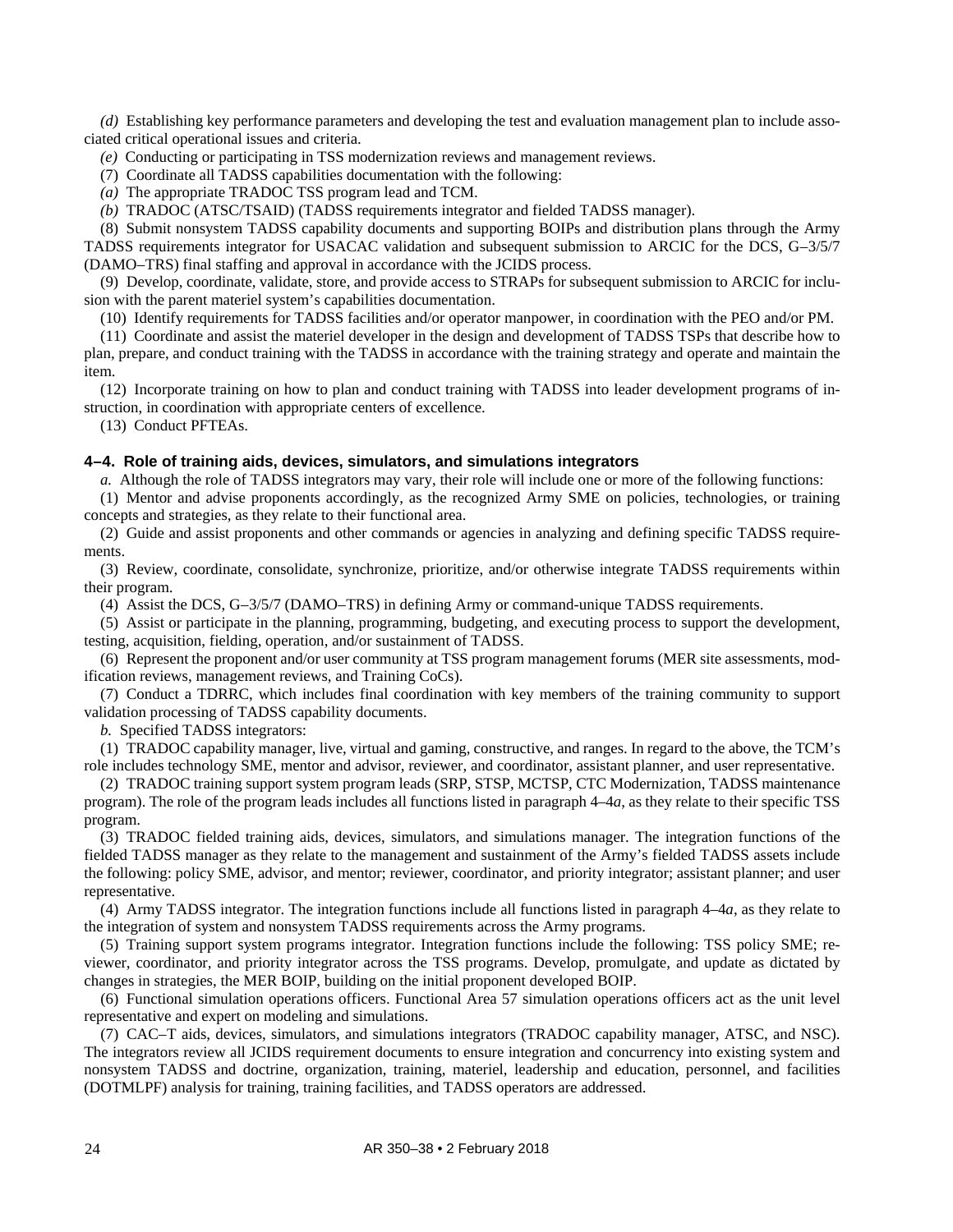#### <span id="page-30-0"></span>**4–5. Training aids, devices, simulators, and simulations capability documents**

The procedures for developing capability documents are outlined in CJCSI 3170.01H, AR 70–1, and AR 71–9. This regulation addresses the unique application of these policy documents to the acquisition of system and nonsystem TADSS. As stated elsewhere in this chapter, the proponent is responsible for the preparation, staffing, coordination, and distribution of TADSS capability documents to support the development and acquisition of Army TADSS. The JCIDS requirement documents must include training requirements, integration, and concurrency for current system and nonsystem TADSS, as well as, a review of DOTMLPF analysis to ensure facility modifications and TADSS operators are addressed.

*a.* System training aids, devices, simulators, and simulations capability documentation.

(1) Proponents will document system training support requirements, to include TADSS and ET, in the system's capability document (ICD (IS–CDD), CDD (IS–CDD), and/or CPD) and within the supporting STRAP.

(2) Proponents will de-conflict and integrate, where appropriate, system development and testing models and simulation requirements with the system training support requirements, in coordination with the materiel developer and tester. The results will be addressed in the system engineering plan.

(3) Proponents will initiate an independent, standalone capabilities document for the system TADSS, where a system TADSS requirement is unknown until after the system's Milestone C decision. Although the proponent will generate and staff this type of late breaking system TADSS requirement through the nonsystem TADSS capability documentation process, the proponent will update the system STRAP and incorporate the post Milestone C TADSS, currency, and support requirements in any follow-on increment. Leveraging Integrated Capability Development Teams proponents will define system TADSS requirements in an ICD (IS–ICD), CDD (IS–CDD), and CPD in accordance with the JCIDS process. The TADSS remains a system requirement for resourcing, development, fielding, and life cycle support. The intent is not to delay the acquisition timeline for materiel systems nor shift responsibilities for resourcing the RDA of system TADSS requirements identified late in the overall materiel acquisition process.

*b.* Nonsystem TADSS capability documents. Leveraging Integrated Capability Development Teams proponents will define nonsystem TADSS requirements in an ICD, CDD, and CPD in accordance with the JCIDS process. In coordination with the appropriate specified TADSS integrators and the Army Capabilities Integration Center, DCS, G-3/5/7 (DAMO–TRS) program leads, PEO STRI (SFAE–STRI–PEO), and the proponent may—

(1) Begin the documentation process at the CDD or CPD level dependent upon the maturity of the training technology (for example, at an expected Technology Readiness Level 6 for a CDD that supports a Milestone B and Technology Readiness Level 7 or higher for a CPD that supports a Milestone C) and/or commercial availability of an acceptable solution.

(2) Combine requirements for a TADSS-type FOS or SOS into a single ICD (IS–CDD), CDD (IS–CDD), and/or CPD, as appropriate.

(3) Modify existing nonsystem TADSS requirements documents (ICD (IS–CDD), CDD (IS–CDD), and/or CPD) to remain aligned with Army force structure and modernization changes.

#### <span id="page-30-1"></span>**4–6. Command-unique and Agency-unique requirements**

*a.* Commands and agencies may establish an urgent TADSS requirement by developing an ONS that is coordinated and approved in accordance with AR 71–9. The DCS, G–3/5/7 (DAMO–TRS) will coordinate these command-unique and agency-unique requirements with CAC–T. The CAC–T will coordinate with the appropriate warfighting function to determine if the requirement meets the proponent's training strategy. Once coordinated, CAC–T will return a recommendation to DCS, G–3/5/7 (DAMO–TRS). The DAMO–TRS will develop a position regarding the TADSS ONS and present the requirement and its recommendation(s) to the (Army Requirements and Resourcing Board) (AR2B).

*b.* Commands and agencies will make every attempt to provide appropriate resources to support the RDA, fielding, operations, and sustainment of their unique TADSS requirements. If the command or agency is unable to fund the requirement, the AR2B will direct how, and to what extent, the requirement will be resourced.

*c.* The DAMO–TRS will forward command-unique requirements, approved by the AR2B, to the ASA (ALT) as a directed requirement. The ASA (ALT) (SAAL–LP will direct PEO STRI (SFAE–STRI–PEO) (or other appropriate PEO and/or PM) to execute the RDA and field the required TADSS. Exceptions to this process for directing requirements apply when the requirement can be filled by a locally fabricated or command procured TADSS.

*d.* Proponents for ONS acquired TADSS that become enduring requirements will develop an appropriate TADSS document (CDD or CPD) and supporting documentation. Depending on the TADSS category (system or nonsystem), the proponent will generate the CDD or CPD in accordance with the policies and/or procedures set forth in this regulation and JCIDS process.

*e.* Command-unique and agency-unique TADSS will not transition to sustainment without an approved JCIDS document.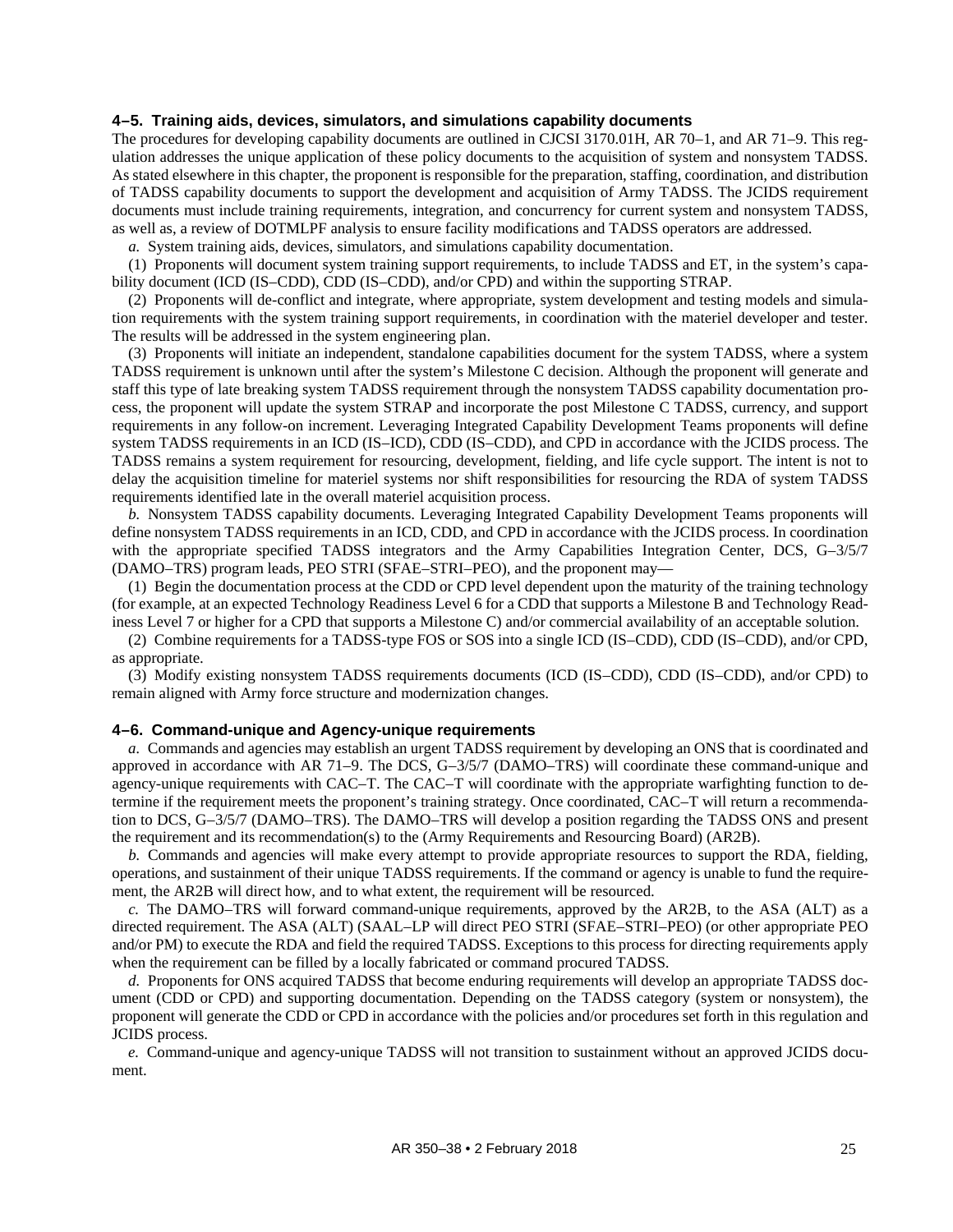# <span id="page-31-0"></span>**4–7. Changes to approved training aids, devices, simulators, and simulations requirements**

*a.* Proposed changes to approved requirements that increase the capabilities of a fielded or developing TADSS will require an updated and approved capabilities document. The updated capabilities document must be coordinated and approved at the same levels as the current document of record.

*b.* Preplanned product improvements addressed in the capabilities document of record will not require an updated version of the document to execute the preplanned improvements.

*c.* Except as directed by DCS, G–3/5/7, proposed modifications to TADSS that do not significantly increase operational capability and/or address capability shortcomings that meet an acquisition category threshold specified in AR 70–1 will not require an updated version of the capability requirement document of record. This policy also applies when an unintentional increase in capability is a byproduct of such a proposed modification.

#### <span id="page-31-1"></span>**4–8. Supporting documentation**

*a. Basis of issue planning.* Proponents will develop TADSS BOIs that reflect the quantity required by Soldier density, unit-type, agency-type, center of excellence, and/or training site to meet the throughput requirements mandated by the training strategy. Based upon the proponent's analysis, the resulting BOIs represent the doctrinal MER, in that, it is the essential quantity of TADSS required to enable Soldiers, commanders, and/or centers of excellence to execute training in accordance with approved training strategies. Although BOI planning results in a formula for determining the TADSS doctrinal MER, it does not reflect how the TADSS will be ultimately distributed in accordance with its BOIP and/or distribution plan.

*b. Basis of issue plan.* Generally, TADSS are not type-classified in accordance with AR 700–142 and do not require a formal BOIP. However, TADSS that will be issued to units as a modified table of organization and equipment item will be type-classified and require a formal BOIP. In these unique cases, the PEO and/or PM will initiate a qualitative and quantitative personnel requirements information. The proponent will ensure the draft BOIP and qualitative and quantitative personnel requirements information are coordinated with the using community and validated by the TRADOC (USACAC) before it is finalized and approved in accordance with AR 71–32. The intent is to ensure any impact on resources managed by the Training Program Evaluation Group is assessed.

*c. Distribution plans.*

(1) Generally, TADSS are not issued directly to commands, agencies, or centers of excellence regardless of how a TADSS Doctrinal MER is defined. To ensure property accountability, efficient life cycle support, and facilitate regionalized or centralized asset management, TADSS are issued to an appropriate installation support activity, for example, TSC, MTC, or range operations. For remote installations or training sites, the TADSS will be issued to the installation activity, or mission training support command supporting that geographical area in accordance with AR 350–52.

(2) Depending on a number of factors, TADSS may be issued by the installation support activity to the user command or agency on a long-term hand-receipt. These factors include the following:

*(a)* The need for a unit to deploy with the TADSS to sustain training readiness.

*(b)* The requirement to place the item at a fixed or semi-fixed user's training site.

*(c)* The need to provide the user with ready access to the TADSS at a remote location or training site.

(3) Proponents, in coordination with the PEO and/or PM, are responsible for developing TADSS distribution plans, which will contain the following:

*(a)* A listing of each installation support activity scheduled to receive the item and the total quantity they are to be issued.

*(b)* Each support activity's unit identification code, mailing address, and shipping address.

*(c)* The fielding sequence and quantities; if the TADSS are to be incrementally fielded.

*(d)* Estimated fielding date for each activity (as a minimum by fiscal year (FY) but preferably by date/month/year).

*(e)* The supported commands, agencies, centers of excellence, and/or training sites, to include their unit identification code. This will reflect the intended users as defined by the doctrinal MER.

(4) Proponents will coordinate TADSS distribution plans with gaining and user commands, agencies, centers of excellence, and the appropriate TRADOC TSS program leads and other TADSS integrators. Proponents will then forward their coordinated TADSS distribution plan through the Army TADSS requirements manager for validation and to the DCS, G–3/5/7 (DAMO–TRS) for approval.

*d.* The PEO and/or PM will forward the distribution plan to ATSC (TSAID); in turn, provide the PEO and/or PM with the list of TSC shipping addresses. The PEO or PM will field TADSS to the supporting TSC for completion of accountability requirements and issue to user units, as required.

*e.* Proposed changes to approved BOIPs or distribution plans will require an updated BOIP and/or DP that is coordinated and approved at the same levels as the current documents of record.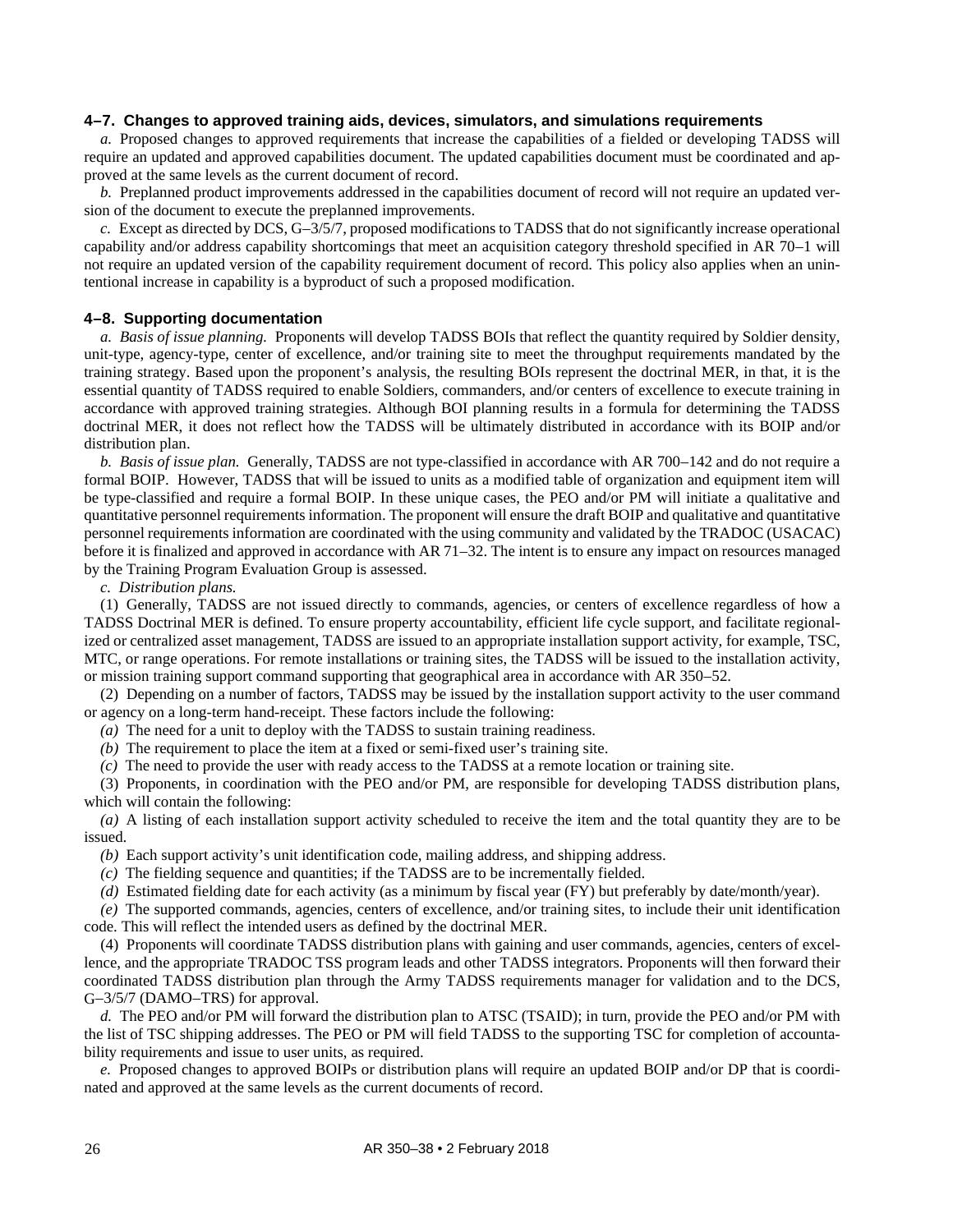# <span id="page-32-0"></span>**Chapter 5 Research, development, and acquisition**

#### <span id="page-32-1"></span>**5–1. Training aids, devices, simulators, and simulations research, development, and acquisition**

The materiel acquisition process, as defined in DODD 5000.01, DODI 5000.02, AR 70–1, and AR 71–9, govern the RDA process for materiel systems to include TADSS. This chapter addresses the unique application of these policy documents to the RDA of system and nonsystem TADSS.

*a.* System training aids, devices, simulators, simulation and research, development, and acquisition. PEOs and/or PMs will—

(1) Plan, program, and budget resources for the RDA of system TADSS and ET in accordance with the approved capabilities document and supporting STRAP.

(2) Conduct their TADSS concept formulation through PEO STRI on a reimbursable basis.

(3) Determine whether to allow PEO STRI to execute all, or portions of, the RDA for their program's system TADSS. Having PEO STRI execute the RDA for the system TADSS does not release the system PEO and/or PM of their responsibility to resource the RDA of their program's TADSS.

(4) Ensure the design and development of system TADSS and ET adhere to prescribed architectures and standards as required to meet interoperability and reuse requirements including capability or consideration of the TADSS and ET to operate under differing power availability (110V vs. 220V). RDA will include comments from receiving commands regarding unique environmental or local (host nation) legislative requirements.

(5) Ensure the concurrent RDA, testing, and fielding of their system's TADSS and ET.

(6) Develop a life cycle sustainment plan (LCSP) to maintain and sustain each system TADSS throughout its life cycle. In developing this concept, the PM will—

*(a)* Assess the technologies employed in the design of components and subcomponents of system TADSS to identify which components or subcomponents will require periodic refreshment and/or replacement because of anticipated obsolescence.

*(b)* Identify potential environmental impacts and/or other hazards or risks anticipated in the demilitarization and disposal of nonsystem TADSS at the end their life cycle.

*b.* Nonsystem training aids, devices, simulators, and simulations research, development, and acquisition. The PEO STRI (SFAE–STRI–PEO) will—

(1) Assist the DCS, G–3/5/7 (DAMO–TRS) in the planning, programming, and budgeting of resources for the RDA of nonsystem TADSS to include post production software support, information assurance, software licenses, and satellite subscriptions.

(2) Execute resources for the RDA of nonsystem TADSS in accordance with the approved capabilities document, given a favorable milestone decision review.

(3) Ensure the design and development of nonsystem TADSS adhere to prescribed architectures and standards as required to meet ITE interoperability requirements.

(4) Develop an LCSP concept to maintain and sustain each nonsystem TADSS throughout its life cycle. In developing this concept, the PM will assess the following:

*(a)* The technologies employed in the design of components and subcomponents of nonsystem TADSS to identify which components or subcomponents will require periodic refreshment or replacement because of anticipated obsolescence.

*(b)* The PM or system owner will program an information assurance budget line for the life cycle of any TADSS information system in accordance with DODI 8500.2.

*(c)* Potential environmental impacts and/or other hazards or risks anticipated in the demilitarization and disposal of the nonsystem TADSS at the end of its planned life cycle.

(5) Develop cost estimates and assist TSS program leads in planning, programming, and budgeting appropriate resources to support and execute the nonsystem TADSS LCSP concept to include the periodic refreshment and/or replacement of components and subcomponents and eventual demilitarization and disposal of the end item.

(6) Acquire STTE, manuals, and technical publications.

*c.* Command-unique training aids, devices, simulators, and simulations research, development, and acquisition.

(1) The materiel developer will execute the RDA for command-unique TADSS in response to a directed requirement based upon an AR2B-approved ONS or other AR2B-approved urgent TADSS request from an operational command.

(2) The PEO STRI (SFAE–STRI–PEO)will coordinate all command-unique TADSS requirements received outside the ONS process with CAC–T prior to executing or committing any resources against the command's request. The CAC–T will coordinate with DAMO–TRS, who will in turn develop a recommendation to the G37/TR Director of Training for approval, modification, or disapproval.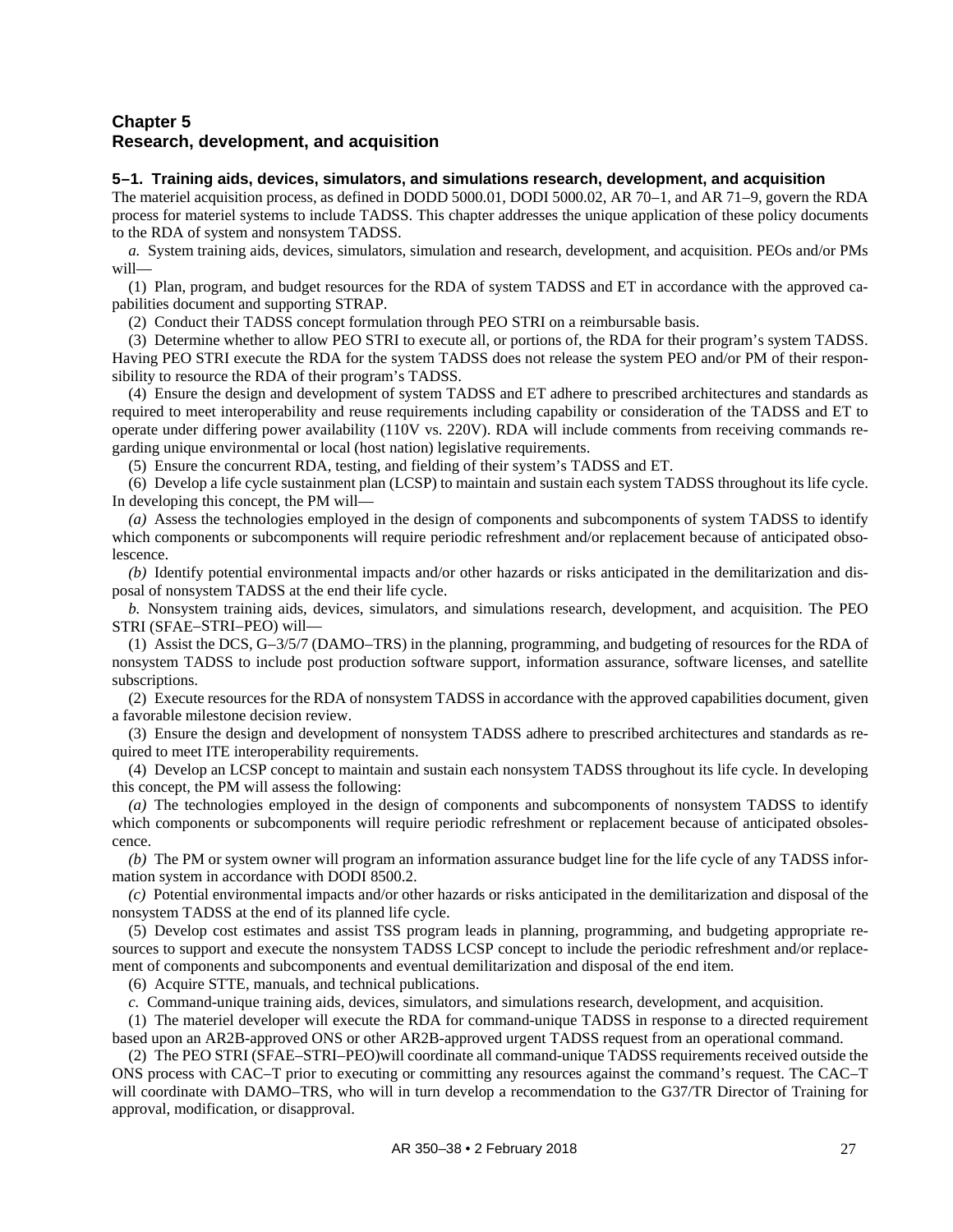#### <span id="page-33-0"></span>**5–2. Rapid fielding-type research, development, and acquisition initiatives**

Commands, agencies, PEOs, and PMs, or staff elements that are responsible for, or sponsor, rapid fielding-type initiatives to meet urgent requirements of operational commanders will—

*a.* Ensure sufficient resources are planned, programmed, and budgeted to support the concurrent development, acquisition, and fielding of system TADSS and ET to support individual and collective training as required by the proponent. If the requirement was not generated by a recognized Army proponent, coordinate the operational requirement with the DCS, G–3/5/7 who will direct the DAMO–TRS to provide TRADOC assistance in defining training support requirements.

*b.* Plan, program, and budget resources to field sufficient quantities of operational systems to the training base to support the anticipated training throughput.

*c.* Coordinate TADSS requirements with DCS, G–3/5/7 (DAMO–TRS) and PEO STRI (SFAE–STRI–PEO) to ensure compliance with this regulation to the maximum extent possible without negatively impacting the overall intent of the rapid fielding initiative.

<span id="page-33-5"></span>*d.* Ensure rapid fielding-type RDA initiatives identified as enduring requirements will comply with the current process for rapid acquisition before competing for WCLS sustainment.

#### <span id="page-33-1"></span>**5–3. Test and evaluation**

*a.* The T&E of TADSS will be conducted in accordance with AR 73–1. ATEC (CSTE–OP) will integrate the T&E of system TADSS and ET into the system T&E. Conduct a developmental test and/or operational test where appropriate in order to save resources and to possibly shorten the timeline to complete testing.

*b.* In planning the T&E for nonsystem TADSS, technical and operational tests will be structured to recognize that TADSS are not operational equipment and will generally be maintained and sustained by LCCS. However, in planning T&E for nonsystem TADSS, planning for technical and operational tests will account for evaluating not only LCCS, but where it is in the Government's best interest, sustainment support by organic support, LCCS, or a combination of organic and contractor support.

*c.* Planning for TADSS T&E will be coordinated early in the RDT&E process to plan the efficient use of resources required to yield the data necessary to satisfy common needs of the proponent, independent evaluators, and logisticians.

*d.* The TADSS T&E planning will consider that—

(1) Each test phase contributes to the overall evaluation of the TADSS.

(2) Extensive use can be made of available test and analysis data, including data compiled by industry or foreign governments, to minimize the need for additional testing.

*e.* If sufficient justification exists for testing TADSS at other than an ATEC testing facility as required by AR 73–1, the TADSS PM will document the justification within the test and evaluation management plan.

*f.* If TADSS exit criteria contains performance parameters, testing will be sufficiently defined to provide the data necessary for the milestone decision authority to verify that specific minimum requirements have been satisfactorily accomplished.

*g.* The T&E of TADSS and ET may continue beyond the conclusion of any technical or operational testing. However, the need for follow-on testing will not automatically preclude entrance into the next acquisition phase.

# <span id="page-33-2"></span>**Chapter 6 Fielded Training Aids, Devices, Simulators, and Simulations**

# <span id="page-33-3"></span>**6–1. Fielded training aids, devices, simulators, and simulations assets**

*a.* System and nonsystem TADSS fielded to installation support activities and/or operational units are an Army asset with centralized staff management provided by CAC–T, via the CAC–T/TSAID. CAC–T will maintain an Army-wide inventory of fielded TADSS by type, device number, quantity, location, and operational status.

*b.* Commands and/or installation support activities with accountability for command-unique TADSS will maintain an inventory of their assets and provide inventory data to the CAC–T, TSAID (ATIC–SA). This TADSS data will include type, quantity, location, and operational status.

#### <span id="page-33-4"></span>**6–2. Fielded training aids, devices, simulators, and simulations management**

*a.* The DCS, G–3/5/7 (DAMO–TRS) and ATSC/TSAID (ATIC–SA) will co-chair a semiannual TSS workshop to address fielded TADSS-related issues. These issues may include redistribution, TADSS maintenance funding requirements and priorities, TADSS maintenance and supply, and other areas regarding the LCS for fielded TADSS. Participation in the TSS workshop is addressed in [chapter](#page-11-0) 2 and generally includes elements of the Army staff, ACOMs, DRUs, ASCCs, PEO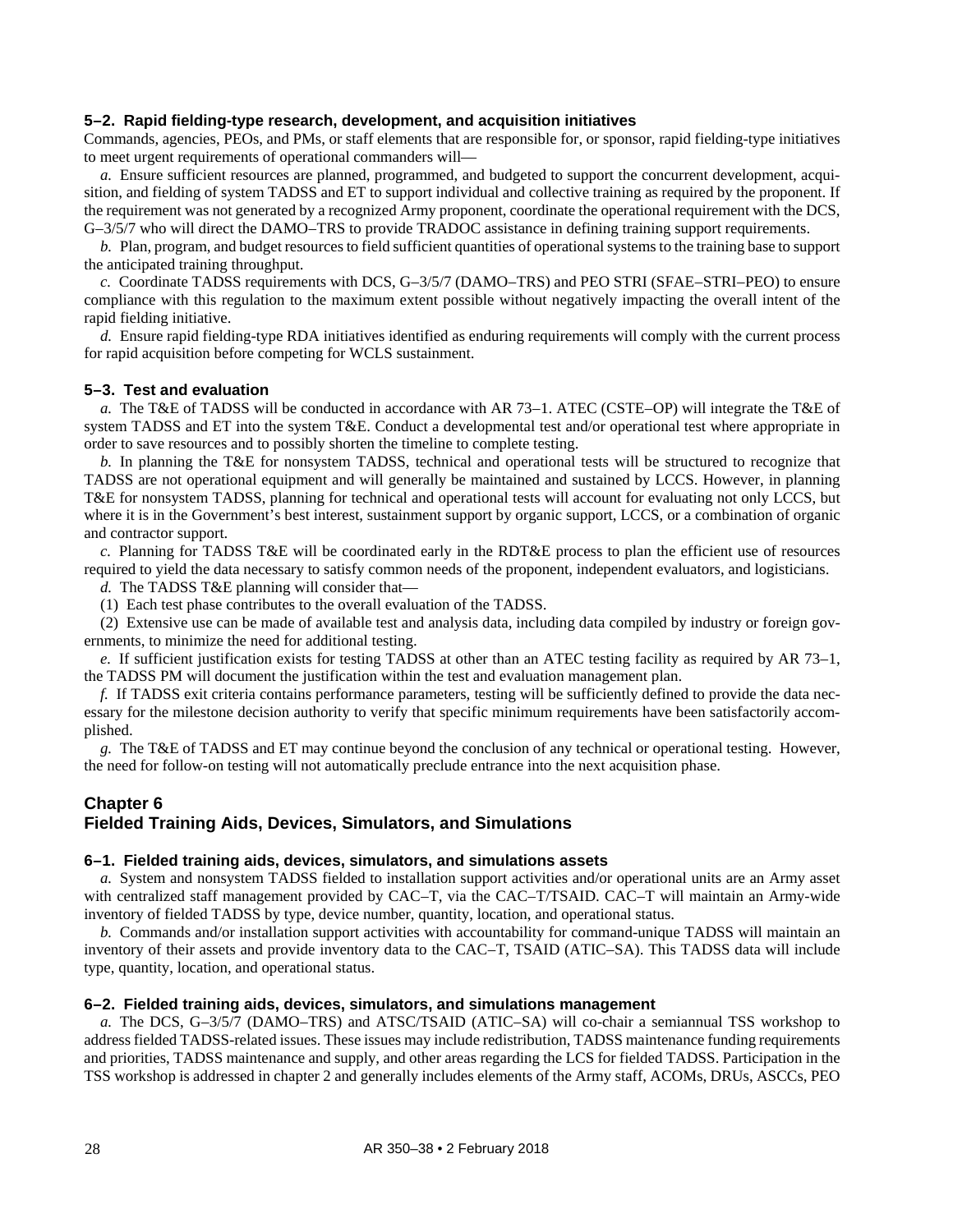STRI (SFAE–STRI–PEO), TSS program representatives, and other commands and agencies as requested by the DCS, G–3/5/7 (DAMO–TRS).

*b.* The DCS, G–3/5/7 (DAMO–TRS), assisted by the ATSC/TSAID (ATIC–SA) and PEO STRI (SFAE–STRI–PEO), will plan, program, and budget resources for the LCS of the Army's fielded TADSS assets, to include command-unique TADSS as approved by the DCS, G–3/5/7 (DAMO–TRS) for TADSS maintenance program support. This includes programming resources for the periodic refreshment and/or replacement of TADSS components and subcomponents as defined by the PM's LCS concept or as determined by the PEO STRI (SFAE–STRI–PM Field Ops) LCS manager.

*c.* Commands or agencies will plan, program, and budget resources to sustain, maintain, supply, and refresh their command-unique TADSS. This planning and programming responsibility may be transferred to the TADSS maintenance program, if approved by DCS, G–3/5/7 (DAMO–TRS).

#### <span id="page-34-0"></span>**6–3. Memorandum of notification and/or materiel fielding plans**

*a.* The PEO STRI (SFAE–STRI–PM Field Ops) will, in coordination with the proponent and ATSC/TSAID (ATIC–SA), develop and coordinate MONs and/or MFPs with gaining commands and agencies to support the fielding of all TADSS. The PEO STRI (SFAE–STRI–PM Field Ops) will develop and coordinate MONs and/or MFPs for system TADSS as requested by system PEOs and/or PMs. The MON and/or MFP will provide the gaining and/or user commands, agencies, and/or installation support activities with information on the following:

(1) Role and responsibilities of the PM in fielding the TADSS.

(2) Responsibilities of the gaining and/or user command, agency, or activity in preparing for, accepting, maintaining, supplying, operating, securing, storing, housing, and/or otherwise sustaining the TADSS for its life cycle.

(3) Responsibilities for planning, coordinating, and programming resources for the operation, maintenance, supply, site preparation and sustainment.

*b.* The MONs and/or MFPs for nonsystem TADSS will be command-specific or agency-specific and jointly approved by PEO STRI (SFAE–STRI–PM Field Ops) and the gaining and/or user command or agency. Examples would be separate command-specific MONs and/or MFPs for IMCOM (IMOP–T), TRADOC, CAC–T/TSAID (ATIC–SA), and FORSCOM (AFOP–TS).

#### <span id="page-34-1"></span>**6–4. Fielded training aids, devices, simulators, and simulations modifications and upgrades**

*a.* The TADSS proponents will periodically assess the need to upgrade or modify fielded TADSS to ensure continued support to evolving training strategies and changes to doctrine, force structure, or Soldier training requirements. Required changes will be documented and approved in a revised capabilities document in accordance with chapters [4](#page-27-0) an[d 5.](#page-32-0)

*b.* The TADSS PM of record will, in coordination with DCS, G–3/5/7 (DAMO–TRS) and the appropriate TSS program plan, program, and budget appropriate resources (RDA or OMA) to develop and apply the approved upgrade or modification in accordance with DODD 5000.01, DODI 5000.02, and AR 70–1 policies.

*c.* The TADSS maintenance program's resources are solely intended to provide LCS for fielded TADSS. The TADSS maintenance program is not resourced to provide increased TADSS capabilities through modifications or upgrades. This policy also applies to commands and agencies with command-unique TADSS.

*Note*. The use of OMA is normally not appropriate for the procurement of items for modifications and upgrades in accordance with AR 750–1.

#### <span id="page-34-2"></span>**6–5. Training aids, devices, simulators, and simulations accountability**

*a.* Receiving commands, agencies, and activities will maintain property accountability for all Army and commandunique TADSS issued to, or acquired by, them in accordance with policy and guidance in AR 710–2, AR 735–5, DA Pam 710–2–1, and this regulation.

*b.* Each installation support activity, center of excellence, command, or agency accountable for fielded TADSS will utilize the approved accountable property system of record (APSR) to account for TADSS and all components.

*c.* The DCS, G–3/5/7 (DAMO–TRS)-approved, TRADOC-managed, Web-based TADSS inventory system, TS–MATS, will be used to report and maintain current inventory data. This data will include the device number, quantities, location, operational status, and utilization data as requested by CAC–T/ATSC.

*d.* As addressed in [chapter](#page-27-0) 4, installation property book officers may issue TADSS on long-term hand receipt with CAC–T, TSAID (ATIC–SA) approval, depending on several factors. These factors include the following:

(1) The need for a unit to deploy with the TADSS to sustain readiness.

(2) The requirement to place the item at a fixed or semi-fixed use training site.

(3) To provide the user with ready access to the TADSS at a remote unit location or training site.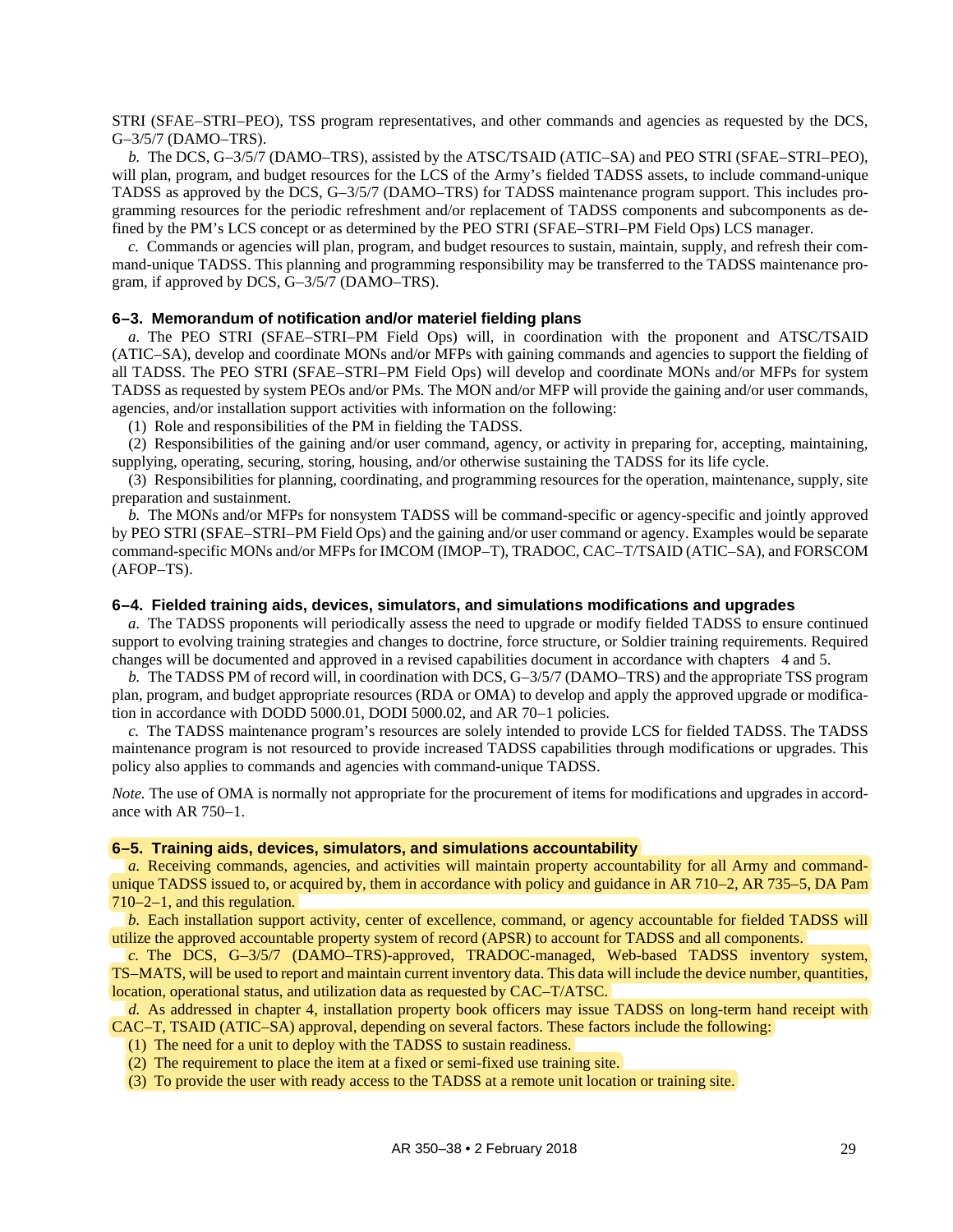*e.* The contractor will be responsible for the proper use, care, custody, and safekeeping of Government-owned equipment, while in their possession, in accordance with AR 735–5[, paragraph](#page-14-0) 2–5.

#### <span id="page-35-0"></span>**6–6. Training aids, devices, simulators, and simulations utilization reporting**

TSS executing commands collect and report TADSS utilization within the current capability of the designated system of record and/or specific instructions from DCS, G–3/5/7 (G37/TR), or its lead agent, CAC–T/TSAID (ATIC–SA).

*a.* Reports will be submitted quarterly through execution command headquarters to the TSS program CAC–T lead agents. Close out dates are the final day of each quarter.

*b.* A usage report template and other resources are available a[t https://www.us.army.mil/suite/files/42933402.](https://www.us.army.mil/suite/files/42933402)

*c.* Report only those TADSS specifically identified by the TSSE in this format.

*d.* A complete list of training enablers required for special reporting is available at [https://www.us.army.mil/suite/files/42933402.](https://www.us.army.mil/suite/files/42933402) This list will be annually reviewed and updated by DAMO–TRS, G37/TR, and CAC–T/TSAID (ATIC–SA), prior the first quarter of each fiscal year.

*e.* Execution Command Headquarters submit consolidated reports to the primary and alternate points of contact listed in the instruction available at: [https://www.us.army.mil/suite/files/42933402.](https://www.us.army.mil/suite/files/42933402)

*f.* TADSS usage reporting will be included as a mandatory agenda item at all training support system forums to include the TGOSC, Training CoC, and TSS management review meetings. The intent is to ensure continuous Army-wide emphasis and senior leader situational awareness of Army activities compliance with collecting and reporting TADSS usage data and systemic issues related to the data collection and reporting process.

*g.* Utilization reports will include the number of Soldiers trained on specified training enablers, identified on the report template.

*h.* Contractor supported TADSS usage data will be reported in TS–MATS directly by the contractors or through local TSCs. This includes MSTC usage as a holistic capability, not as a tracking method for individual TADSS usage.

#### <span id="page-35-1"></span>**6–7. Redistribution**

*a.* The permanent or semi-permanent redistribution of Army TADSS assets outside of an assigned geographic AOR must be coordinated with the Army Fielded Devices Manager and pre-approved by DCS, G–3 3/5/7 (DAMO–TRS). The impacts on availability, sustainment, and life cycle support activities are weighed when considering the movement of TADSS outside of an AOR.

*b.* The redistribution (loan) of TADSS within a TSC's AOR is at the discretion of the TSC manager. The second destination transportation costs required to redistribute these TADSS are the installation TSC's responsibility. The impacts on availability, sustainment, and life cycle support activities are weighed when considering the movement of TADSS within an AOR.

*c.* The shipping costs associated with HQDA-directed redistribution of fielded TADSS in support of SR are considered second destination transportation costs and will be resourced by the DCS, G–4. The losing command or agency will coordinate and request second destination transportation funding through the CAC–T, TSAID (ATIC–SA). Prior to shipment, an analysis must be conducted, by CAC–T, TSAID (ATIC–SA), DAMO–TRS, PEO STRI (SFAE–STRI–PEO), the gaining command/organization, and the losing command/organization to determine all associated sustainment costs and identify the correct source of funding.

*d.* Shipping costs for the loan of fielded TADSS, in support of commander's training strategies will be resourced by the gaining organization, including return shipment cost. The gaining organization will incur additional sustainment cost not covered by TADSS maintenance, to include operator and maintenance support, if applicable, for example, XCTC and Combat Support Training Exercises.

#### <span id="page-35-2"></span>**6–8. Obsolete training aids, devices, simulators, and simulations**

*a.* The TADSS proponents will annually review requirements for fielding TADSS and notify the CAC–T/TSAID (ATIC–SA) of TADSS that have become obsolete. The fielded TADSS manager will coordinate the action with the appropriate TSS program leads and affected commands and agencies. Based upon a TSS enterprise decision to dispose of the item, the CAC–T/TSAID (ATIC–SA) will provide disposal guidance to the headquarters element of all accountable commands and agencies.

*b.* [Chapter](#page-32-0) 5 addresses the responsibilities of PEO STRI in assessing the potential for environmental impacts and/or other hazards or risks associated with the demilitarization and disposal of TADSS. System PEOs and/or PMs are responsible to plan, program, and budget resources for the disposal of obsolete TADSS. The PEO STRI (SFAE–STRI–PEO) will execute the disposal efforts.

*c.* When TRADOC finds any specific TADSS to be obsolete, it will be recommended that it be dropped from Army Portfolio Management System and terminated as an acquisition program in accordance with DA Pam 70–3.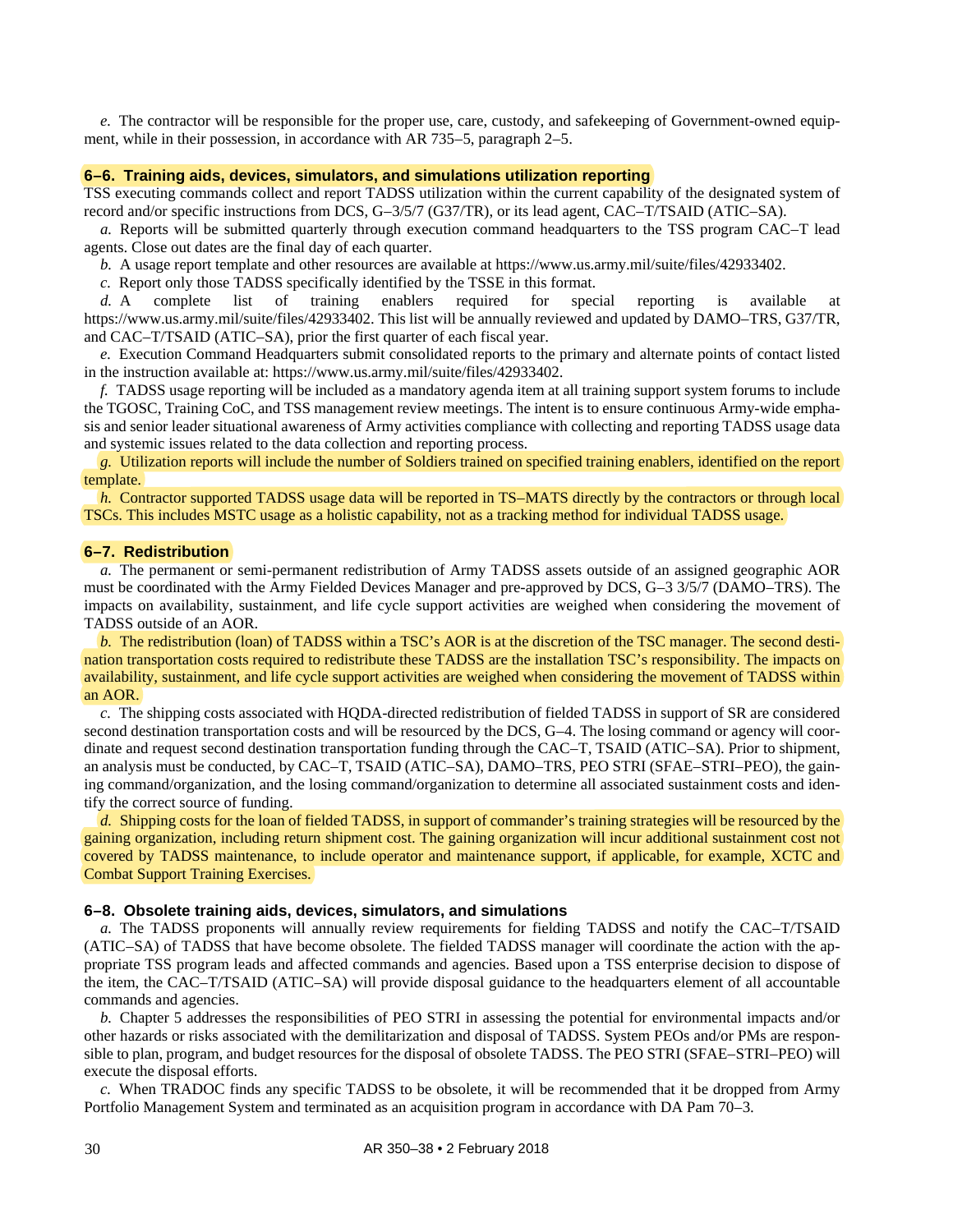# <span id="page-36-0"></span>**6–9. Training support center fabricated or procured training aids, devices, simulators, and simulations**

Based upon an approved training device fabrication request (TDFR), TADSS costing less than \$50,000 per item may be procured or fabricated by a TSC to support user training requirements (see [appendix B](#page-43-0) for the recommended format for a TDFR).

*a.* A TDFR is used to initiate production of a TADSS at one of the Army-wide production sites. The TDFR addresses a user-defined deficiency in training.

*b.* A TDFR is initiated by the proponent or the end user when the—

(1) Proponent identifies the need for a TSC to produce a training device.

(2) User identifies the need for a training device.

*c.* At a minimum, the TDFR describes the training deficiency, provides justification for production, and provides detailed specifications of the requested fabrication.

*d.* Approved TDFRs will be supported in accordance with available fabrication capabilities, assigned priorities, and resources until the requirement becomes obsolete.

*e.* TDFRs will have proponent validation.

*f.* All TDFR acquired TADSS will be maintained and accounted for under the policies established elsewhere in this regulation.

*g.* The local TSC manager is the POC for the TDFR process.

# <span id="page-36-1"></span>**6–10. Drawing for Army training aids**

*a.* Drawing for Army training aids (DATA) packages for selected TADSS fabricated by TSCs are available from CG, TRADOC (ATIC–DD). CG, TRADOC (ATIC–DD) will—

(1) Maintain the record file of all DATA items.

- (2) Publish an index of approved DATA items with instructions on the procedures for obtaining these items.
- *b.* DATA packages consist of the following:
- (1) Engineering drawings.
- (2) Specifications.
- (3) Materiel lists.
- (4) Photographs.
- (5) Estimated costs.
- (6) Pertinent characteristics.
- (7) Materiel sources.
- (8) An explanation of the item's intended use.
- (9) A brief justification.

*c.* The TSCs will submit DATA packages of locally fabricated items to CG, TRADOC (ATIC–DD) for inclusion in the DATA item index.51.

# <span id="page-36-2"></span>**Chapter 7 Life Cycle Support**

# <span id="page-36-3"></span>**7–1. Training aids, devices, simulators, and simulations maintenance program**

*a.* The DCS, G–3/5/7 (DAMO–TRS) has established the TADSS maintenance program under the training program evaluation group. The TADSS maintenance program resources PEO STRI for the LCS of fielded POR and/or acquisition program nonsystem TADSS, system TADSS transitioned to PEO STRI for LCS, and DCS, G37/TR (DAMO–TRS) DOT approved command-unique and agency-unique TADSS. The TADSS maintenance program may provide TADSS related support funding to other commands and agencies to operate, maintain, and sustain specific TADSS enablers and infrastructure from a maintenance LCM perspective only.

(1) PEO STRI (SFAE–STRI–PEO) will inform CAC–T of any new WCLS claimants and will not assume new WCLS sustainment, or service responsibilities until a review board comprised of HQDA, CAC–T and PEO STRI membership validates the requirement.

(2) PEO STRI (SFAE–STRI–PEO) will provide and CAC–T will review the LCMP/WCLS support request to identify resource requirements.

(3) Claimants which are approved programs of record, resulting from the JCIDS process are not automatically validated for inclusion in WCLS sustainment. Transitioning JCIDS capabilities must be assessed and validated for addition to the WCLS claimant list.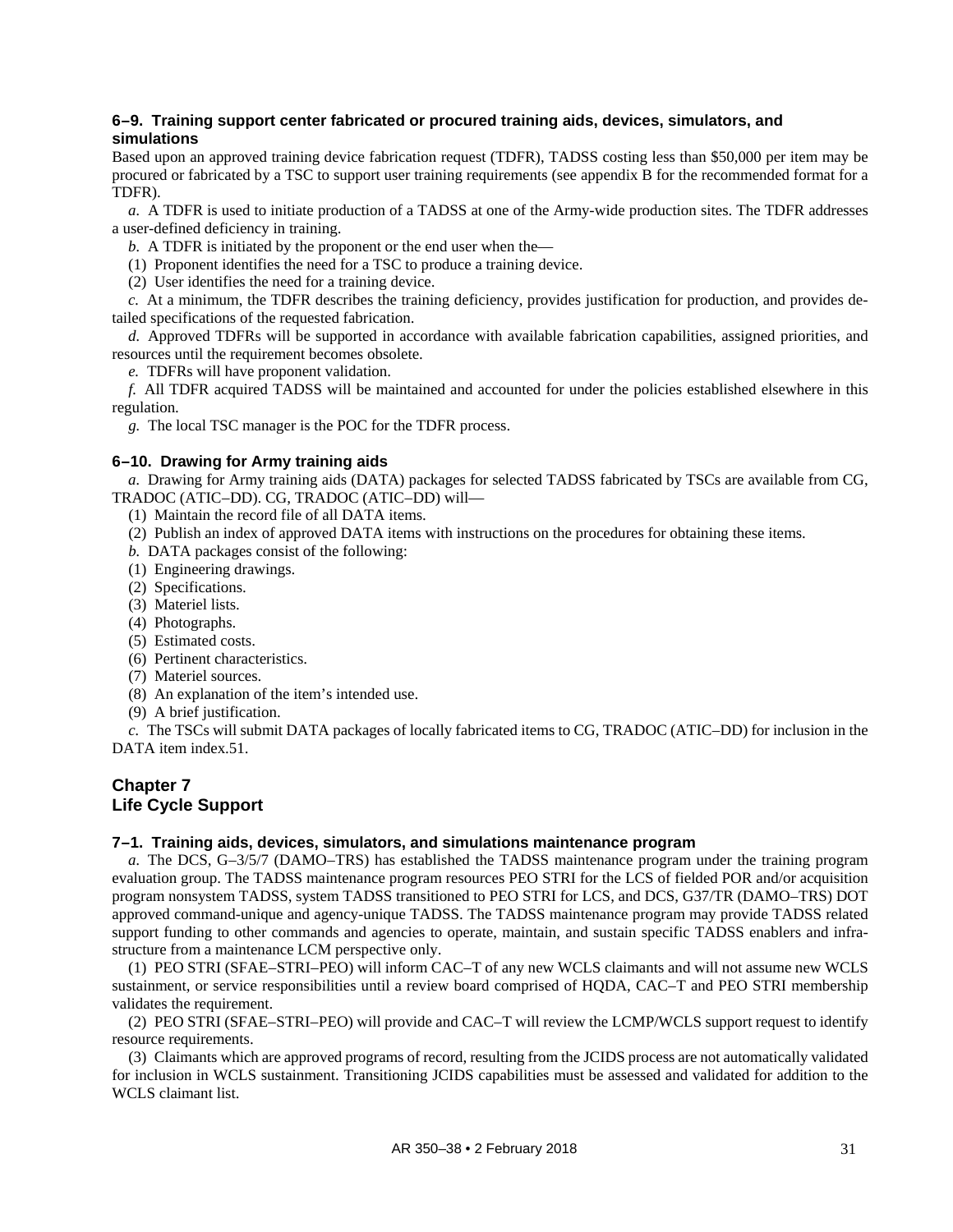*b.* The DCS, G–3/5/7 (DAMO–TRS) is assisted by PEO STRI (SFAE–STRI–PEO) and the TRADOC fielded TADSS manager CAC–T/TSAID (ATIC–SA) in the execution of its TADSS maintenance program management responsibilities. This includes the planning, programming, and budgeting of TADSS maintenance program resources.

*c.* Generally, TADSS maintenance program resources are executed through a PEO STRI (SFAE–STRI–PEO) managed TADSS support contract specifically structured to provide LCCS for the Army's fielded TADSS assets.

*d.* The DCS, G–3/5/7 (DAMO–TRS), the TRADOC fielded TADSS manager and the PEO STRI (SFAE–STRI–PEO) tri-chair a semiannual management review of maintenance and sustainment requirements in the WCLS MDEP portfolio.

*e.* The DCS, G–3/5/7 (DAMO–TRS) and the TRADOC fielded TADSS manager CAC–T/TSAID (ATIC–SA) co-chair a semiannual MR, which includes the TADSS maintenance program as a specific agenda item for each TSS program, as a management forum to address fielded TADSS related issues within the user community and accountable commands, agencies, and installation support activities. The following working group actions address sustainment and maintenance issues:

(1) Conduct an update review of maintenance and sustainment requirements in the WCLS MDEP portfolio. The review assists in coordination and maintains visibility of the WCLS process.

(2) Evaluate budget execution to ensure compliance and recommend corrective action to the TSSE, if necessary.

*f.* The TADSS maintenance program estimates must be coordinated with the DCS, G–3/5/7 (DAMO–TRS) during the CPD (JCIDS) processes.

# <span id="page-37-0"></span>**7–2. Logistics support**

The logistics support required by TADSS will vary depending on their complexity, applied technologies and design, availability of personnel with the required operator and maintainer skills, and the quantity and location of the fielded items.

*a.* As addressed in [chapter](#page-33-2) 6, the TADSS PM will, in coordination with the proponent and PEO STRI (SFAE–STRI–PEO Field Ops) LCS manager, develop the LCS concept for the developing TADSS and document this concept in a supportability strategy in accordance with AR 700–127 and DA Pam 700–56.

*b.* The TADSS supportability strategy will be coordinated with TRADOC and the appropriate supported and supporting gaining and/or using commands and subsequently integrated into TADSS MFPs, as appropriate.

*c.* Upon fielding, gaining, and/or using commands and agencies will—

(1) Provide TADSS use estimates (days and/or hours per week) to assist the PEO STRI (SFAE–STRI–PEO) LCS manager in planning and programming resources and LCCS.

(2) Designate a technical oversight representative for each installation where TADSS support is provided by PEO STRI (SFAE–STRI–PEO) LCCS. The technical oversight representative will—

*(a)* Monitor the LCCS contractor's performance to ensure TADSS are properly maintained and ready for loan and issue to the customer base.

*(b)* Ensure contractual requirements are met.

*(c)* Submit required periodic reports.

*(d)* Initiate corrective action requests.

*(e)* Certify completed work.

(3) Provide facilities for stocking, issue, and repair of TADSS. If existing facilities are unavailable or insufficient, plan and program TADSS support facility requirements with DCS, G–3/5/7 (DAMO–TRS) through normal POM processes.

(4) Plan, program, and budget for expendable supplies in accordance with the supportability strategy, MFP, or as directed by the DCS, G–3/5/7 (DAMO–TRS).

(5) Stock and issue expendable supplies to TADSS operators or users.

*d.* The TADSS PM will provide initial spare and/or repair parts, STTE, operator and maintenance manuals, logistics management information, training materials, and technical data applicable to the TADSS. Data will provide, as a minimum, sufficient information to enable procurement of spare and/or repair parts as well as instructions needed to perform both field and sustainment level maintenance tasks. These items will be provided to gaining commands for TADSS not maintained by LCCS or to the PEO STRI (SFAE–STRI–PEO Field Ops) LCS manager for those TADSS that are supported using LCCS to allow sufficient information to enable third-party contractor logistics support.

*e.* Commands and agencies are responsible for providing logistics support for their command-unique TADSS unless this responsibility has been approved by TRADOC CAC–T/TSAID (ATIC–SA) and the DCS, G–3/5/7 (DAMO–TRS) for transition to PEO STRI (SFAE–STRI–PEO Field Ops) for LCS.

# <span id="page-37-1"></span>**7–3. Transitioning training aids, devices, simulators, and simulations logistics support**

*a.* System TADSS PEOs and/or PMs will plan, program, and budget resources and provide for the logistics support of their TADSS until these items are transferred to an item manager or to PEO STRI (SFAE–STRI–PM-Field Ops) for LCS. The system PEO and/or PM will ensure the funding covers sufficient years to allow time for PEO STRI to attain current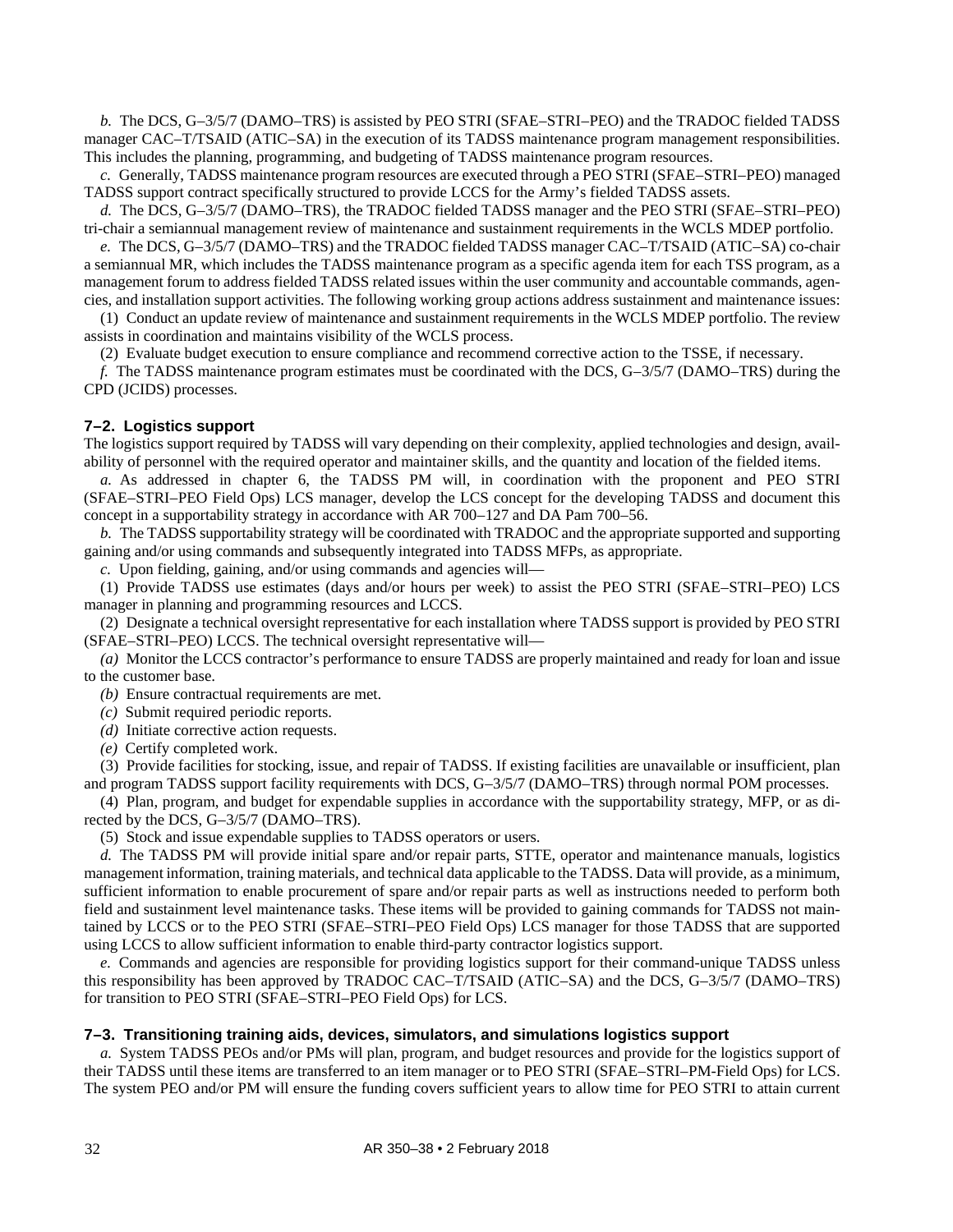year funding to cover the LCS associated costs for the transitioned TADSS. The intent is to ensure uninterrupted logistics support during the period of transition.

*b.* Commands and agencies may request that the DCS, G-3/5/7 (DAMO–TRS) responsibility for managing and resourcing logistic support for their command-unique TADSS. If approved, the losing command or agency will continue to resource the logistics support until the TADSS maintenance program is able to absorb the new requirement within the current year budget. The intent is the same as with system TADSS, to ensure uninterrupted logistics support during the transition period.

# <span id="page-38-1"></span>**Chapter 8 Embedded Training**

#### <span id="page-38-2"></span>**8–1. Embedded training overview**

*a.* ET is a training function hosted within hardware or software that may be integrated into or appended to a materiel system. Generally, ET supports individual and/or collective training, training assessment, and/or the control of exercises using the operational system with or without auxiliary external equipment and data sources.

*b.* Not included within the ET definition are help screens, wizards, and electronic performance support systems, which are more closely associated with the software applications they support versus ET.

*c.* As addressed in [chapter](#page-6-0) 1, ET is the preferred technical approach for supporting individual and collective training in units. As a general rule, ET is not cost effective in an operational (collective) training environment. This is because of the quantities of individual systems that may be needed to support training throughput requirements.

*d.* Since ET must be considered in the system's design, the requirement for ET must be assessed in the requirements determination process and documented in the systems capability document and supporting STRAP.

*e.* The proponent will designate ET functionality as a key performance parameter when deemed essential to achieving and maintaining operational proficiency with the system.

#### <span id="page-38-3"></span>**8–2. Embedded training application**

The application of ET may be used to simulate and stimulate data required for effective training. Examples include the following:

- *a.* Simulate operational data not available from actual data sources.
- *b.* Receive operational data from actual data sources and integrate simulated data.
- *c.* Present data to the operators, crews, and leaders enabling them to use the actual equipment to perform tasks.
- *d.* Simulate system faults to allow training in degraded modes of operation.
- *e.* Control the flow of red and blue force data during exercises.
- *f.* Provide for data flow and/or connectivity between system platforms, data repositories, and instrumentation systems.
- *g.* Collect and record operator, crew, and/or leader performance data and aggregate performance records over time.

#### <span id="page-38-4"></span>**8–3. Embedded training functional groups**

The ET functions fall within one of three distinct groups; synthetic environment, multimedia, and training management.

*a.* The synthetic environment group includes those ET functions involved in the application of LV/GC simulations and gaming.

*b.* The multimedia group includes ET functions that enable the delivery of interactive, multimedia, and instructional courseware.

*c.* The training management group includes those ET functions that support the planning and management of training and Soldier, crew, or leader training records.

# <span id="page-38-5"></span>**Chapter 9 Graphic Training Aids**

#### <span id="page-38-0"></span>**9–1. Graphic training aids requirements and prioritization**

GTAs are training support products that enable trainers to conduct or sustain essential military training in lieu of using extensive printed material or an expensive piece of equipment. Most GTAs are available online for download and printing at the user level. Obtain GTAs by accessing [http://www.train.army.mil,](http://www.train.army.mil/) sign in to the Central Army Registry, and type in "GTA" in the search window. See DA Pam 25–40 for procedures on publishing. GTAs are not available through Army Headquarters Services-Media Distribution Division.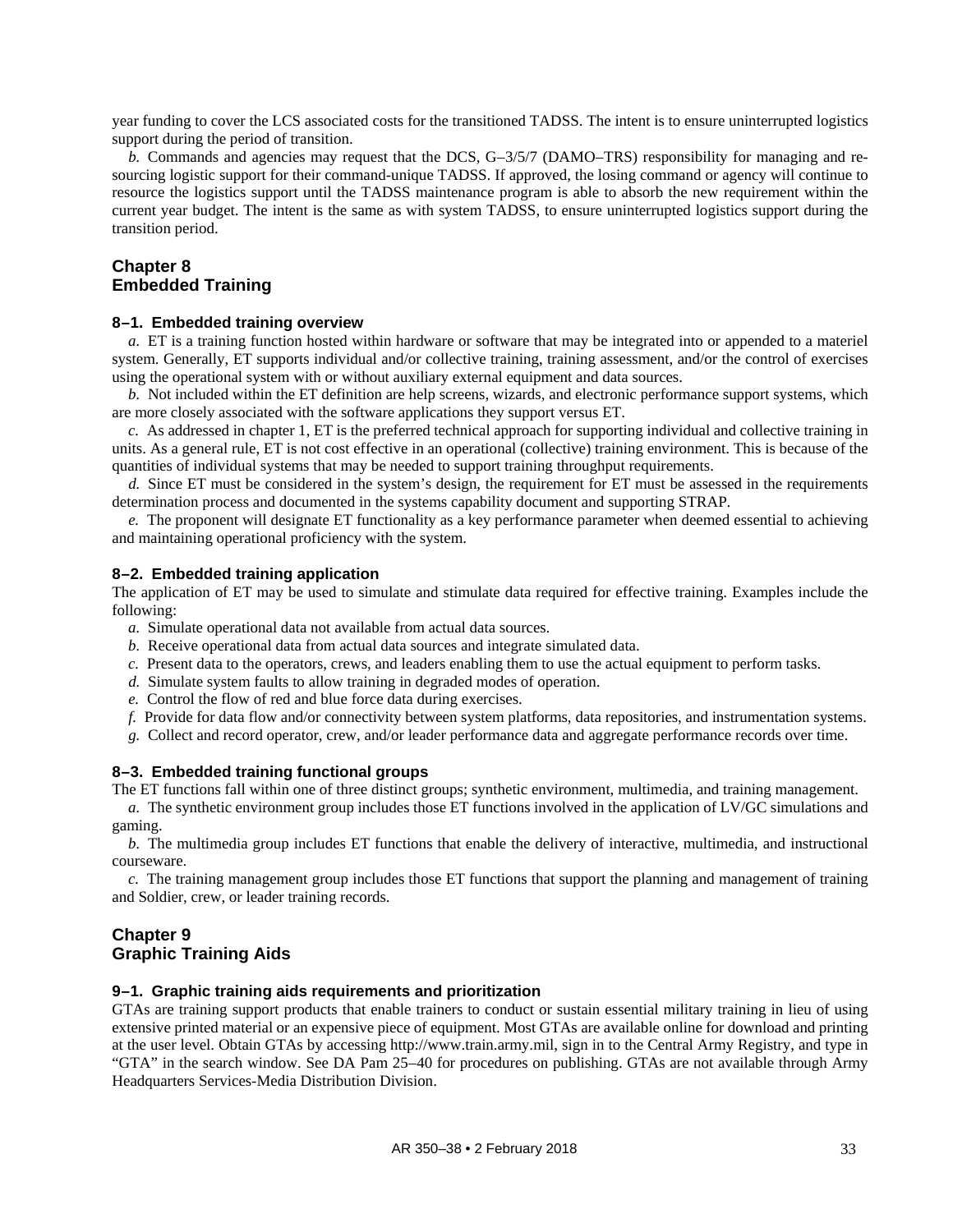*a.* Formatting graphic training aids. In all possible cases, GTAs are produced in electronic format for Web distribution. When necessary, they may also be produced in the following media:

(1) Charts (sized 8½ by 11 inches (219mm by 279mm), 21 by 29 inches (534mm by 737mm), or 26 by 36 inches (660mm by 914mm)).

(2) Recognition cards.

(3) Cards, pamphlets, and booklets (pocket sized).

<span id="page-39-1"></span>*b.* Numbering and obtaining copies of graphic training aids. GTAs must be numbered in accordance with DA Pam 25–40 and may be obtained directly from local training support centers or downloaded directly from [http://www.train.army.mil.](http://www.train.army.mil/)

*c.* CAC–T/TSAID (ATIC–SA) serves as the DA lead for Army GTA Program.

*d.* Proponents, agencies, and ACOM/ASCC/DRUs that have identified an Armywide GTA requirement will submit a GTA requirements memorandum to CG, TRADOC, (ATIC–SA) for approval and prioritization prior to submission of the product. Requests to publish GTAs will be in accordance with DA Pam 25–40.

*e.* The TRADOC (ATIC–SA) will prioritize Armywide GTA requirements according to the following criteria:

(1) Supports a warfighting requirement.

(2) Provides safety information designed to prevent injury to a Soldier or damage to equipment.

(3) Supports Soldier training and job performance.

*f.* Publication, replication, and distribution of approved GTAs will be directed by CG, TRADOC (ATIC–APR).

# <span id="page-39-0"></span>**9–2. Management of graphic training aids at installation training support centers**

TSCs will manage and distribute existing Armywide GTAs in accordance with standard operating procedures.

*a.* TSCs will, if capable, also produce locally-requested and/or locally-used GTAs based on available resources.

*b.* SCs will order GTAs through the Inventory Distribution Management System (IDMS). IDMS ordering is restricted to TSCs only. IDMS is a web-based ordering system available a[t https://idmsonline.atsc.army.mil.](https://idmsonline.atsc.army.mil/)

*c.* Orders will be based on historical 3-month demand levels; reorder point will reflect a 3-week acquisition lead time, extended to 6 weeks for orders OCONUS. GTA reorder requirements will be verified weekly in TS–MATS for GTAs reaching the reorder point. Order status may be verified within the IDMS. When receiving GTAs directly from CAC–T/TSAID verify the contents against the original order. If there are discrepancies, notify the CAC–T/TSAID (ATIC–SA) GTA lead at (757) 878–2600.

*d.* GTAs will be entered into TS–MATS inventory upon receipt from the distribution center with high (operating) and low (reorder) levels annotated.

*e.* GTA issuing will be completed in TS–MATS using the issue and transfer options to ensure—

(1) Accurate GTA identification.

(2) Inventory readily available to customer base.

(3) GTA accountability.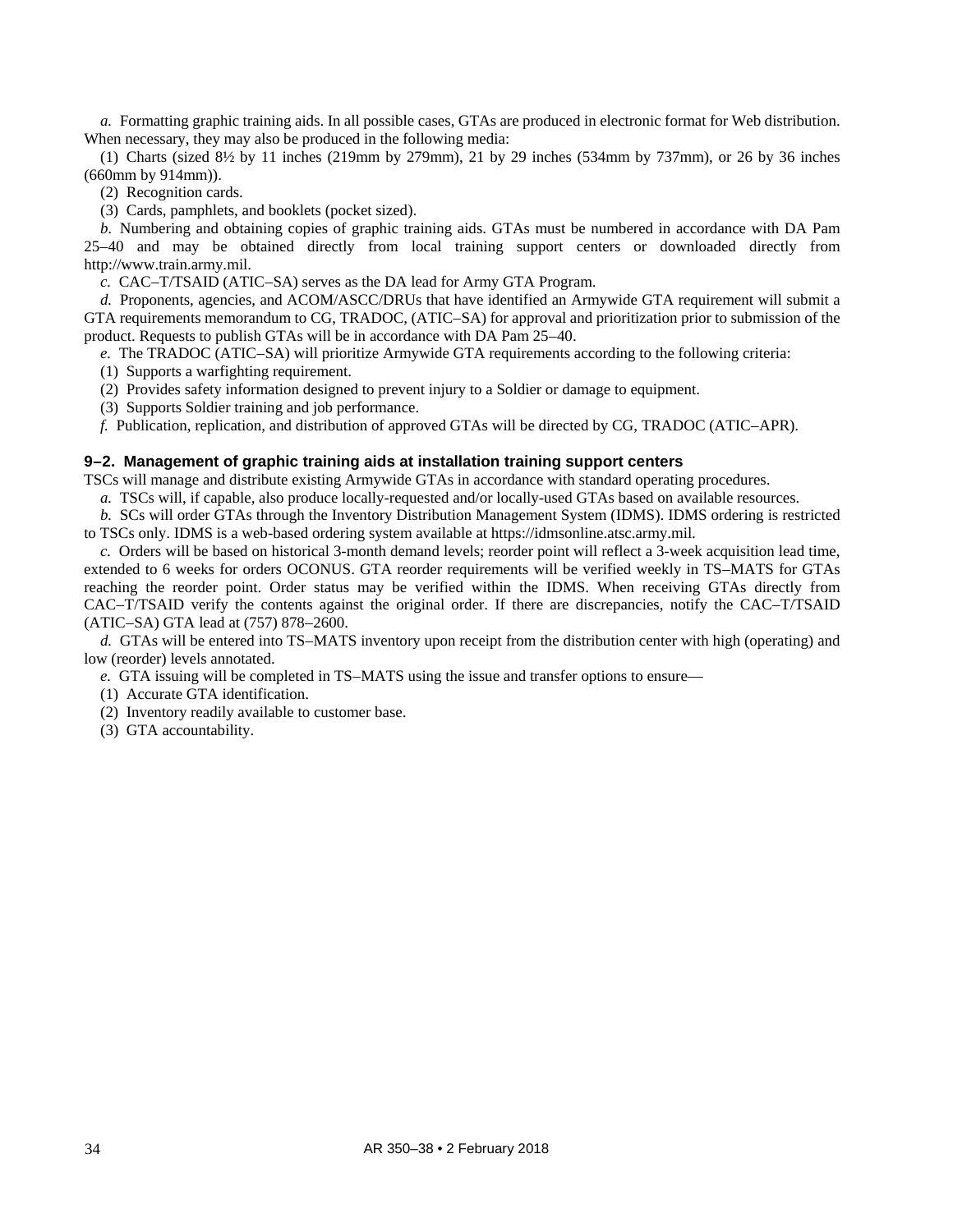# **Appendix A**

# <span id="page-40-0"></span>**References**

# **Section I**

# **Required Publications**

# **AR 70–1**

Army Acquisition Policy (Cited in [para 1–5](#page-6-8)*c*.)

# **AR 71–9**

Warfighting Capabilities Determination (Cited i[n para 1–5](#page-6-9)*d*.)

# **AR 350–1**

Army Training and Leader Development (Cited in [para 1–12](#page-10-4)*d*.)

# **AR 350–52**

Army Training Support System (Cited i[n para 1–12](#page-10-4)*d*.)

# **AR 710–2**

Supply Policy Below the National Level (Cited in para 2–9*b*(7).)

# **AR 735–5**

Property Accountability Policies (Cited in para 2–9*b*(7).)

# **CJCSI 3170.01H**

Joint Capabilities Integration and Development System (Cited i[n para 2–11](#page-18-1)*a*.) (Available a[t http://www.dtic.mil/cjcsdirec](http://www.dtic.mil/cjcsdirectives/cdata/unlimit/3170_01.pdf)[tives/cdata/unlimit/3170\\_01.pdf.](http://www.dtic.mil/cjcsdirectives/cdata/unlimit/3170_01.pdf))

**DA Pam 25–40** Army Publishing Program Procedures (Cited in [para 9–1](#page-39-1)*b*.)

#### **DA Pam 710–2–1** Using Unit Supply System (Manual Procedures) (Cited in [para. 2–10](#page-18-2)*b*(7))

# **TRADOC Regulation 71–20**

Concept Development, Capabilities Determination, and Capabilities Integration (Cited in [para 5–2](#page-33-5)*d*.)

# **Section II**

# **Related Publications**

A related publication is a source of additional information. The user does not have to read it to understand this regulation. DOD publications are available a[t http://www.dtic.mil/whs/directives/.](http://www.dtic.mil/whs/directives/)

# **AR 11–2**

Managers' Internal Control Program

# **AR 15–1**

Department of the Army Federal Advisory Committee Management Program

# **AR 25–1**

Army Information Technology

**AR 25–2** Information Assurance

**AR 25–30** Army Publishing Program

#### **AR 71–32** Force Development and Documentation

**AR 73–1**

Test and Evaluation Policy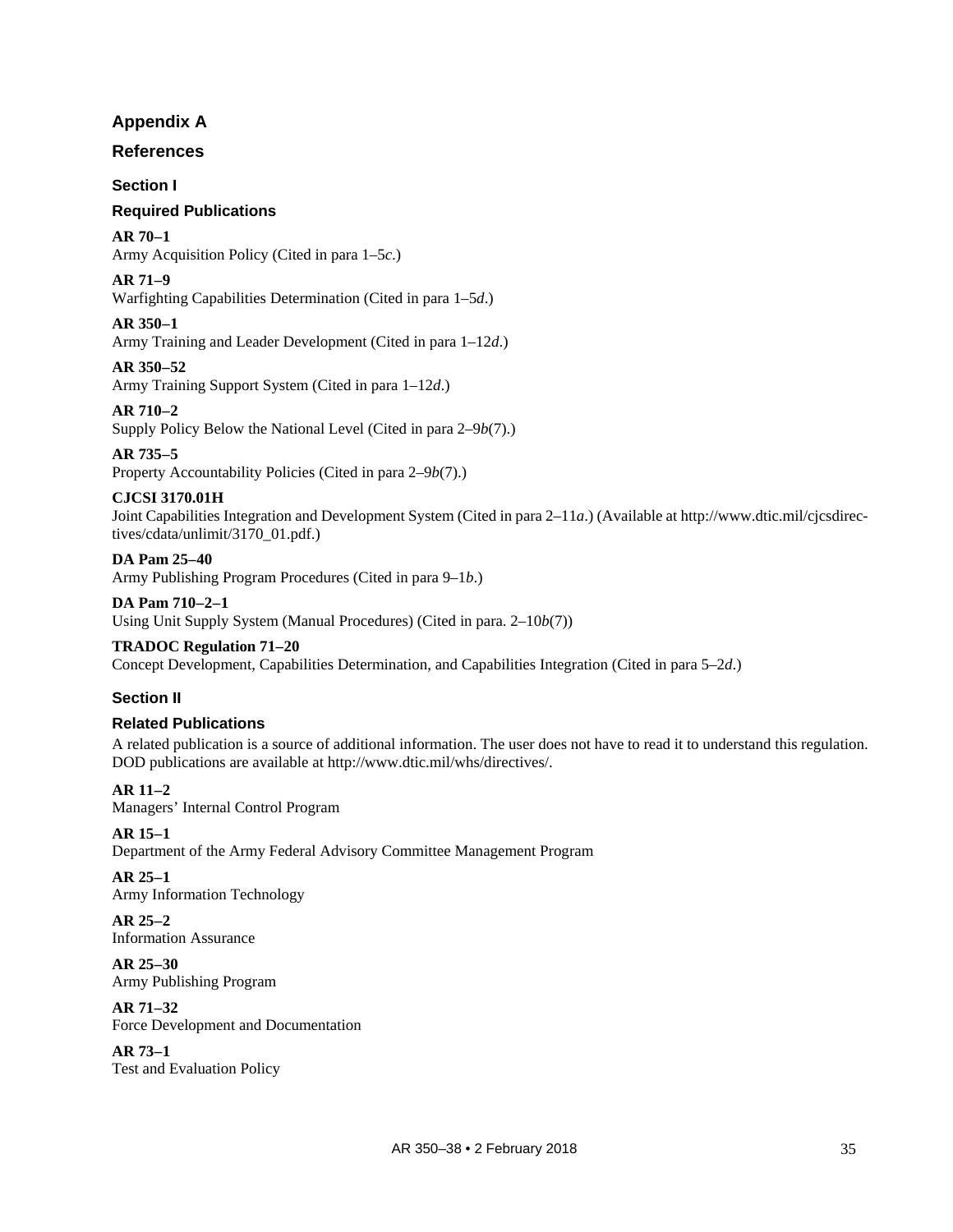**AR 95–1** Flight Regulations

**AR 350–32** Army Foundry Intelligence Training Program

**AR 385–10** The Army Safety Program

**AR 415–28** Real Property Category Codes

**AR 420–1** Army Facilities Management

**AR 700–127** Integrated Product Support

**AR 700–142** Type Classification, Materiel Release, Fielding, and Transfer

**AR 710–1** Centralized Inventory Management of the Army Supply System

**AR 750–1** Army Materiel Maintenance Policy

**DA Pam 70–3** Army Acquisition Procedures

**DA Pam 350–9** Index and Description of Army Training Devices

**DA Pam 350–38** Standards in Weapons Training

**DA Pam 385–16** System Safety Management Guide

**DODD 1322.18** Military Training (Available a[t http://www.dtic.mil/whs/directives/corres/pdf/132218p.pdf.](http://www.dtic.mil/whs/directives/corres/pdf/132218p.pdf))

**DODD 5000.01** The Defense Acquisition System (Available at [http://www.dtic.mil/whs/directives/corres/pdf/500001p.pdf.](http://www.dtic.mil/whs/directives/corres/pdf/500001p.pdf))

**DODI 5000.02** Operation of the Defense Acquisition System (Available at [http://www.dtic.mil/whs/direc](http://www.dtic.mil/whs/directives/corres/pdf/500002_dodi_2015.pdf)[tives/corres/pdf/500002\\_dodi\\_2015.pdf.](http://www.dtic.mil/whs/directives/corres/pdf/500002_dodi_2015.pdf))

**DODI 8580.1** Information Assurance in the Defense Acquisition System

**TRADOC Pam 350–70–13** System Training Integration

**Section III**

**Prescribed Forms** This section contains no entries.

**Section IV**

**Referenced Forms** Unless otherwise indicated, DA Forms are available on the APD website [\(http://armypubs.army.mil\)](http://armypubs.army.mil/).

**DA Form 11–2** Internal Control Evaluation Certification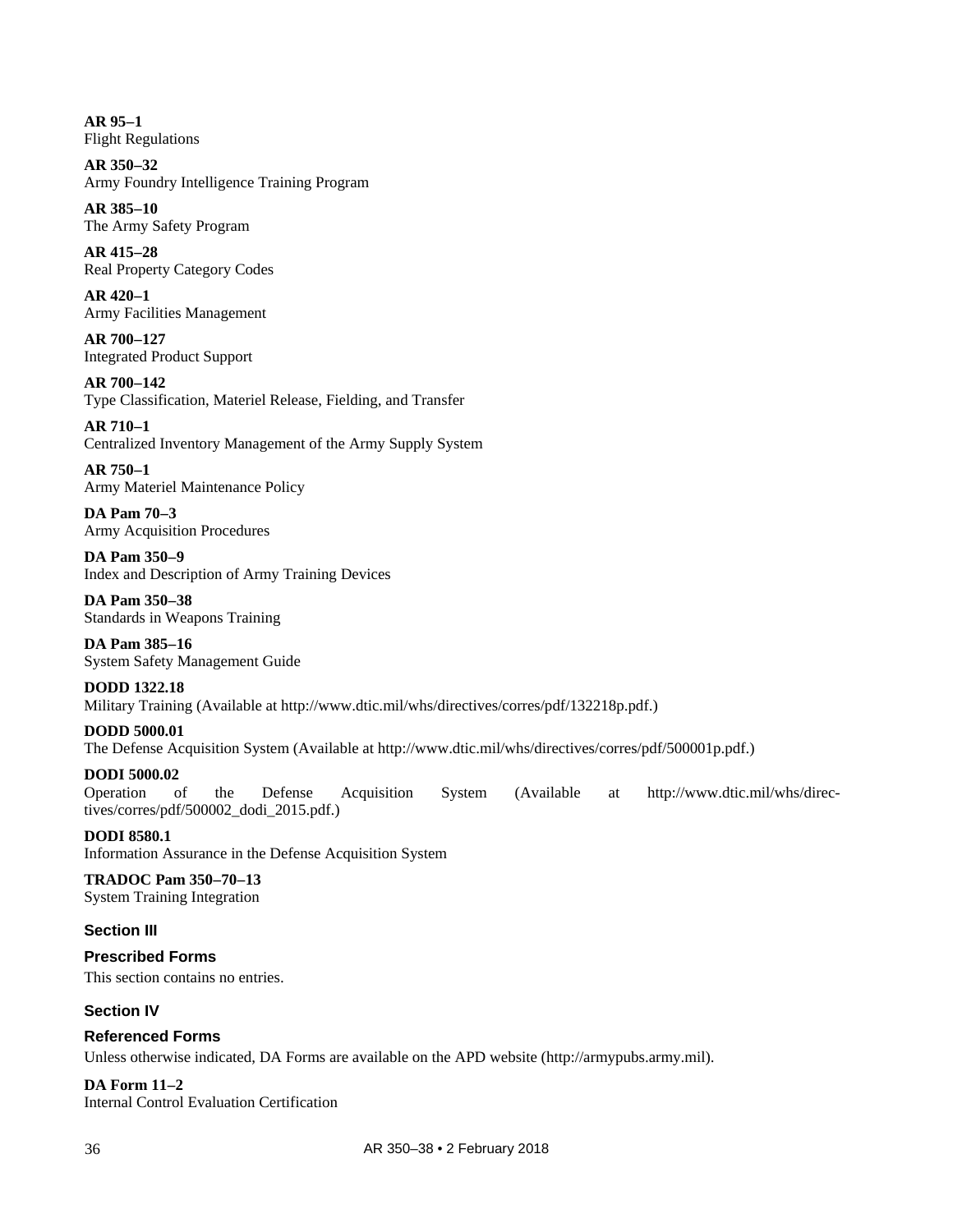**DA Form 1687** Notice of Delegation Of Authority – Receipt For Supplies

**DA Form 2028** Recommended Changes to Publications and Blank Forms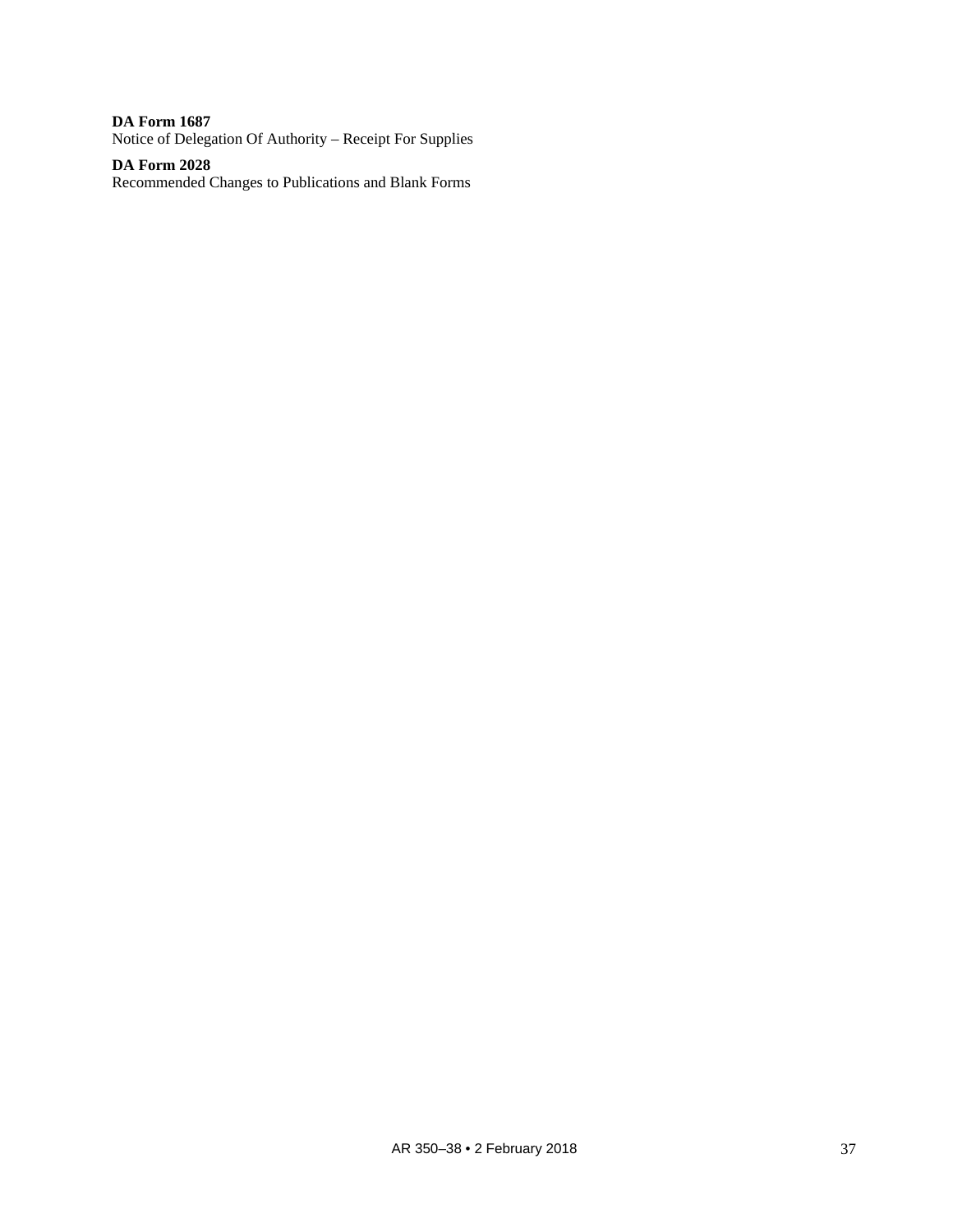# **Appendix B**

# <span id="page-43-0"></span>**Training Device Fabrication Request**

# **B–1. Required data**

*a. Title.* Give a descriptive title to the device.

- *b. Category.* Army-wide or command peculiar; use one or the other.
- *c. Currently on hand.* The quantity of the same or similar item performing the same function (authorized and on hand).

*d. Justification.* The most important part of the TDFR. In this paragraph describe the need for the device in terms of why the task(s) must now be trained if previously these tasks have not been taught and/or sustained, why the current method(s) and/or strategy for training the task(s) is now insufficient/ineffective, or what cost savings (operating tempo, ammunition, and reduced throughputs) will result from use of the proposed device.

*e. Characteristics.* Describe the item and include essential performance characteristics or available specifications. Attach any available technical data or literature on the device.

*f. Distribution.* State the BOI for the device. Include the type of unit(s) to receive the device and the required quantity of devices per type unit. Attach a distribution plan as annex A.

*g. Source.* Indicate if the item is for in-house fabrication or identify commercial sources for the device.

<span id="page-43-1"></span>*h. Cost.*

(1) *Unit cost.* Known or estimated cost per item.

(2) *Quantity.* Total number of items to be procured.

(3) Total cost. Total procurement cost (per FY if procurement covers multiple years).

*i. Date required.* State when the device is required (FY and quarter) and the impact if not received, when requested.

*j. Support organizations.* Identify the TSC or organizational element that will fabricate, procure, store, loan/issue, account for, and provide maintenance support.

<span id="page-43-2"></span>*k. Impacts.*

(1) *Army and/or military construction.* Identify any MCA or other construction needed to support this device, to include estimated funding requirements.

(2) *Personnel.* By unit, school, and/or TSC, identify operator, maintainer, and/or accountable annual man-hour requirements per device.

(3) *Displaced and/or supported equipment.* State whether this device replaces or supports any other device. If it replaces a device presently in the Army inventory, recommend a strategy for redistribution and/or disposal of the displaced device.

(4) *Transportation requirements.* State any transportation requirements for the device (movable and transportable).

(5) *Safety.* Identify system safety, health hazard, and environmental requirements.

<span id="page-43-3"></span>*l. Spare parts.* List spare parts required and identify associated costs (per FY, if appropriate).

<span id="page-43-4"></span>*m. Special tools.* List special tools required and identify associated costs (per FY, if appropriate).

*n. Funding summary.* Consolidate costs from paragraphs [B–1](#page-43-1)*h*, [B–1](#page-43-2)*k*, [B–1](#page-43-3)*l*, and [B–1](#page-43-4)*m*. Use the best cost available and identify cost requirements by quantity and by FY for investment costs (for example, \$120 and/or \$45.5K) and total per FY for operations and sustainment and military construction costs.

(1) FY FY FY FY FY.

(2) OMA (se[e para](#page-43-1) B–1*h*).

(3) Operations and sustainment (see paras [B–1](#page-43-3)*l* and [B–1](#page-43-4)*m*).

(4) Military construction (see [para](#page-43-2) B–1*k*).

*o. Point of contact.* Name, office symbol, telephone number, and e-mail address.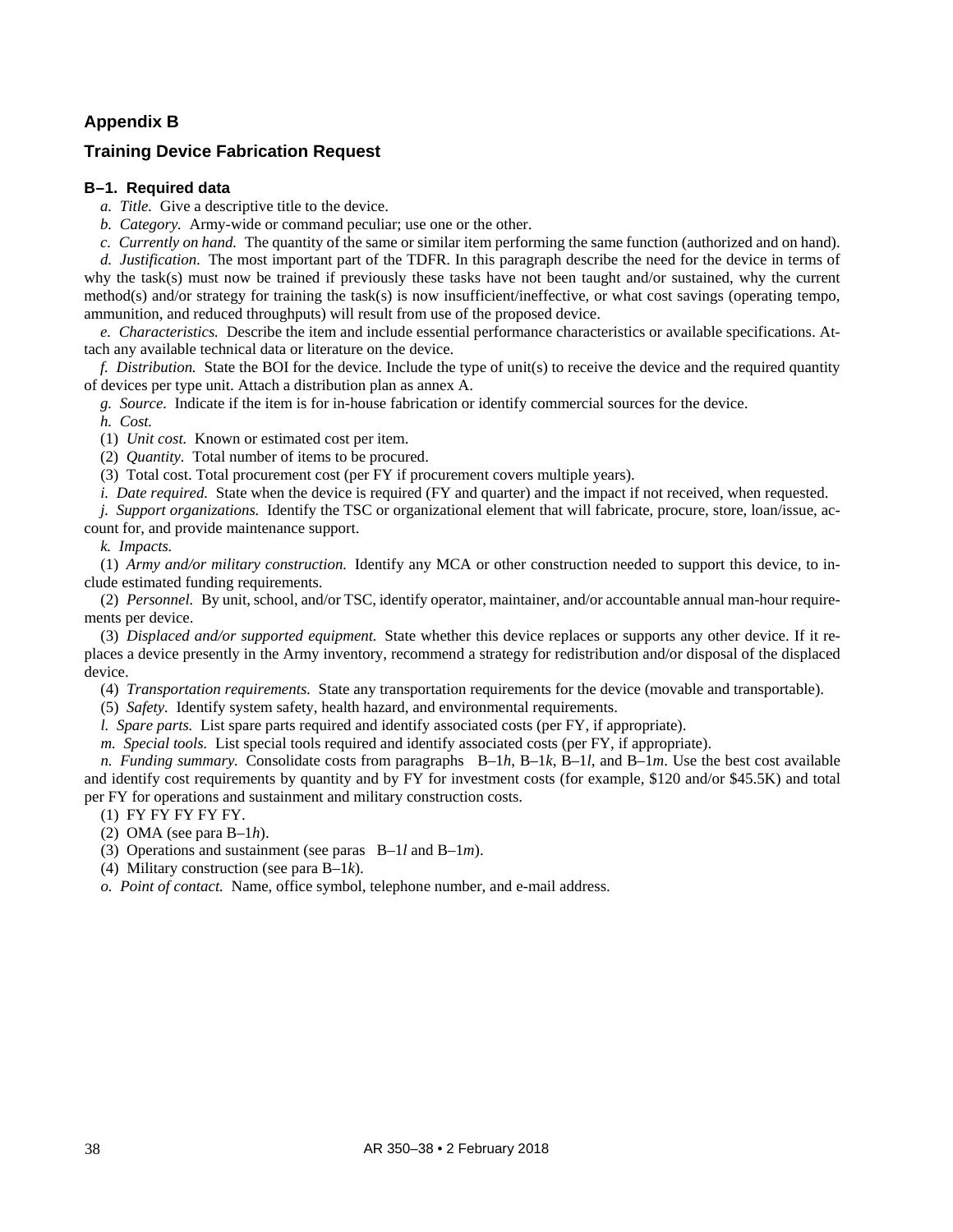# **Appendix C**

# <span id="page-44-0"></span>**Multiple Integrated Laser Engagement System Support**

# **C–1. Purpose**

This appendix standardizes the Multiple Integrated Laser Engagement System (MILES) business practices at every installation and command. The roles and responsibilities for all stakeholders are defined in [chapter 2](#page-11-0) as it pertains to the use of MILES, training, maintaining, planning for the use of MILES, as well as the TSSE's ability to fully assess and execute the re-distribution of MILES to support training requirements; from the Soldier using MILES to the Training Directorate of DCS, G–3/5/7.

# **C–2. Introduction**

Every Soldier uses some type of TADSS to train critical warfighting skills. MILES is the key training device used in live training that adds realism to the commander's training plan. Essential to ensuring availability of this critical training device is a base line set of practices that ensures a common approach to training certification, maintenance, accountability, issue, and turn-in procedures.

# **C–3. Priorities for the use of Multiple Integrated Laser Engagement System**

- *a.* Pre-deployment training.
- *b.* AC/RC units preparing for a CTC rotation/XCTC.
- *c.* AC/RC units conducting homestation training.
- *d.* Senior commander adjudicates priorities, as needed.

# **C–4. Issue procedures (all training aids, devices, simulators, and simulations)**

*a.* Unit representatives will ensure a DA Form 1687 (Notice of Delegation Of Authority – Receipt For Supplies) is on file as well as a current set of the commanders assumption of command orders at the TSC.

*b.* Units will have MILES certified Soldiers present or the TSC will not issue MILES.

*c.* The TSC personnel will review MILES request and document any changes at the time of issue. TSC personnel will pull from the inventory the requested MILES and conduct a joint inventory with a MILES certified unit representative.

*d.* Units must arrive on time as the issue of MILES is a time consuming process.

*e.* Units ensure sufficient transportation is available at the time of the issue.

*f.* Units will have sufficient personnel available at the time of issue to inventory and stack transit cases onto their vehicles.

*g.* Upon completion of the joint inventory, TSC personnel will have the unit representative sign the required hand receipts generated by TS–MATS.

*h.* TSC personnel will assist in loading equipment onto military vehicles if needed. It is the unit's responsibility to strap down all transit cases. MILES will not be transported in a privately owned vehicles.

# **C–5. Turn-in procedures (all training aids, devices, simulators, and simulations)**

*a.* Unit representatives schedule a turn-in appointment with their servicing TSC.

*b.* TSC personnel conduct a random sampling of the MILES equipment to ensure it is clean and packed properly before unloading any vehicle(s).

*c.* If MILES is not properly packed or cleaned, TSC personnel will show unit personnel how to properly clean and package the equipment. If necessary, the unit will reschedule turn-in of TADSS that are improperly cleaned and/or packaged. It is not a TSC responsibility to accept TADSS improperly cleaned or packaged.

*d.* Unit and TSC personnel will conduct a joint inventory. The unit will provide the properly tagged, damaged /unserviceable MILES first to the TSC to expedite the induction into maintenance.

*e.* All damaged equipment will be tagged with the following information; unit, turn-in date, part number, and serial number (if applicable).

*f.* All damaged and/or lost equipment is listed on the TADSS lost and/or damaged suspense sheet and signed by both TSC and unit representatives.

*g.* Complete the turn-in of all serviceable sets of MILES components.

*h.* Units will provide the TSC with the usage data on number of Soldiers trained on this equipment during their training event since issued. The TSC will use data from units for the TADSS TS–MATS quarterly usage reports.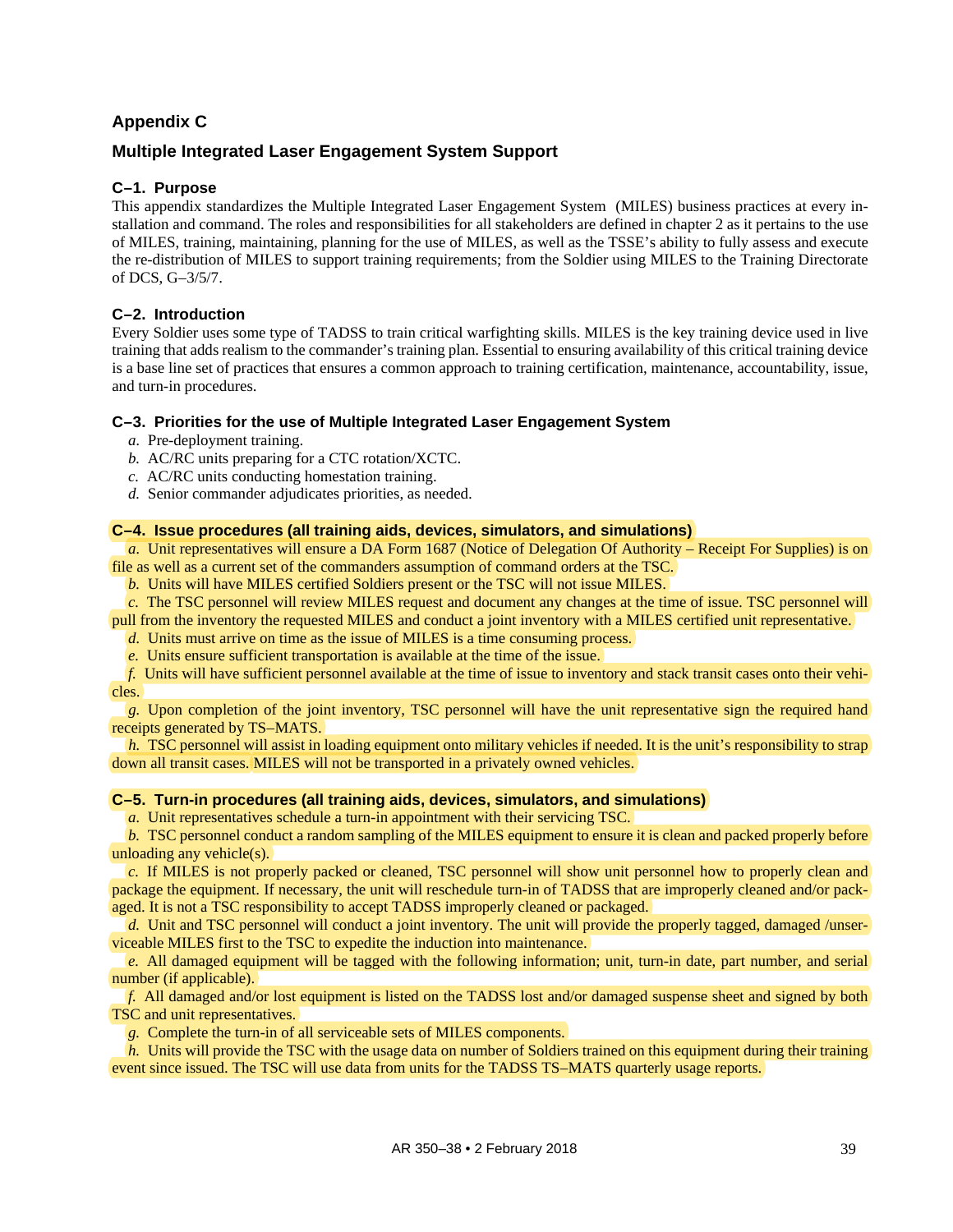# **C–6. Training aids, devices, simulators, and simulations lost and/or damaged suspense log**

*a.* Any lost or damaged MILES equipment will have a TADSS lost and/or damaged suspense sheet generated with the following information: unit, suspense date, TSC personnel signature block, unit representative signature block, part number, nomenclature, quantity, serial number (if applicable), and unit price.

*b.* TSC personnel will provide a suspense date in 5 working days from the date of turn-in for the unit to clear their hand receipt for lost and or damaged MILES (damage statement and FLIPL).

*c.* The unit has until the suspense date to complete the appropriate adjustment document in accordance with AR 735–5 for any lost and/or damaged equipment, or turn-in any lost equipment that is later found.

*d.* If the unit fails to reconcile all items on the TADSS lost and/or suspense sheet by close of business on the suspense date, the unit's commander will be notified.

*e.* If the account is not reconciled within 15 days after notification of the unit commander, the TSC manager will notify the next level commander of the delinquent account.

*Note.* TADSS losses incurred OCONUS will be addressed in accordance with timelines and procedures in AR 735–5 or approved acquisition cross-servicing agreements.

#### **C–7. Multiple Integrated Laser Engagement System**

certification

*a.* Units submit work requests for MILES training 90 days in advance.

*b.* Units provide a copy of the training program of instruction and resource requirements for the MILES certification class.

*c.* TSC provides unit time/date for training, along with required resources needed for training event.

*d.* Unit arrives for training with all required personnel and equipment.

*e.* Students sign in on class attendance roster.

*f.* TSC training instructor conducts certification training. Classroom consists of the following: device description, inspection of components, "hot" mock-up and device operation, describe operator maintenance PMCS (B/D/A operations checks).

- *g.* Conduct hands-on training with TADSS (MILES) and vehicles, if applicable. Hands-on consists of the following:
- (1) How to properly and safely install device.
- (2) Placing device in operation.
- (3) Bore sighting, troubleshooting.
- (4) Removal.
- (5) Cleanup and packing.

*h.* Issue MILES certification card (good for 1 year), TSC records completion in training records database/TS–MATS.

#### **C–8. Multiple Integrated Laser Engagement System**

maintenance

*a.* TSC personnel will turn-in all nonoperational MILES within 72 hours of receipt.

*b.* TSCs with onsite maintenance facilities will induct nonoperational MILES and turn-in the parts/components on the same day as the scheduled turn-in.

- *c.* TSCs without an onsite maintenance facility will perform the following procedures:
- (1) Request shipping instructions for nonoperational MILES via email to:

(2) Request shipping instructions for nonoperational MILES via email to: [wff\\_maintenance\\_wsc@raytheon.com,](mailto:wff_maintenance_wsc@raytheon.com) (reference your location on the subject line of the email).

- (3) Provide the following information in your maintenance shipping request:
- *(a)* Descriptions and quantity of unserviceable items.
- *(b)* Quantity of pallets and/or packages.
- *(c)* Dimension of pallets and/or packages: L x W x H Please label dimensions with L, W, and H.
- *(d)* Weight of pallets and/or packages.
- *(e)* POC at your location (name, shipping address, email address, phone number).
- *(f)* Indicate if the MILES transit cases are for repair or shipping only.
- (4) WCLS will arrange shipment of the MILES for repair to one of the MILES maintenance sites. An email reply from WCLS Logistics will be sent with shipping documents and pickup information.
	- (5) Warfighter support center contact numbers:
	- *(a)* Reception………(502) 375–6729.
	- *(b)* Operations Manager.....(502) 375–6723.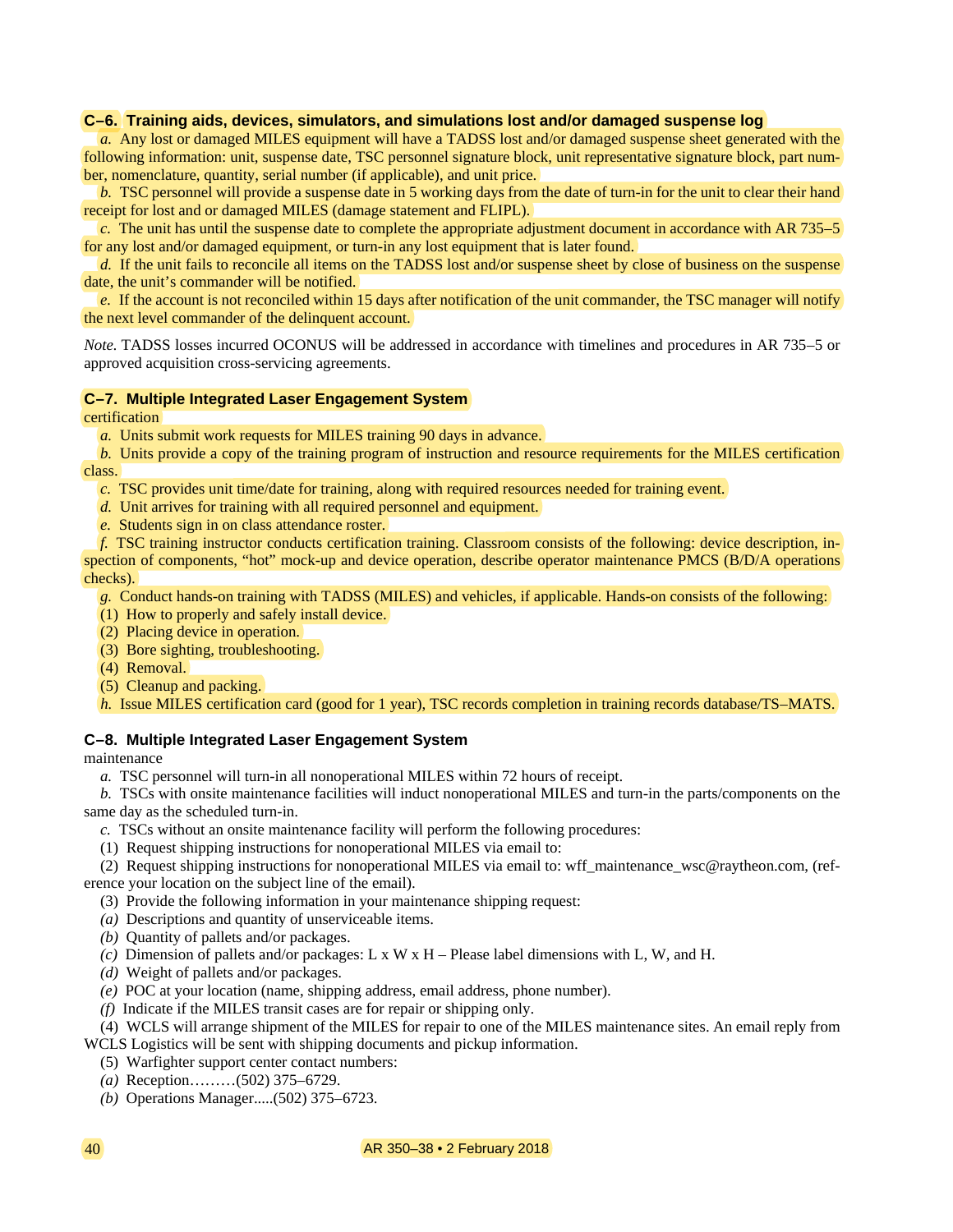*(c)* TES Manager……… ...(502) 375–6726.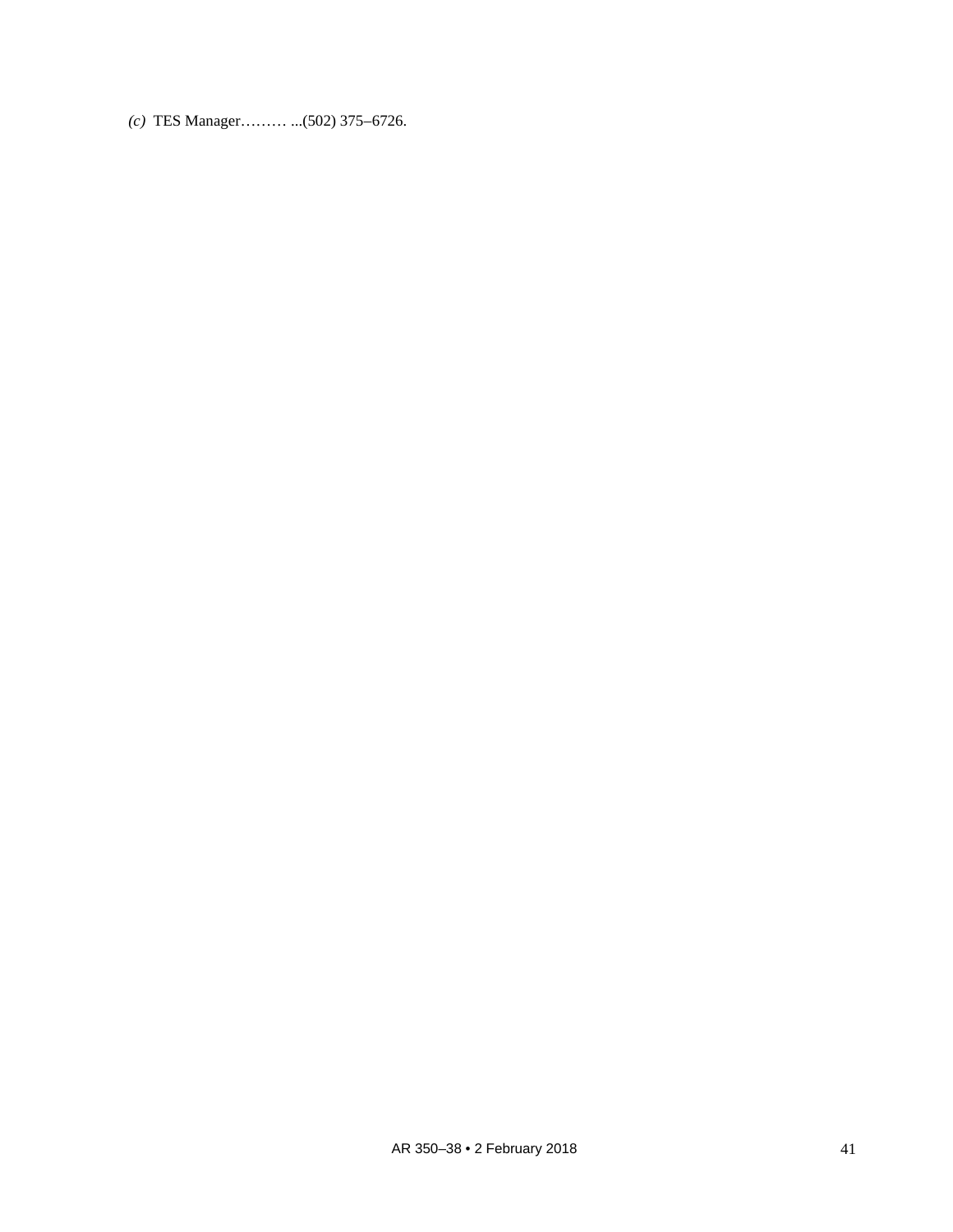# **Appendix D**

# <span id="page-47-0"></span>**Internal Control Evaluation**

# **D–1. Function**

The function covered by this evaluation is TADSS policies and management.

# **D–2. Purpose**

The purpose of this evaluation is to assist users in evaluating the key internal controls listed. It is not intended to cover all controls.

# **D–3. Instructions**

Answers must be based on the actual testing of key internal controls (for example, document analysis, direct observation, sampling, and simulation). Answers that indicate deficiencies must be explained and the corrective action identified in supporting documentation. These internal controls must be evaluated at least once every 5 years. Certification that the evaluation has been conducted must be accomplished on DA Form 11–2 (Internal Control Evaluation Certification).

# **D–4. Test questions**

*a.* Is this regulation updated as command relationships and responsibilities change? (DCS, G–3/5/7).

- *b.* Is this regulation reviewed at least once every 5 years and updated as necessary?
- *c.* Have TADSS been identified as system or nonsystem? (DCS, G–3/5/7).
- *d.* Were TADSS requirements and justification determined? (DCS, G–3/5/7).

*e.* Is the regulation updated as the role of TADSS proponents, lead agents, and integrators change? (DCS, G–3/5/7).

*f.* Does the design and development of system TADSS and ET adhere to prescribed architectures and standards to meet interoperability and reuse requirements? (DCS, G–3/5/7).

*g.* Is an Army-wide inventory of TADSS maintained? (DCS, G–3/5/7).

# **D–5. Supersession**

Not applicable.

# **D–6. Comments**

Help make this a better tool for evaluation of internal controls. Submit comments to the DCS, G–3/5/7 (DAMO–TR), 450 Army Pentagon, Washington DC 20310–0450.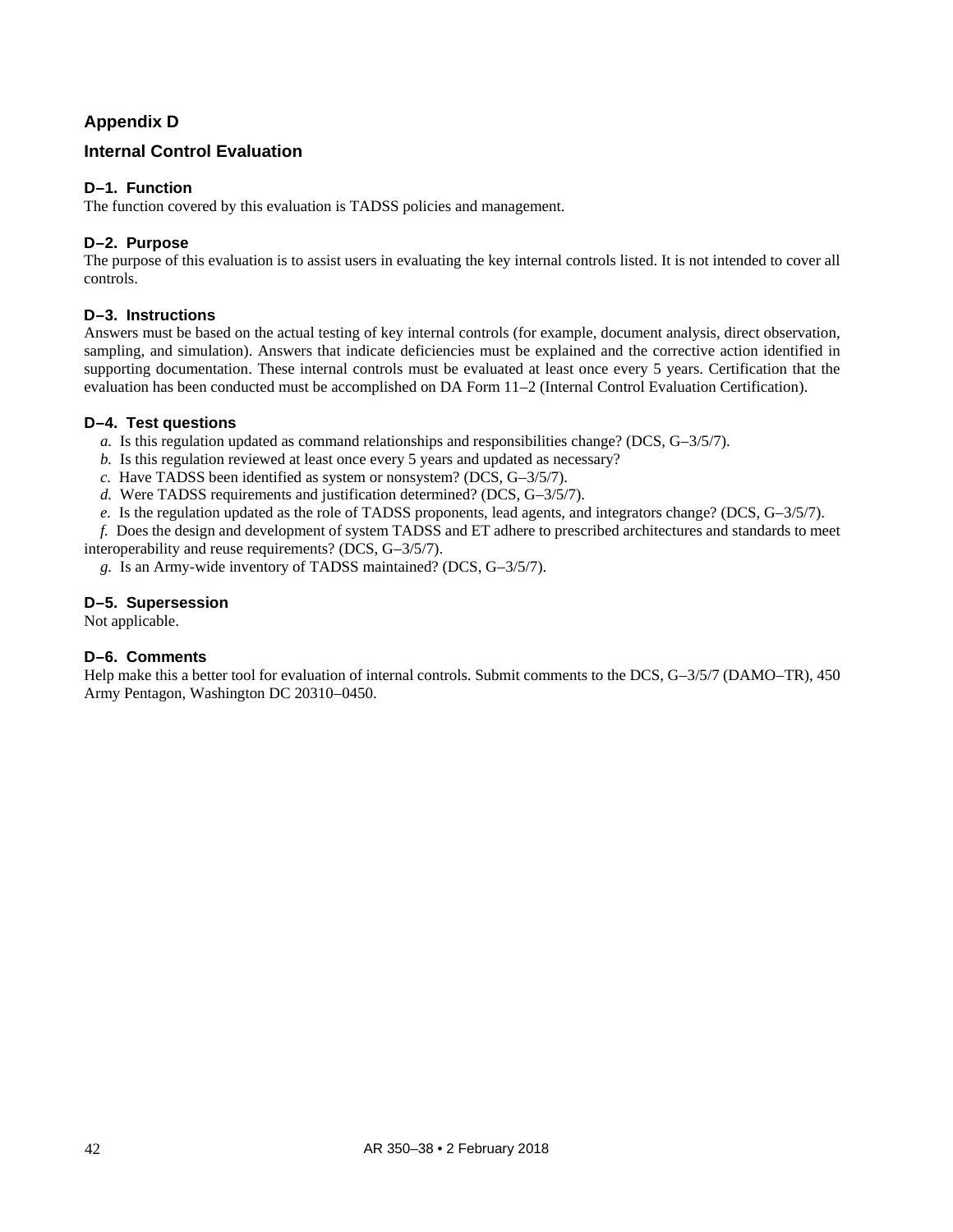# <span id="page-48-0"></span>**Glossary**

**Section I**

# **Abbreviations**

**ACOM** Army command

**ACP** Army campaign plan

# **ACSIM**

Assistant Chief of Staff for Installation Management

**AMC** U.S. Army Materiel Command

**AOR** area of responsibility

**AR2B** Army Resource Requirements Board

**ARCIC** Army Capabilities Integration Center

**ARNG** Army National Guard

**ASA (ALT)** Assistant Secretary of the Army (Acquisition, Logistics and Technology

# **ASCC** Army service component command **ATEC**

U.S. Army Test and Evaluation Command

# **ATSC**

Army Training Support Center

**BOI** basis of issue

**BOIP** basis of issue plan

**CAC–T** Combined Arms Center - Training

# **CAR** Chief, Army Reserve

**CATS** Combined Arms Training Strategy

**CDD** Capability development document

**CG** Commanding General

**CJCSI** Chairman of the Joint Chiefs of Staff Instruction

**CNGB** Chief, National Guard Bureau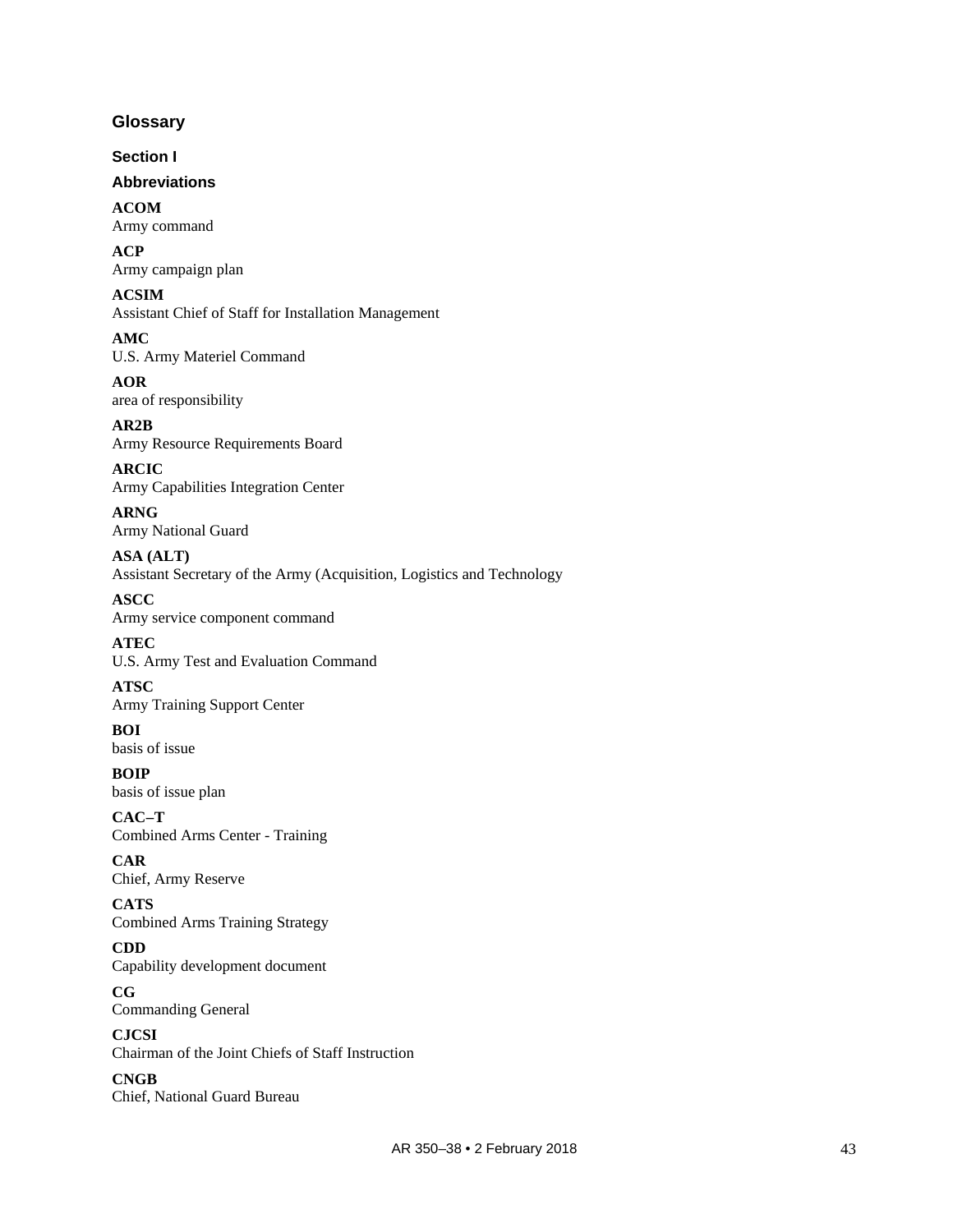# **COE**

Chief of Engineers

#### **CONUS** continental United States

**CPD**

capability production document

# **CTC**

combat training center **DA**

Department of the Army

# **DATA** Drawing for Army Training Aids

**DCS, G–3/5/7** Deputy Chief of Staff, G–3/5/7

# **DCS, G–4**

Deputy Chief of Staff, G–4

**DCS, G–8** Deputy Chief of Staff, G–8

# **DOD** Department of Defense

**DOTMLPF**

doctrine, organization, training, materiel, leadership and education, personnel, and facilities

# **DRU**

direct reporting unit

# **DUSA**

Deputy Under Secretary of the Army

# **DUSA–TE**

Deputy Under Secretary of the Army (Test and Evaluation)

# **ET**

Embedded Training

# **FOA**

field operating agency

# **FORSCOM**

U.S. Army Forces Command

# **FOS** Families of Systems

**FY**

fiscal year

# **GTA** graphic training aid

**HQDA** Headquarters, Department of the Army

# **ICD**

initial capabilities document

# **IDMS**

Inventory Distribution Management System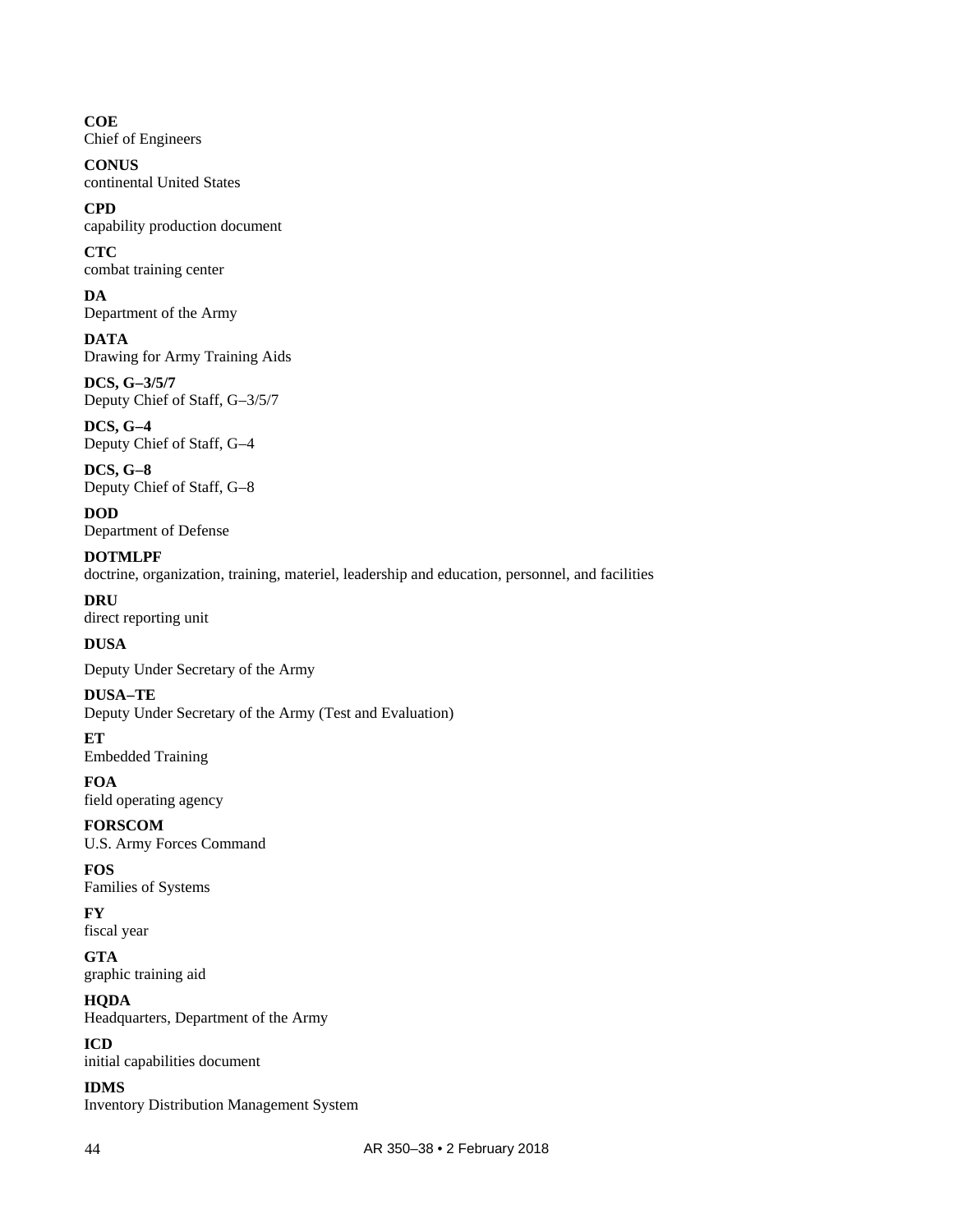**ILS** Integrated logistics support

**IMCOM** U.S. Army Installation Management Command

**INSCOM** U.S. Army Intelligence and Security Command

**IPR** in-process review

**IS** information system

**IS–CDD** information system-capability development document **IS–ICD** information systems-initial capabilities documents

**ITAM** Integrated training area management

**ITE** integrated training environment

**JCA** Joint capability area

**JCIDS** Joint Capability Integration and Development System

**JUONS** Joint urgent operational needs statement

**LCCS** Lifecycle contract support

**LCMC** Life cycle management command

**LCMP** Life Cycle Management Plan

**LCS** Life cycle support

**LCSP** life cycle sustainment plan

**LV/GC** Live, virtual/gaming, constructive

**MCA** Military construction, Army **MCTSP**

Mission Command Training Support Program **MDEP**

Management decision package **MEDCOM**

U.S. Army Medical Command

**MER** mission essential requirements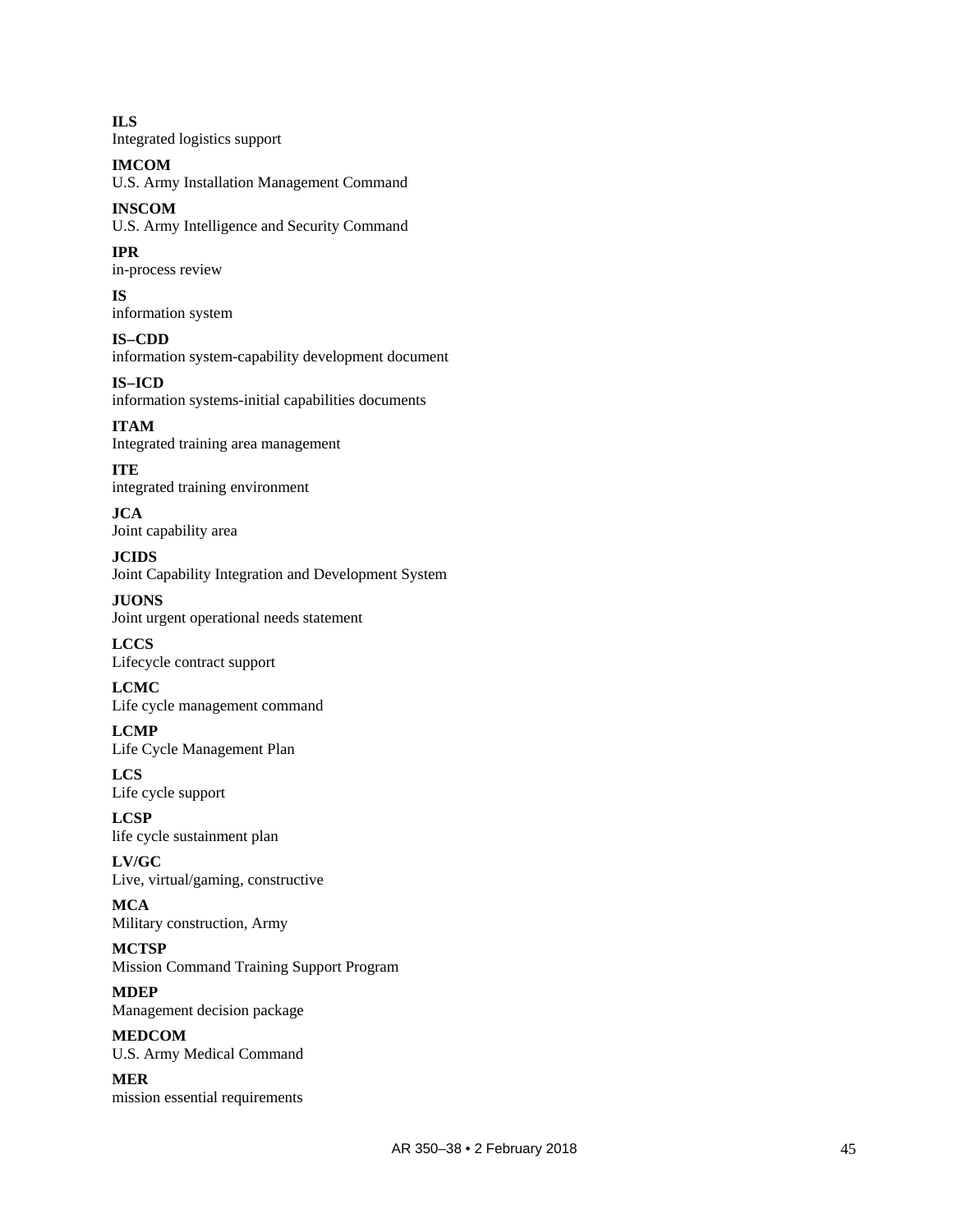**MFP** materiel fielding plan

**MILES** Multiple Integrated Laser Engagement System

**MON** memorandum of notification

**MR** management review

**MTC** mission training complex

**NETCOM** U.S. Army Network Enterprise Technology Command

**NGB** National Guard Bureau

**NSC** National Simulations Center

**OCONUS** outside the continental United States

**OMA** Operation and maintenance, Army

**ONS** Operational needs statement

**OPFOR** opposing force

**OT&E** Operational test and evaluation

**PEG** program evaluation group

**PEO** Program executive officer

**PEO STRI** Program Executive Office for Army Simulation, Training, and Instrumentation

**PFTEA** Post-fielding training effectiveness analysis

# **PM** Program manager

**PMCS** preventative maintenance checks and services

**POM**

Program objective memorandum

**RC** Reserve Component

**RDA** Research, development, and acquisition

**RDT&E**

Research, development, test, and evaluation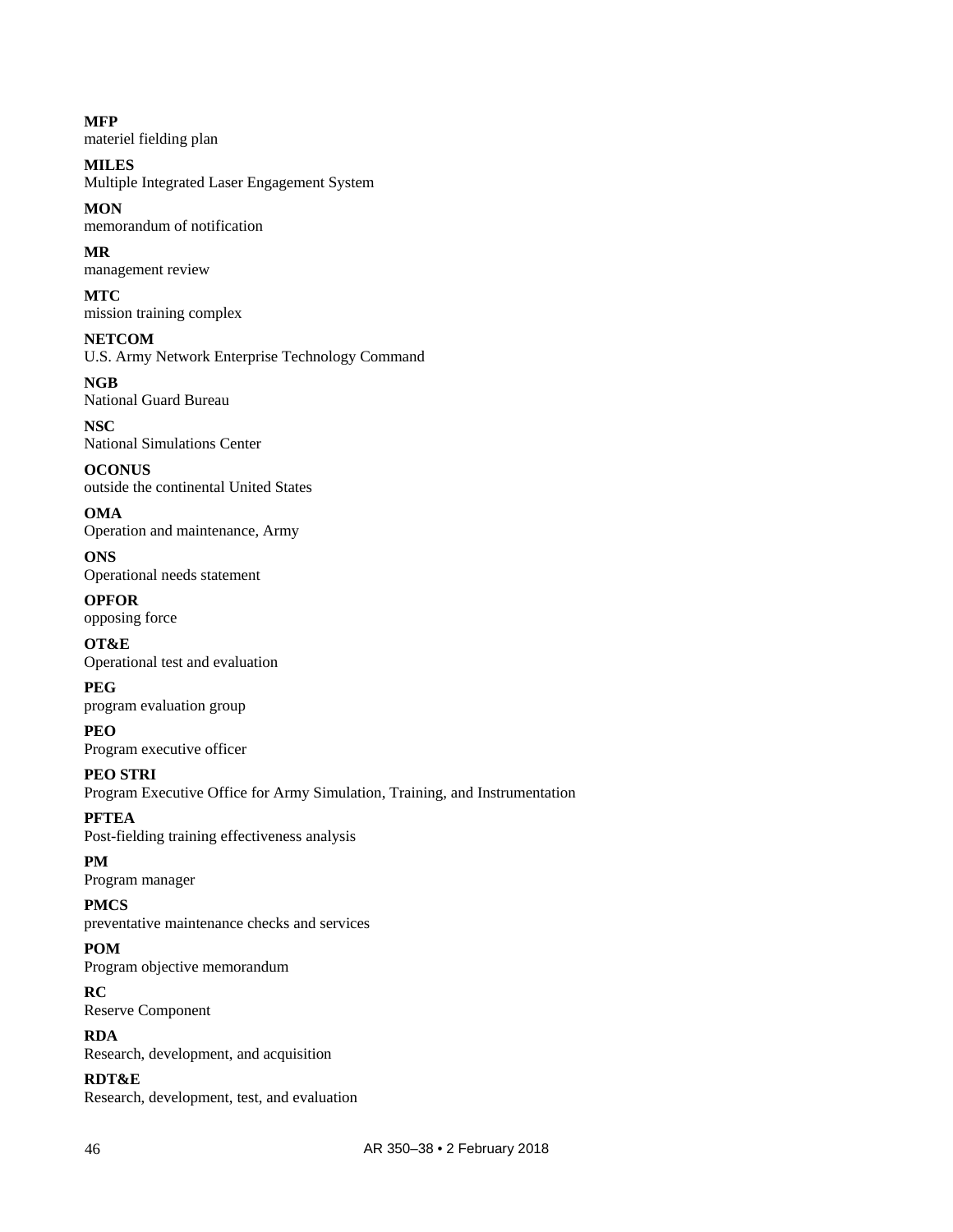# **RFMSS**

Range facility management support system

# **RTLP**

range and training land program

# **SME**

Subject matter expert

# **SoS**

system of systems

# **SR**

Sustainable Readiness

# **SRP**

Sustainable Range Program

# **STRAP**

System training plan

# **STSP**

Soldier Training Support Program

# **STTE**

Special tools and test equipment

#### **T&E** Test and evaluation

# **TACOM** Tank-Automotive and Armament Command

# **TADSS**

Training aids, devices, simulators, and simulations

# **TCM**

Training and Doctrine Command capability manager

# **TDFR**

Training device fabrication request

# **TDRRC**

Training Device Requirements Review Committee

#### **TES** Tactical engagement simulation

**TGOSC** Training General Officer Steering Committee

# **TII**

training information infrastructure

# **TPF**

Total package fielding

# **TRADOC**

U.S. Army Training and Doctrine Command

# Training Council of Colonels

**Training CoC**

**TSAID** Training Support Analysis and Integration Directorate

# **TSC**

Training Support Center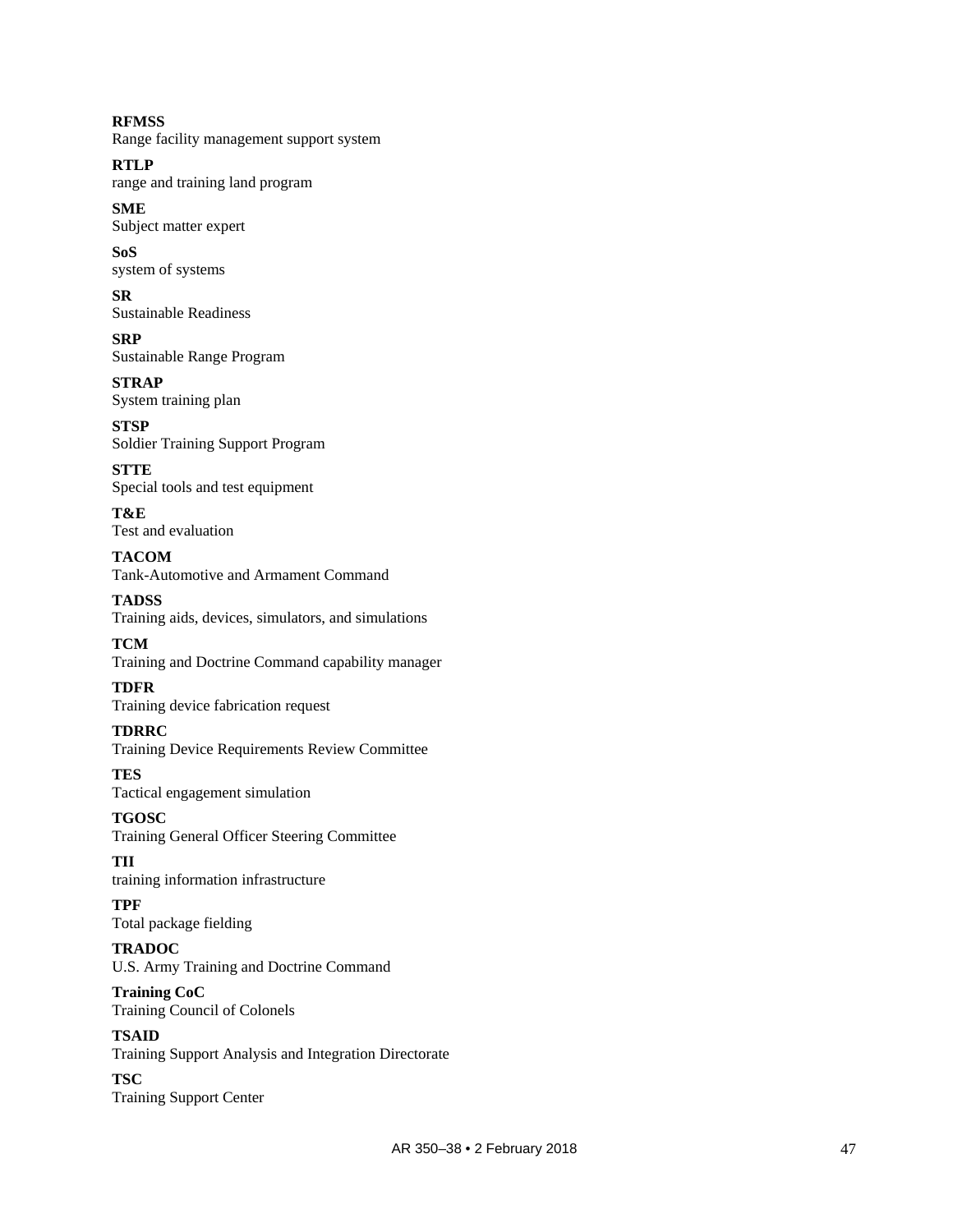# **TS–MATS**

Training Support–Materiel Army-wide Tracking System

# **TSP**

Training Support Package

# **TSS**

Training Support System

# **TSSE**

Training Support System Enterprise

# **TSSR**

Training Support System Review

**USACAC** U.S. Army Combined Arms Center

**USAR** U.S. Army Reserve

**XCTC** Exportable Combat Training Capability

# **Section II**

# **Terms**

# **Architecture**

Architecture is a system structure definition that consists of functional components, a mechanism for interaction among these components, and a set of rules that govern the interaction.

# **Army integrated training environment**

The Army integrated training environment expands on the ITE's operational focus by creating an Army framework for training and education that stays abreast with the current and future operational environment with relevant, and accessible training products. The Army integrated training environment expands to the other two training domains: institutional and self-development, creating a comprehensive training environment. It uses a variety of technology and processes to allow Soldiers, leaders, and units to plan, prepare, execute, and assess training while capitalizing on training resources from all three domains to meet SR requirements and facilitate a persistent learning capability.

# **Capability development document**

A document that captures the information necessary to develop a proposed program(s), normally using an evolutionary acquisition strategy. The CDD outlines an affordable increment of militarily useful, logistically supportable, and technically mature capability. The CDD may define multiple increments if there is sufficient definition of the performance attributes (key performance parameters, key system attributes, and other attributes) to allow approval of multiple increments.

# **Capability production document**

A document that addresses the production elements specific to a single increment of an acquisition program. The CPD defines an increment of militarily useful, logistically supportable, and technically mature capability that is ready for a production decision. The CPD defines a single increment of the performance attributes (key performance parameters, key system attributes, and other attributes) to support a Milestone C decision, approving the entry into the production and deployment phase of an acquisition program in accordance with DODI 5000.02.

# **Combined Arms Training Strategy**

The CATS is the Army's overarching strategy for current and future training of the force. It establishes unit, Soldier, and leader training requirements and describes how the Army will train and sustain the Army to standard in the institution, units, and through self-development. The CATS also identifies and quantifies the training resources required to execute training.

# **Constructive training**

Models and simulations that involve simulated people operating simulated systems. Real people stimulate (make inputs) to such simulations, but are not involved in determining the outcomes.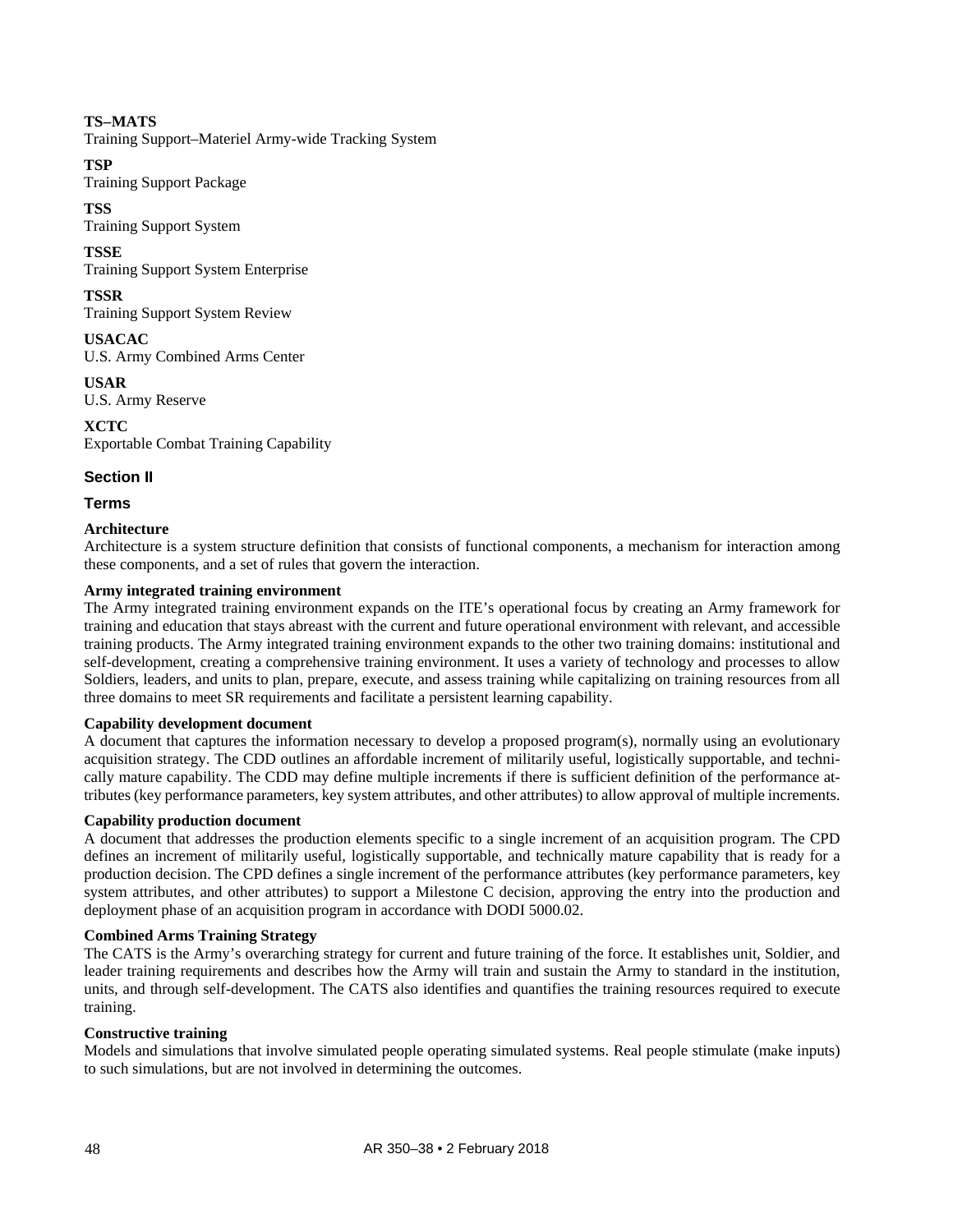# **Directed requirement**

A materiel requirement approved by the AR2B to meet an urgent need for a materiel system or item of TADSS usually supported by an approved ONS developed in accordance with AR 71–9.

#### **Doctrinal mission essential requirements**

The TSS Program doctrinal MER include generic model and metrics for the following:

a. Products. LV/GC, integrated, gaming systems, and nonsystems TADSS, less those centers of excellence, school-unique TADSS.

b. Product sustainment. Centrally-managed Armywide TADSS maintenance.

c. Facility types. TSCs and simulation facilities for STSP, MTCs, and battle simulation centers for MCTSP, training land for ITAM, and ranges and combined arms military operations in urban terrain task force urban operations facilities for SRP.

d. Services. Manpower, operating funds, and contracts supporting TSS operations on installations.

#### **Expendable and/or consumable**

Property that may be consumed and/or loses its identity in use and may be dropped from stock record accounts when it is issued and not supported by a hand receipt.

#### **Facility**

A building, structure, or other improvement to real property. It includes the occupiable space it contains and any interest in land, structure, or complex of structures together with any associated road and utility improvements necessary to support the functions of an Army activity or mission. The class of facility is identified by a 5-digit construction category code (see AR 415–28).

#### **Families of Systems**

A set of systems that provide similar capabilities through different approaches to achieve similar or complementary effects. For instance, the warfighter may need the capability to track moving targets. The FOS that provides this capability could include unmanned or manned aerial vehicles with appropriate sensors, a space-based sensor platform or a special operations capability. Each can provide the ability to track moving targets but with differing characteristics of persistence, accuracy, timeliness, and so forth (see AR 71–9)

# **Functional area**

A branch of the Service governed by a proponent TRADOC center of excellence (maneuver, fires, and logistics).

#### **Functional Capabilities Board**

A permanently established board (HQDA-level) that is responsible for the organization, analysis, and prioritization of Joint warfighting capabilities within an assigned functional area.

#### **Gaming**

Commercial and government-off-the-shelf computer generated environment for interactive, semi-immersive training and education.

#### **Initial capabilities document**

Summarizes a CBA and justifies the requirement for a materiel or nonmateriel approach, or an approach that is a combination of materiel and nonmateriel, to satisfy specific capability gap(s). It identifies required capabilities and defines the capability gap(s) in terms of the functional area, the relevant range of military operations, desired effects, time and DOTMLPF, and policy implications and constraints. The ICD summarizes the results of the DOTMLPF and policy analysis and the DOTMLPF approaches (materiel and nonmateriel) that may deliver the required capability. The outcome of an ICD could be one or more Joint DCRs or recommendations to pursue materiel solutions.

#### **Integrated Capability Development Team**

An integrated team made up of people from multiple disciplines formed to develop concepts, conduct a capabilities- based assessment to identify gaps in capability, identify nonmateriel and/or materiel approaches to resolve those gaps, and develop capabilities documents when directed. Integrated capability development teams maximize the efforts of reduced resources by early resolution of issues through timely involvement of appropriate agencies or expertise as a team with commitment to aggressively identify and work requirement issues.

# **Integrated training environment**

The ITE is the technical integration of training enablers, tools, and TADSS available to support individual and multiechelon collective training within all Army training domains and training environments as appropriate.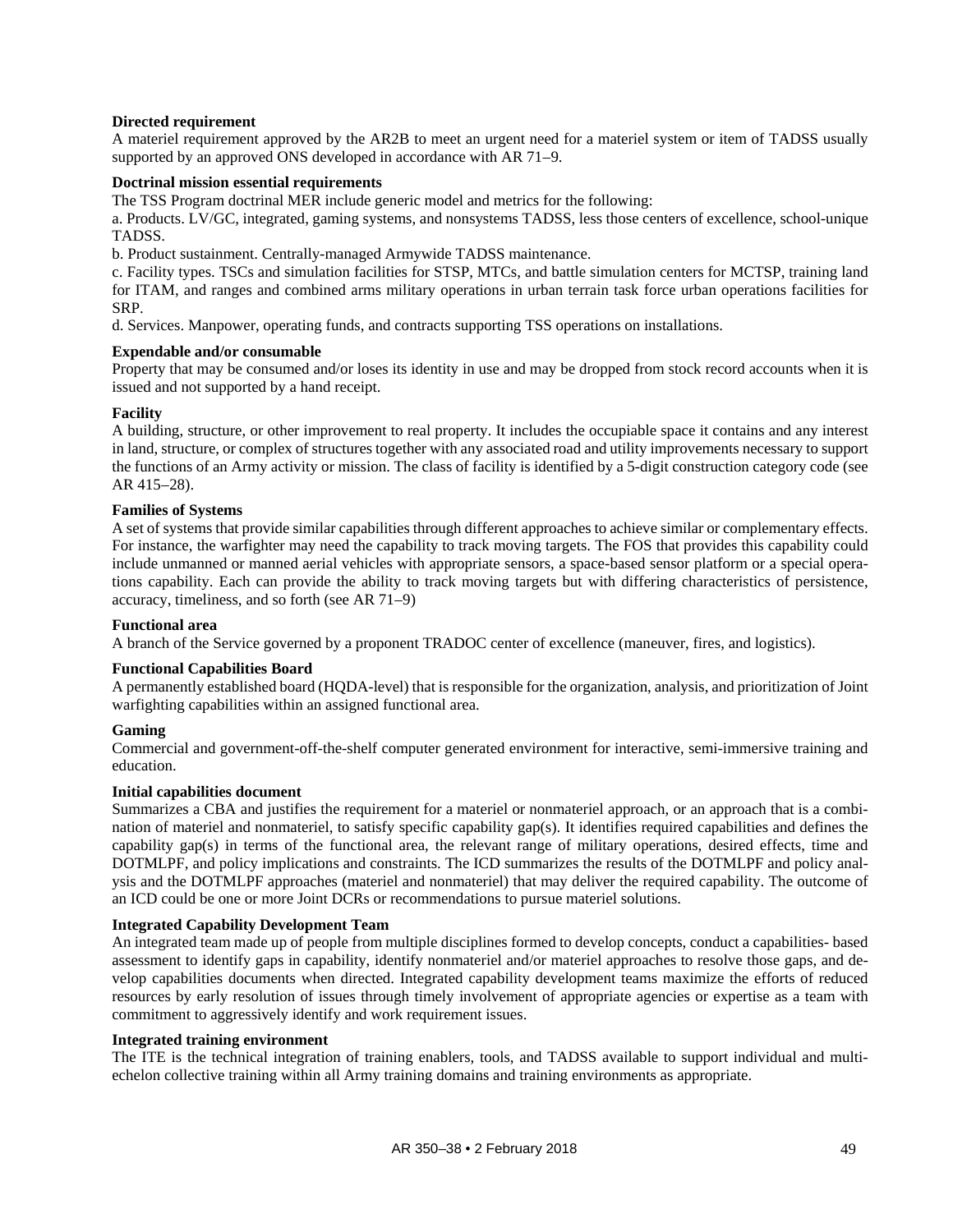# **Life cycle sustainment plan**

Documents the PM and product support manager's plan for formulating, implementing, and executing the sustainment strategy, and is part of the overall acquisition strategy of a program. The LCSP describes the approach and resources necessary to develop and integrate sustainment requirements into the system's design, development, testing, deployment, and sustainment phases. The LCSP is developed and provided as part of the program approval process to document how the sustainment strategy is being implemented.

#### **Live training**

Training executed in field conditions using tactical equipment (involves real people operating real systems).

# **Live, virtual/gaming, constructive–integrated architecture**

A network-centric linkage that collects, retrieves, and exchanges data among live instrumentation, virtual simulators, and constructive simulations as well as between Joint and Army Mission Command Systems. This architecture provides the common protocols, specifications, standards, and interfaces that help standardize common LV/GC components and tools required for interoperability of LV/GC components for simulation and/or stimulation of unit mission command systems for mission rehearsals and training. The LV/GC–IA is an acquisition program that includes LV/GC simulation equipment and interoperability tools along with integration support personnel. It also includes common and reusable LV/GC components and tools such as enterprise after-action review, command and control, intelligence, surveillance, and reconnaissance adapters, correlated terrain databases, multilevel security, and hardware and/or software requirements for LV/GC–IA. It involves data management, exercise management, exercise collaboration, and updating training support system products.

#### **Modeling and simulation**

The development and use of LV/GC models including simulators, stimulators, emulators, and prototypes to investigate, understand, or provide experiential stimulus to either conceptual systems that do not exist or real life systems which cannot accept experimentation or observation because of resources, range, security or safety limitations. This investigation and understanding in a synthetic environment will support decisions in the domains of RDA, and advanced concepts and requirements, or transfer necessary experimentation effects in the training, exercises, and military operations domain.

#### **Nonsystem TADSS**

TADSS which are defined in requirements documents and designed and intended to support general military training and nonsystem-specific training requirements for example, the call for fire trainer. The TSS resources both fielding and sustainment of nonsystem training devices. (Note. Some fielded TADSS have system and nonsystem components for example, the engagement skill trainer, which has common (nonsystem) components, but support small arms and crew served weapons families of systems).

#### **Operational Need statement**

The ONS is not a JCIDS capability document. It is a request for validation and sourcing of a perceived requirement, which provides the operational commander, outside the acquisition, combat development, and training development communities an opportunity to initiate the capability determination process. See AR 71–9, [chapter 6](#page-33-2) for additional ONS information.

# **Standards in Weapons Training**

Provides commanders with the training strategies for individual, crew, and collective weapons training and identifies the resources required to execute the training. The Standards in Training Commission strategies are the basis for determining training ammunition requirements and for providing units and commands the information necessary to forecast training ammunition (see DA Pam 350–38).

# **Sustainable Readiness**

Sustainable readiness is an evolutionary Army force generation enhancement that postures the Army to effectively manage risk while supporting a mindset shift from a LAD-focused model to an agile and adaptive framework necessary to win in a complex world. It is underpinned by a driving philosophy and culture that seeks to maximize opportunities to build and sustain decisive action readiness consistent with current resourcing levels.

# **System of systems**

A set or arrangement of interdependent systems that are related or connected to provide a given capability. The loss of any part of the system will significantly degrade the performance or capabilities of the whole. The development of a SOS solution will involve trade space between the systems as well as within an individual system performance.

#### **System training aids, simulators, and simulations**

TADSS which are designed and intended to train individual and/or collective tasks associated with a specific system, FOS, or SOS for example, helicopters, tanks, and trucks. System TADSS may be standalone, embedded, or appended and are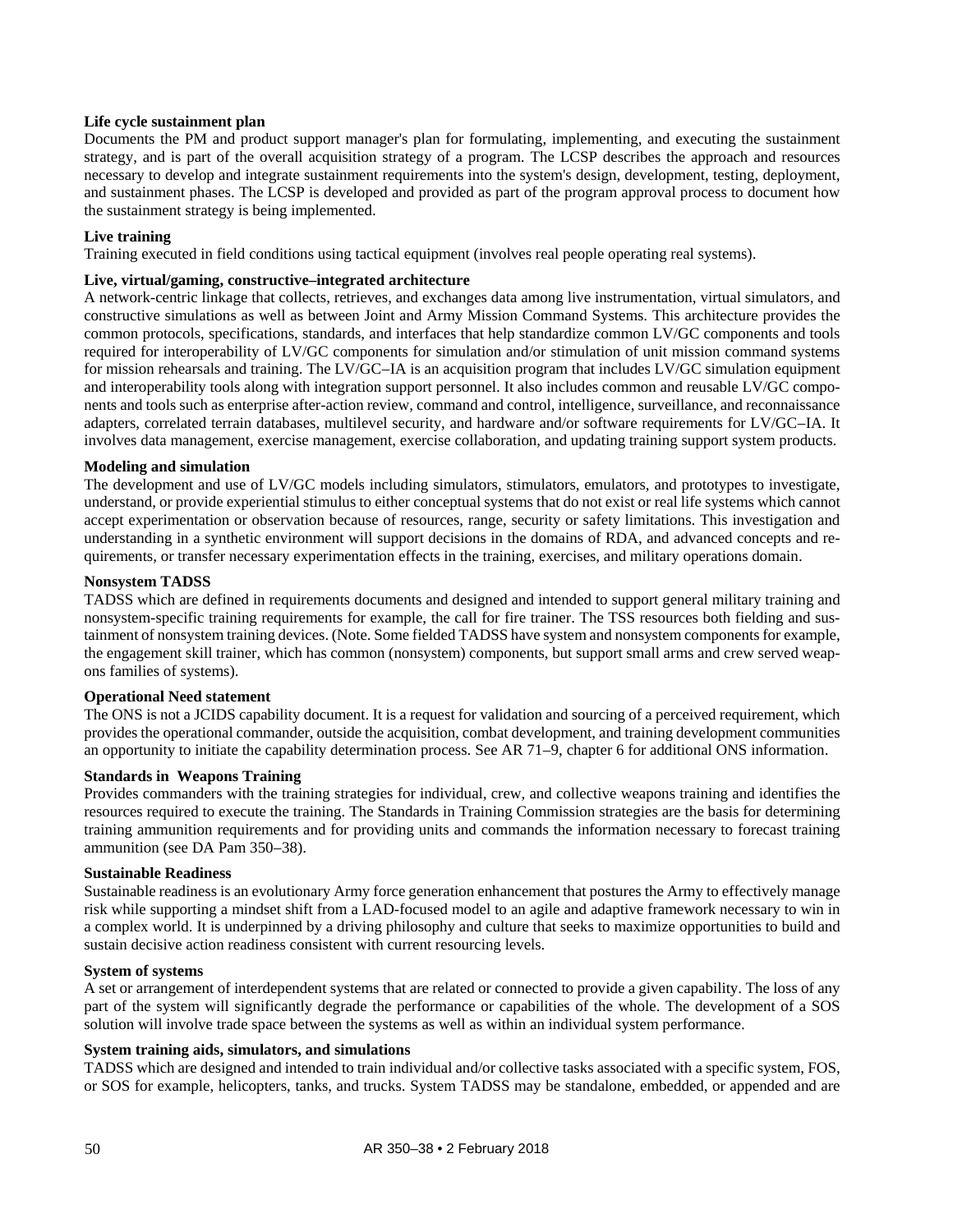considered a primary component of a system's TPF. System TADSS are funded by the supporting system's PM and/or PEO as part of the system acquisition program and are fielded concurrently with the system.

# **System Training Plan**

A training proponent-developed master planning document that addresses training required to introduce a new item of materiel into the force. STRAP integrates the TSS and introduces training and training support requirements needed for the institutional, operational and self-development domains. The STRAP is a required annex to all capability documents that provides training details in support of appropriate planning, programming and budgeting requirements.

#### **Training aids**

Instructional aides to enable trainers to conduct and sustain task-based training in lieu of using extensive printed material or equipment. Examples of training aids include—

- a. Visual modification sets.
- b. GTAs.
- c. Models.
- d. Displays.

# **Training aids, devices, simulators, and simulations**

A general term that defines training equipment that supports training in the live, virtual, constructive, and gaming environments. Justified, developed, and acquired to support designated tasks. Examples include but are not limited to battle simulations, targetry, training-unique ammunition, flight, and/or driving simulators, gunnery trainers, and maintenance trainers. The TADSS are categorized as system or nonsystem.

# **Training aids, devices, simulators, and simulations proponent**

Command or agency, normally a TRADOC center of excellence, has the primary responsibility for life cycle management of an item of TADSS from conception through classification as obsolete.

# **Training Device Requirements Review Committee**

The committee ensures that TADSS CDD and/or CPD and STRAP and supporting documentation meet all regulatory requirements, are administratively correct, and ready to be sent to the validating and approving authorities. The ATSC chairs the committee.

#### **Training devices**

Three-dimensional objects and associated computer software developed, fabricated, stand alone, embedded and appended, and procured specifically for improving the learning process. They are categorized as either system or nonsystem devices.

# **Training equipment**

Items of tactical systems (tanks), nontactical equipment (forklifts), or components of equipment (engine) used to support training.

#### **Training facility**

Permanent or semipermanent facilities, such as: live ranges to include range towers, scoring benches, lane markers, and range signs; confidence courses; military operations on urban terrain complexes; aircraft mock-ups; and, jump school towers. Training facilities are construction projects and are not considered items of TADSS, nor are they procured as items of materiel.

#### **Training simulations**

Computer-based constructive training models to support collective battle staff training requirements. They may be devices, computer programs, or systems that perform simulation. For training, they are devices that duplicate the essential features of a task situation and provide for direct practice. They are also physical models, mock-ups, or simulations of a weapons system, set of weapons systems, or piece of equipment which endeavors to replicate some major aspect of the equipment's operation that usually supports the virtual environment.

#### **Training simulators**

Devices, computer programs, or systems that perform simulation. For training, they are devices that duplicate the essential features of a task situation and provide for direct practice. They are also physical models, mock-ups, or simulations of a weapons system, set of weapons systems, or piece of equipment which endeavors to replicate some major aspect of the equipment's operation that usually supports the virtual environment.

#### **Training Support Center**

Authorized installation activity with area responsibility to provide storage, instruction, loan/issue, accountability, and maintenance for TADSS.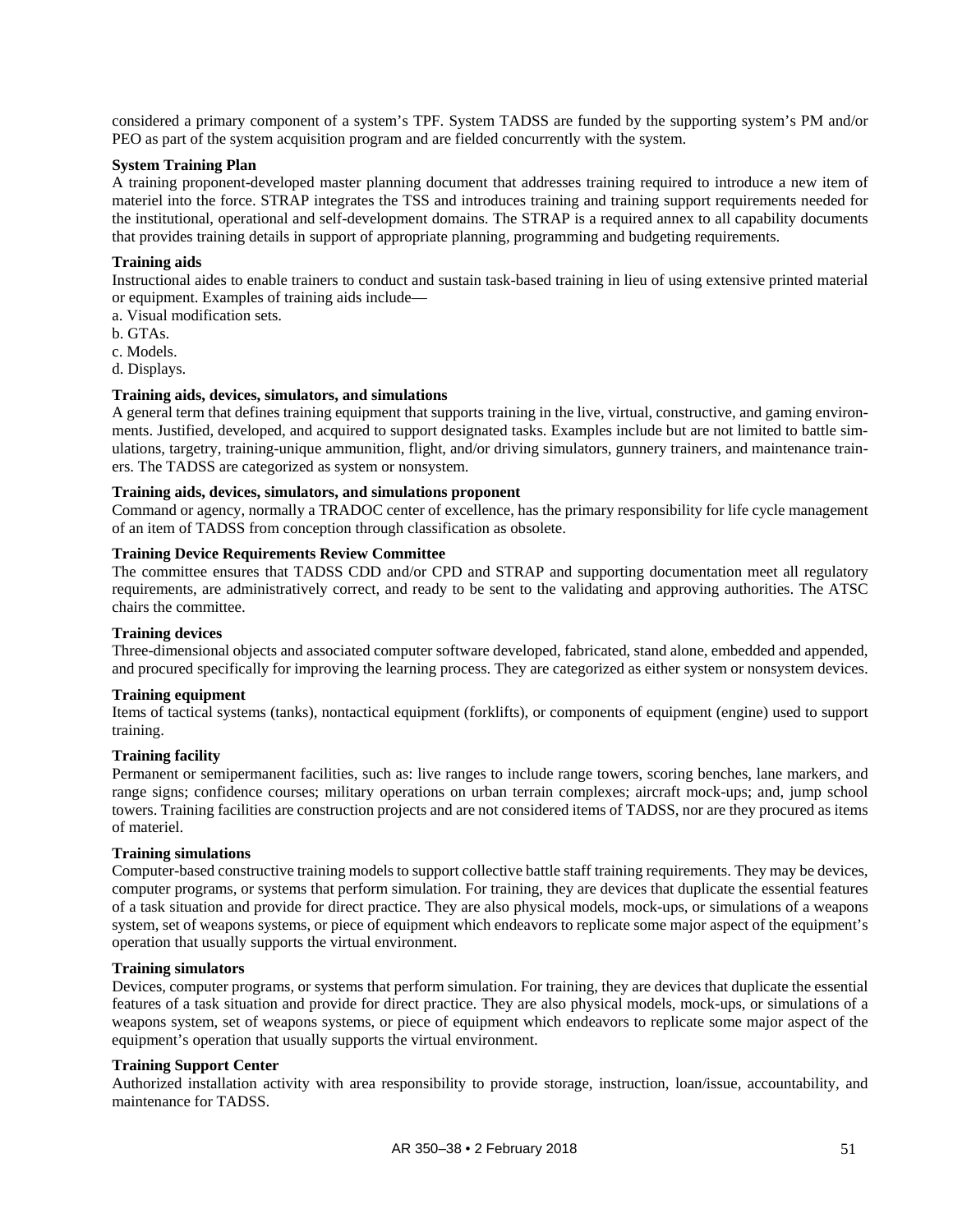# **Training support package**

A generic term to describe a complete, exportable package of integrated training products, materials, and information necessary to train one or more critical tasks. It may be very simple or complex. Its contents will vary depending on the training site and user. A TSP for individual training is a complete, exportable package integrating training products, and/or materials necessary to train one or more critical individual tasks. A TSP for collective training is a package that can be used to train critical collective and supporting critical individual tasks (including leader and battle staff). The TSPs are used to support new equipment training, operational (collective) training, unit sustainment training, as well as training of operational test players. A training subsystem for a new/modified materiel system may require many TSPs.

# **Training Support System**

A training support related system of systems that provides the networked, integrated, interoperable training support capabilities that are necessary to enable an operationally relevant training environment for warfighters anytime, anywhere.

# **Training Support System Master Plan**

The TSS MP provides the Army with a current assessment (a POM) of collective and individual TSS MER and the critical gaps that affect leader development across all training domains. It establishes a baseline for mitigating and addressing those gaps across five Army programs that are part of the TSSE: STSP, MCTSP, Sustainable Range Program: Range and Training Land Program (SRP–RTLP) and ITAM Program, and TII Program and the Combat Training Center Modernization (CTC MOD) Program.

# **Validate**

The acts of ensuring requirements are accurate, properly documented, coordinated, and fully support established goals and responsibilities.

# **Virtual training**

A simulation involving real people operating simulated systems. Virtual simulations inject human-in-the-loop in a central role by exercising motor control skills, decision skills, or communication skills.

# **Section III**

# **Special Abbreviations and Terms**

#### **Milestone**

A milestone decision authority (MDA) led review at the end of the engineering and manufacturing development (EMD) phase. Its purpose is to make a recommendation or seek approval to enter the production and deployment phase A milestone marks the start/or finish of a phase and has defined entrance and exit criteria.

#### **TRIAD**

The formal name of a one/two-star discussion forum with the DCS,  $G-3/5/7$  (G37 Director of Training) (Program budgets), Commander, Combined Arms center - Training (Requirements and the Director of the Program Executive Office - Systems, Training and Instrumentation (Acquisition) as tri-chair coordination facilitators.